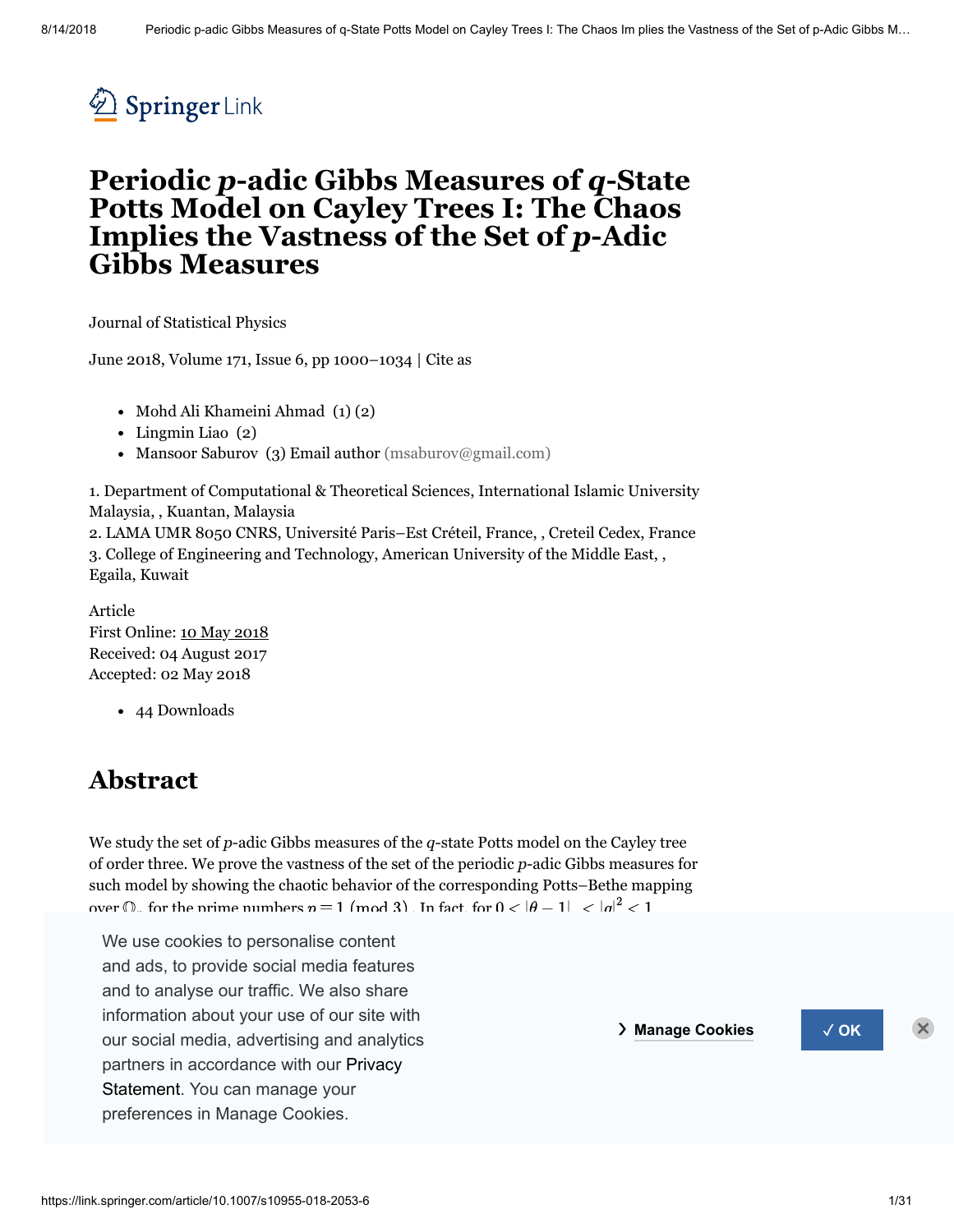and we could not conclude the vastness of the set of the periodic *p*-adic Gibbs measures. In a forthcoming paper with the same title, we will treat the case  $0 < |q|_p \leq |\theta - 1|_p < 1$ for all prime numbers *p*.

## **Keywords**

*p*-adic Potts model *p*-adic Gibbs measure Phase transition Chaos

## **Mathematics Subject Classification**

Primary 46S10 82B26 Secondary 60K35 This is a preview of subscription content,  $log in$  $log in$  to check access.

## **Notes**

### **Acknowledgements**

The authors would like to thank Andrei Khrennikov, Arnaud Le Ny, Farrukh Mukhamedov and Utkir Rozikov for their comments and advices, and to the referees for their clarifying comments and remarks. The first author (M.A.Kh.A) is grateful to Embassy of France in Malaysia and Labex Bézout for the financial support to pursue his Ph.D at LAMA, Université Paris-Est Créteil, France. The third author (M.S.) thanks the Junior Associate Scheme, Abdus Salam International Centre for Theoretical Physics (ICTP), Trieste, Italy, for the invitation and hospitality. This work was partially supported by the MOHE Grant FRGS17-027-0593.

## **References**

1. Albeverio, S., Cianci, R., Khrennikov, A.Yu.:  $p$ -adic valued quantization. p-Adic Num. Ultra. Anal. Appl. **1**(2), 91–104 (2009) Google Scholar (https://scholar.google.com/scholar? q=Albeverio%2C%20S.%2C%20Cianci%2C%20R.%2C%20Khrennikov%2C%20A. Yu.%3A%20%0A%20%20%20%20%20%20%20%20%20%20%20%20%20%20%

We use cookies to personalise content 20%20 20%20 20%20 20%20 20%20 20%20 20%20 20%20 20%20 20%20 20%20 20%20 and ads, to provide social media features 20%20 20%20 20%20 20%20 20%20 20%20 20%20 and to analyse our traffic. We also share information about your use of our site with  $\sim$  $\longrightarrow$ 0%20%20%20%20%20%20%20%20%20%20%0A%20%20%20%20%20%20%2 our social media, advertising and analytics partners in accordance with our Privacy 20%20 20%20 20%20 20%20 20%20 20%20 20%20 Statement. You can manage your 20%20 20%20 20%20 20%20 20%20 20%20 20%20 20%20 20%20 preferences in Manage Cookies. **Example 20%20** 20%20 20%20 20%20 20%20 20%20 20%20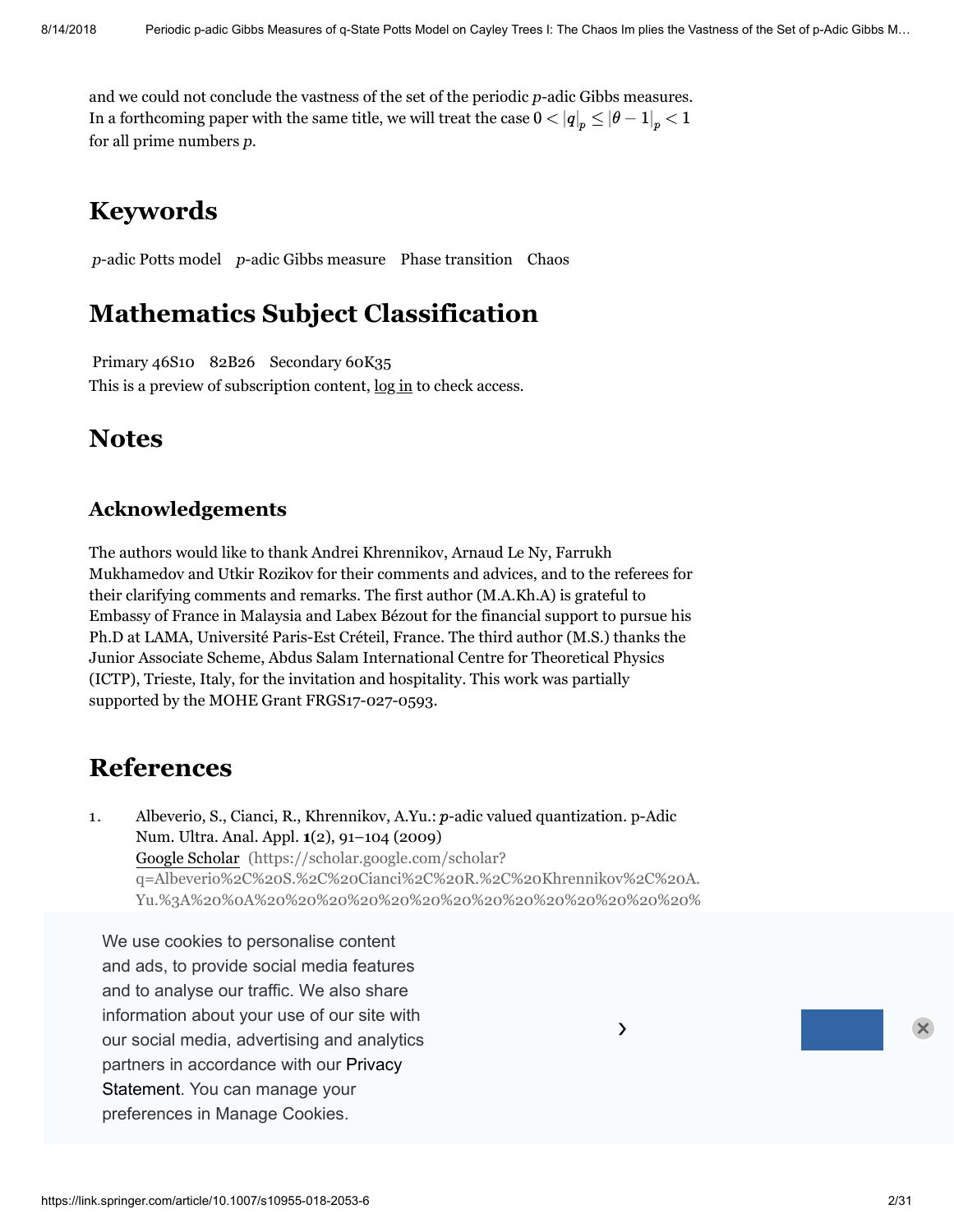20%20%20%20%20%20%20%20%20-adic%20valued%20quantization.%20p-[Adic%20Num.%20Ultra.%20Anal.%20Appl.%201%282%29%2C%2091%E2%80](https://scholar.google.com/scholar?q=Albeverio%2C%20S.%2C%20Cianci%2C%20R.%2C%20Khrennikov%2C%20A.Yu.%3A%20%0A%20%20%20%20%20%20%20%20%20%20%20%20%20%20%20%20%20%20%20%20%0A%20%20%20%20%20%20%20%20%20%20%20%20%20%20%20%20%20%20%20%20%20%20%0A%20%20%20%20%20%20%20%20%20%20%20%20%20%20%20%20%20%20%20%20%0A%20%20%20%20%20%20%20%20%20%20%20%20%20%20%20%20%20%20%20%20%24%24p%24%24%0A%20%20%20%20%20%20%20%20%20%20%20%20%20%20%20%20%20%20%20%20%0A%20%20%20%20%20%20%20%20%20%20%20%20%20%20%20%20%20%20%20%20%20%20%0A%20%20%20%20%20%20%20%20%20%20%20%20%20%20%20%20%20%20%20%20%20%20%20%20p%0A%20%20%20%20%20%20%20%20%20%20%20%20%20%20%20%20%20%20%20%20%20%20%0A%20%20%20%20%20%20%20%20%20%20%20%20%20%20%20%20%20%20%20%20%0A%20%20%20%20%20%20%20%20%20%20%20%20%20%20%20%20%20%20-adic%20valued%20quantization.%20p-Adic%20Num.%20Ultra.%20Anal.%20Appl.%201%282%29%2C%2091%E2%80%93104%20%282009%29) %93104%20%282009%29)

2. Albeverio, S., Cianci, R., Khrennikov, A.Yu.: On the Fourier transform and the spectral properties of the  $p$ -adic momentum and Schrodinger operators. J. Phys. A Math. Gen. **30**, 5767–5784 (1997)

Google Scholar (https://scholar.google.com/scholar?

q=Albeverio%2C%20S.%2C%20Cianci%2C%20R.%2C%20Khrennikov%2C%20A. Yu.%3A%20On%20the%20Fourier%20transform%20and%20the%20spectral%2 0properties%20of%20the%20%0A%20%20%20%20%20%20%20%20%20%20% 20%20%20%20%20%20%20%20%20%20%0A%20%20%20%20%20%20%20% 20%20%20%20%20%20%20%20%20%20%20%20%20%20%20%0A%20%20% 20%20%20%20%20%20%20%20%20%20%20%20%20%20%20%20%20%20% 0A%20%20%20%20%20%20%20%20%20%20%20%20%20%20%20%20%20% 20%20%20%24%24p%24%24%0A%20%20%20%20%20%20%20%20%20%20% 20%20%20%20%20%20%20%20%20%20%0A%20%20%20%20%20%20%20% 20%20%20%20%20%20%20%20%20%20%20%20%20%20%20%0A%20%20% [20%20%20%20%20%20%20%20%20%20%20%20%20%20%20%20%20%20%2](https://scholar.google.com/scholar?q=Albeverio%2C%20S.%2C%20Cianci%2C%20R.%2C%20Khrennikov%2C%20A.Yu.%3A%20On%20the%20Fourier%20transform%20and%20the%20spectral%20properties%20of%20the%20%0A%20%20%20%20%20%20%20%20%20%20%20%20%20%20%20%20%20%20%20%20%0A%20%20%20%20%20%20%20%20%20%20%20%20%20%20%20%20%20%20%20%20%20%20%0A%20%20%20%20%20%20%20%20%20%20%20%20%20%20%20%20%20%20%20%20%0A%20%20%20%20%20%20%20%20%20%20%20%20%20%20%20%20%20%20%20%20%24%24p%24%24%0A%20%20%20%20%20%20%20%20%20%20%20%20%20%20%20%20%20%20%20%20%0A%20%20%20%20%20%20%20%20%20%20%20%20%20%20%20%20%20%20%20%20%20%20%0A%20%20%20%20%20%20%20%20%20%20%20%20%20%20%20%20%20%20%20%20%20%20%20%20p%0A%20%20%20%20%20%20%20%20%20%20%20%20%20%20%20%20%20%20%20%20%20%20%0A%20%20%20%20%20%20%20%20%20%20%20%20%20%20%20%20%20%20%20%20%0A%20%20%20%20%20%20%20%20%20%20%20%20%20%20%20%20%20%20-adic%20momentum%20and%20Schrodinger%20operators.%20J.%20Phys.%20A%20Math.%20Gen.%2030%2C%205767%E2%80%935784%20%281997%29) 0%20%20%20p%0A%20%20%20%20%20%20%20%20%20%20%20%20%20% 20%20%20%20%20%20%20%20%20%0A%20%20%20%20%20%20%20%20% 20%20%20%20%20%20%20%20%20%20%20%20%0A%20%20%20%20%20% 20%20%20%20%20%20%20%20%20%20%20%20%20-

adic%20momentum%20and%20Schrodinger%20operators.%20J.%20Phys.%20A %20Math.%20Gen.%2030%2C%205767%E2%80%935784%20%281997%29)

3. Albeverio, S., Cianci, R., Khrennikov, A.Yu.: A representation of quantum field Hamiltonian in a *p*-adic Hilbert space. Theor. Math. Phys. **112**(3), 355–374 (1997) Google Scholar (https://scholar.google.com/scholar?

q=Albeverio%2C%20S.%2C%20Cianci%2C%20R.%2C%20Khrennikov%2C%20A. Yu.%3A%20A%20representation%20of%20quantum%20field%20Hamiltonian% 20in%20a%20%0A%20%20%20%20%20%20%20%20%20%20%20%20%20%2 0%20%20%20%20%20%20%0A%20%20%20%20%20%20%20%20%20%20%2 0%20%20%20%20%20%20%20%20%20%20%20%0A%20%20%20%20%20%2 0%20%20%20%20%20%20%20%20%20%20%20%20%20%20%0A%20%20%2 [0%20%20%20%20%20%20%20%20%20%20%20%20%20%20%20%20%20%24](https://scholar.google.com/scholar?q=Albeverio%2C%20S.%2C%20Cianci%2C%20R.%2C%20Khrennikov%2C%20A.Yu.%3A%20A%20representation%20of%20quantum%20field%20Hamiltonian%20in%20a%20%0A%20%20%20%20%20%20%20%20%20%20%20%20%20%20%20%20%20%20%20%20%0A%20%20%20%20%20%20%20%20%20%20%20%20%20%20%20%20%20%20%20%20%20%20%0A%20%20%20%20%20%20%20%20%20%20%20%20%20%20%20%20%20%20%20%20%0A%20%20%20%20%20%20%20%20%20%20%20%20%20%20%20%20%20%20%20%20%24%24p%24%24%0A%20%20%20%20%20%20%20%20%20%20%20%20%20%20%20%20%20%20%20%20%0A%20%20%20%20%20%20%20%20%20%20%20%20%20%20%20%20%20%20%20%20%20%20%0A%20%20%20%20%20%20%20%20%20%20%20%20%20%20%20%20%20%20%20%20%20%20%20%20p%0A%20%20%20%20%20%20%20%20%20%20%20%20%20%20%20%20%20%20%20%20%20%20%0A%20%20%20%20%20%20%20%20%20%20%20%20%20%20%20%20%20%20%20%20%0A%20%20%20%20%20%20%20%20%20%20%20%20%20%20%20%20%20%20-adic%20Hilbert%20space.%20Theor.%20Math.%20Phys.%20112%283%29%2C%20355%E2%80%93374%20%281997%29) %24p%24%24%0A%20%20%20%20%20%20%20%20%20%20%20%20%20%20 %20%20%20%20%20%20%0A%20%20%20%20%20%20%20%20%20%20%20 %20%20%20%20%20%20%20%20%20%20%20%0A%20%20%20%20%20%20 %20%20%20%20%20%20%20%20%20%20%20%20%20%20%20%20%20%20p  $\alpha$ 

our social media, advertising and analytics **Alberta System of the System of the System** of the spectrum of the s We use cookies to personalise content %20%20%20%20%20%20%20%20%0A%20%20%20%20%20%20%20%20%20 and ads, to provide social media features and to analyse our traffic. We also share information about your use of our site with partners in accordance with our Privacy Statement. You can manage your preferences in Manage Cookies. 2C%20 R. 2C%20 R. 2C%20 R. 2C%20 R. 2C%20 R. 2C%20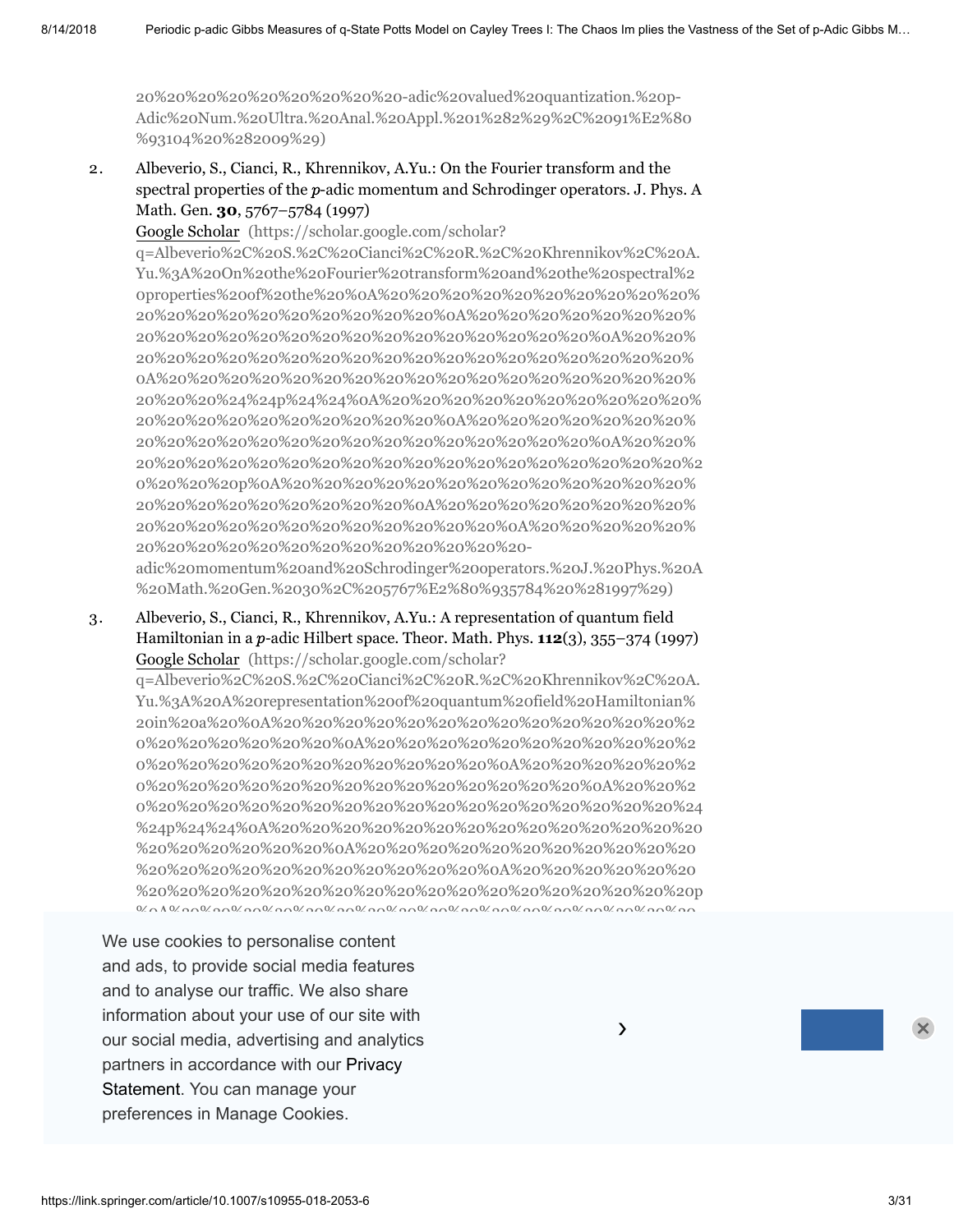0%20%20%20%20%20%20%20%20%20%20%20%20%20%20%20%0A%20%2 0%20%20%20%20%20%20%20%20%20%20%20%20%20%20%20%20%20%2 0%20%20%0A%20%20%20%20%20%20%20%20%20%20%20%20%20%20%2 0%20%20%20%20%20%0A%20%20%20%20%20%20%20%20%20%20%20%2 [0%20%20%20%20%20%20%20%20%24%24p%24%24%0A%20%20%20%20%2](https://scholar.google.com/scholar?q=Albeverio%2C%20S.%2C%20Cianci%2C%20R.%2C%20Khrennikov%2C%20A.Yu.%3A%20On%20the%20spectrum%20of%20the%20%0A%20%20%20%20%20%20%20%20%20%20%20%20%20%20%20%20%20%20%20%20%0A%20%20%20%20%20%20%20%20%20%20%20%20%20%20%20%20%20%20%20%20%20%20%0A%20%20%20%20%20%20%20%20%20%20%20%20%20%20%20%20%20%20%20%20%0A%20%20%20%20%20%20%20%20%20%20%20%20%20%20%20%20%20%20%20%20%24%24p%24%24%0A%20%20%20%20%20%20%20%20%20%20%20%20%20%20%20%20%20%20%20%20%0A%20%20%20%20%20%20%20%20%20%20%20%20%20%20%20%20%20%20%20%20%20%20%0A%20%20%20%20%20%20%20%20%20%20%20%20%20%20%20%20%20%20%20%20%20%20%20%20p%0A%20%20%20%20%20%20%20%20%20%20%20%20%20%20%20%20%20%20%20%20%20%20%0A%20%20%20%20%20%20%20%20%20%20%20%20%20%20%20%20%20%20%20%20%0A%20%20%20%20%20%20%20%20%20%20%20%20%20%20%20%20%20%20-adic%20position%20operator.%20J.%20Phys.%20A%20Math.%20Gen.%2030%2C%20881%E2%80%93889%20%281997%29) 0%20%20%20%20%20%20%20%20%20%20%20%20%20%20%20%0A%20%2 0%20%20%20%20%20%20%20%20%20%20%20%20%20%20%20%20%20%2 0%20%20%0A%20%20%20%20%20%20%20%20%20%20%20%20%20%20%2 0%20%20%20%20%20%20%20%20%20p%0A%20%20%20%20%20%20%20% 20%20%20%20%20%20%20%20%20%20%20%20%20%20%20%0A%20%20% 20%20%20%20%20%20%20%20%20%20%20%20%20%20%20%20%20%20% 0A%20%20%20%20%20%20%20%20%20%20%20%20%20%20%20%20%20% 20-

adic%20position%20operator.%20J.%20Phys.%20A%20Math.%20Gen.%2030% 2C%20881%E2%80%93889%20%281997%29)

5. Albeverio, S., Khrennikov, A.Yu., Shelkovich, V.M.: Theory of p-Adic Distributions: Linear and Nonlinear Models. Cambridge University Press, Cambridge (2010)

Google Scholar (https://scholar.google.com/scholar? q=Albeverio%2C%20S.%2C%20Khrennikov%2C%20A.Yu.%2C%20Shelkovich%2 C%20V.M.%3A%20Theory%20of%20p-[Adic%20Distributions%3A%20Linear%20and%20Nonlinear%20Models.%20Cam](https://scholar.google.com/scholar?q=Albeverio%2C%20S.%2C%20Khrennikov%2C%20A.Yu.%2C%20Shelkovich%2C%20V.M.%3A%20Theory%20of%20p-Adic%20Distributions%3A%20Linear%20and%20Nonlinear%20Models.%20Cambridge%20University%20Press%2C%20Cambridge%20%282010%29) bridge%20University%20Press%2C%20Cambridge%20%282010%29)

6. Beltrametti, E., Cassinelli, G.: Quantum mechanics and  $p$ -adic numbers. Found. Phys. **2**, 1–7 (1972)

ADS [\(http://adsabs.harvard.edu/cgi-bin/nph-data\\_query?](http://adsabs.harvard.edu/cgi-bin/nph-data_query?link_type=ABSTRACT&bibcode=1972FoPh....2....1B) link\_type=ABSTRACT&bibcode=1972FoPh....2....1B) MathSciNet [\(http://www.ams.org/mathscinet-getitem?mr=331996\)](http://www.ams.org/mathscinet-getitem?mr=331996) CrossRef [\(https://doi.org/10.1007/BF00708614\)](https://doi.org/10.1007/BF00708614) Google Scholar (http://scholar.google.com/scholar\_lookup? [title=Quantum%20mechanics%20and%20%0A%20%20%20%20%20%20%20%2](http://scholar.google.com/scholar_lookup?title=Quantum%20mechanics%20and%20%0A%20%20%20%20%20%20%20%20%20%20%20%20%20%20%20%20%20%20%20%20%20%20%0A%20%20%20%20%20%20%20%20%20%20%20%20%20%20%20%20%20%20%20%20%20%20%20%20%0A%20%20%20%20%20%20%20%20%20%20%20%20%20%20%20%20%20%20%20%20%20%20%0A%20%20%20%20%20%20%20%20%20%20%20%20%20%20%20%20%20%20%20%20%20%20%24%24p%24%24%0A%20%20%20%20%20%20%20%20%20%20%20%20%20%20%20%20%20%20%20%20%20%20%0A%20%20%20%20%20%20%20%20%20%20%20%20%20%20%20%20%20%20%20%20%20%20%20%20%0A%20%20%20%20%20%20%20%20%20%20%20%20%20%20%20%20%20%20%20%20%20%20%20%20%20%20p%0A%20%20%20%20%20%20%20%20%20%20%20%20%20%20%20%20%20%20%20%20%20%20%20%20%0A%20%20%20%20%20%20%20%20%20%20%20%20%20%20%20%20%20%20%20%20%20%20%0A%20%20%20%20%20%20%20%20%20%20%20%20%20%20%20%20%20%20%20%20-adic%20numbers&author=E.%20Beltrametti&author=G.%20Cassinelli&journal=Found.%20Phys.&volume=2&pages=1-7&publication_year=1972) 0%20%20%20%20%20%20%20%20%20%20%20%20%20%20%0A%20%20%2 0%20%20%20%20%20%20%20%20%20%20%20%20%20%20%20%20%20%2 0%20%20%20%0A%20%20%20%20%20%20%20%20%20%20%20%20%20%2 0%20%20%20%20%20%20%20%20%0A%20%20%20%20%20%20%20%20%2 0%20%20%20%20%20%20%20%20%20%20%20%20%20%24%24p%24%24%0 A%20%20%20%20%20%20%20%20%20%20%20%20%20%20%20%20%20%2 0%20%20%20%20%0A%20%20%20%20%20%20%20%20%20%20%20%20%2 0%20%20%20%20%20%20%20%20%20%20%20%0A%20%20%20%20%20%2

Statement. You can manage your measured the statement. You can manage your We use cookies to personalise content 0%20%20p%0A%20%20%20%20%20%20%20%20%20%20%20%20%20%20% and ads, to provide social media features and to analyse our traffic. We also share information about your use of our site with  $\sim$ our social media, advertising and analytics exactles the control of the control of the control of the control o partners in accordance with our Privacy preferences in Manage Cookies.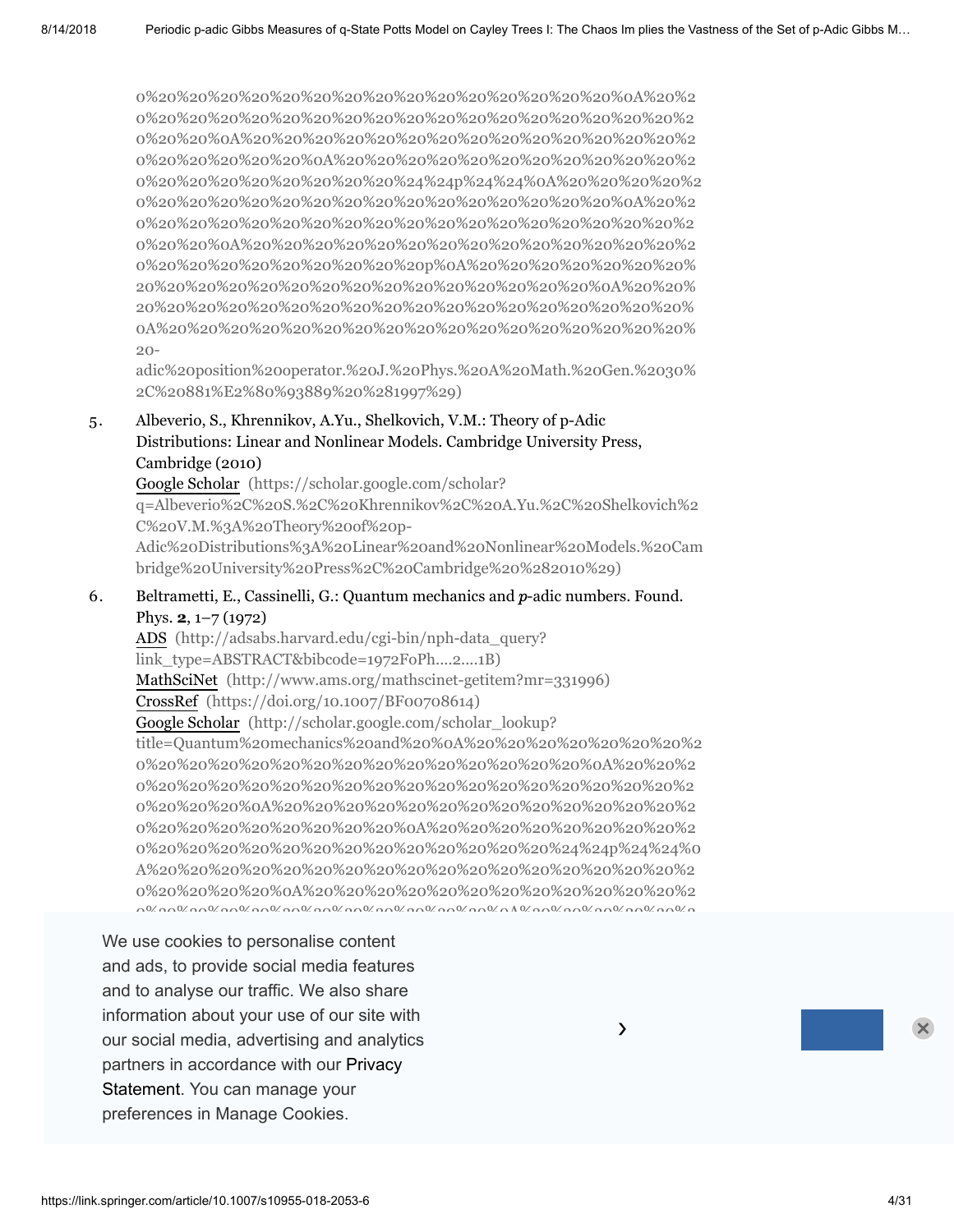Google Scholar (http://scholar.google.com/scholar\_lookup? [title=Number%20Theory&author=ZI.%20Borevich&author=IR.%20Shafarevich&](http://scholar.google.com/scholar_lookup?title=Number%20Theory&author=ZI.%20Borevich&author=IR.%20Shafarevich&publication_year=1966) publication\_year=1966)

8. Dragovich, B., Khrennikov, A.Yu., Kozyrev, S.V., Volovich, I.V.: On  $p$ -adic mathematical physics. p-Adic Num. Ultra. Anal. Appl. **1**(1), 1–17 (2009) Google Scholar (https://scholar.google.com/scholar?

q=Dragovich%2C%20B.%2C%20Khrennikov%2C%20A.Yu.%2C%20Kozyrev%2C %20S.V.%2C%20Volovich%2C%20I.V.%3A%20On%20%0A%20%20%20%20%2 0%20%20%20%20%20%20%20%20%20%20%20%20%20%20%20%0A%20%2 0%20%20%20%20%20%20%20%20%20%20%20%20%20%20%20%20%20%2 0%20%20%0A%20%20%20%20%20%20%20%20%20%20%20%20%20%20%2 0%20%20%20%20%20%0A%20%20%20%20%20%20%20%20%20%20%20%2 0%20%20%20%20%20%20%20%20%24%24p%24%24%0A%20%20%20%20%2 0%20%20%20%20%20%20%20%20%20%20%20%20%20%20%20%0A%20%2 0%20%20%20%20%20%20%20%20%20%20%20%20%20%20%20%20%20%2 0%20%20%0A%20%20%20%20%20%20%20%20%20%20%20%20%20%20%2 0%20%20%20%20%20%20%20%20%20p%0A%20%20%20%20%20%20%20% 20%20%20%20%20%20%20%20%20%20%20%20%20%20%20%0A%20%20% 20%20%20%20%20%20%20%20%20%20%20%20%20%20%20%20%20%20% 0A%20%20%20%20%20%20%20%20%20%20%20%20%20%20%20%20%20% 20-adic%20mathematical%20physics.%20p-

[Adic%20Num.%20Ultra.%20Anal.%20Appl.%201%281%29%2C%201%E2%80%9](https://scholar.google.com/scholar?q=Dragovich%2C%20B.%2C%20Khrennikov%2C%20A.Yu.%2C%20Kozyrev%2C%20S.V.%2C%20Volovich%2C%20I.V.%3A%20On%20%0A%20%20%20%20%20%20%20%20%20%20%20%20%20%20%20%20%20%20%20%20%0A%20%20%20%20%20%20%20%20%20%20%20%20%20%20%20%20%20%20%20%20%20%20%0A%20%20%20%20%20%20%20%20%20%20%20%20%20%20%20%20%20%20%20%20%0A%20%20%20%20%20%20%20%20%20%20%20%20%20%20%20%20%20%20%20%20%24%24p%24%24%0A%20%20%20%20%20%20%20%20%20%20%20%20%20%20%20%20%20%20%20%20%0A%20%20%20%20%20%20%20%20%20%20%20%20%20%20%20%20%20%20%20%20%20%20%0A%20%20%20%20%20%20%20%20%20%20%20%20%20%20%20%20%20%20%20%20%20%20%20%20p%0A%20%20%20%20%20%20%20%20%20%20%20%20%20%20%20%20%20%20%20%20%20%20%0A%20%20%20%20%20%20%20%20%20%20%20%20%20%20%20%20%20%20%20%20%0A%20%20%20%20%20%20%20%20%20%20%20%20%20%20%20%20%20%20-adic%20mathematical%20physics.%20p-Adic%20Num.%20Ultra.%20Anal.%20Appl.%201%281%29%2C%201%E2%80%9317%20%282009%29) 317%20%282009%29)

9. Dragovich, B., Khrennikov, A.Yu., Kozyrev, S.V., Volovich, I.V., Zelenov, E.I.:  $p$ -Adic mathematical physics: the first 30 years. p-Adic Num. Ultra. Anal. Appl. **9**(2), 87–121 (2017)

Google Scholar (https://scholar.google.com/scholar?

q=Dragovich%2C%20B.%2C%20Khrennikov%2C%20A.Yu.%2C%20Kozyrev%2C %20S.V.%2C%20Volovich%2C%20I.V.%2C%20Zelenov%2C%20E.I.%3A%20%0 A%20%20%20%20%20%20%20%20%20%20%20%20%20%20%20%20%20%2 0%20%20%0A%20%20%20%20%20%20%20%20%20%20%20%20%20%20%2 0%20%20%20%20%20%20%20%0A%20%20%20%20%20%20%20%20%20%2 0%20%20%20%20%20%20%20%20%20%20%0A%20%20%20%20%20%20%2 0%20%20%20%20%20%20%20%20%20%20%20%20%20%24%24p%24%24%0 A%20%20%20%20%20%20%20%20%20%20%20%20%20%20%20%20%20%2 0%20%20%0A%20%20%20%20%20%20%20%20%20%20%20%20%20%20%2 0%20%20%20%20%20%20%20%0A%20%20%20%20%20%20%20%20%20%2 0%20%20%20%20%20%20%20%20%20%20%20%20%20%20p%0A%20%20% [20%20%20%20%20%20%20%20%20%20%20%20%20%20%20%20%20%20%2](https://scholar.google.com/scholar?q=Dragovich%2C%20B.%2C%20Khrennikov%2C%20A.Yu.%2C%20Kozyrev%2C%20S.V.%2C%20Volovich%2C%20I.V.%2C%20Zelenov%2C%20E.I.%3A%20%0A%20%20%20%20%20%20%20%20%20%20%20%20%20%20%20%20%20%20%20%20%0A%20%20%20%20%20%20%20%20%20%20%20%20%20%20%20%20%20%20%20%20%20%20%0A%20%20%20%20%20%20%20%20%20%20%20%20%20%20%20%20%20%20%20%20%0A%20%20%20%20%20%20%20%20%20%20%20%20%20%20%20%20%20%20%20%20%24%24p%24%24%0A%20%20%20%20%20%20%20%20%20%20%20%20%20%20%20%20%20%20%20%20%0A%20%20%20%20%20%20%20%20%20%20%20%20%20%20%20%20%20%20%20%20%20%20%0A%20%20%20%20%20%20%20%20%20%20%20%20%20%20%20%20%20%20%20%20%20%20%20%20p%0A%20%20%20%20%20%20%20%20%20%20%20%20%20%20%20%20%20%20%20%20%20%20%0A%20%20%20%20%20%20%20%20%20%20%20%20%20%20%20%20%20%20%20%20%0A%20%20%20%20%20%20%20%20%20%20%20%20%20%20%20%20%20%20-Adic%20mathematical%20physics%3A%20the%20first%2030%20years.%20p-Adic%20Num.%20Ultra.%20Anal.%20Appl.%209%282%29%2C%2087%E2%80%93121%20%282017%29)

partners in accordance with our Privacy states: the free Islamin model is a free I We use cookies to personalise content 0%20%20%20%20%0A%20%20%20%20%20%20%20%20%20%20%20%20%2 and ads, to provide social media features and to analyse our traffic. We also share information about your use of our site with  $\sim$ our social media, advertising and analytics Statement. You can manage your manage of the statement. You can manage your preferences in Manage Cookies.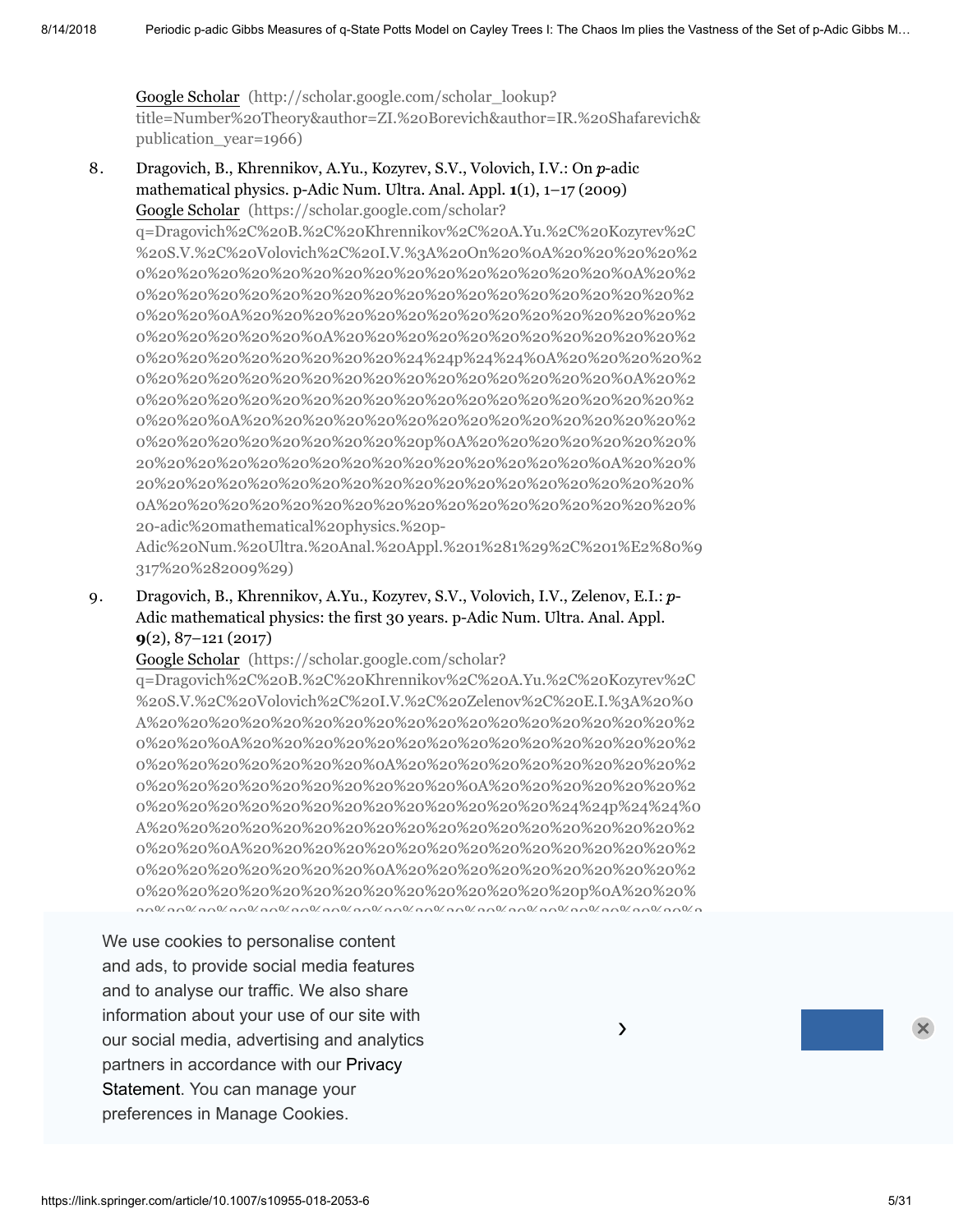11. Gandolfo, D., Rahmatullaev, M.M., Rozikov, U.A.: Boundary conditions for translation-invariant Gibbs measures of the Potts model on Cayley tree. J. Stat. Phys. **167**(5), 1164–1179 (2017) ADS (http://adsabs.harvard.edu/cgi-bin/nph-data\_query?

[link\\_type=ABSTRACT&bibcode=2017JSP...167.1164G\)](http://adsabs.harvard.edu/cgi-bin/nph-data_query?link_type=ABSTRACT&bibcode=2017JSP...167.1164G) MathSciNet [\(http://www.ams.org/mathscinet-getitem?mr=3647056\)](http://www.ams.org/mathscinet-getitem?mr=3647056) CrossRef [\(https://doi.org/10.1007/s10955-017-1771-5\)](https://doi.org/10.1007/s10955-017-1771-5) MATH [\(http://www.emis.de/MATH-item?1376.82027\)](http://www.emis.de/MATH-item?1376.82027) Google Scholar (http://scholar.google.com/scholar\_lookup? title=Boundary%20conditions%20for%20translation[invariant%20Gibbs%20measures%20of%20the%20Potts%20model%20on%20Ca](http://scholar.google.com/scholar_lookup?title=Boundary%20conditions%20for%20translation-invariant%20Gibbs%20measures%20of%20the%20Potts%20model%20on%20Cayley%20tree&author=D.%20Gandolfo&author=MM.%20Rahmatullaev&author=UA.%20Rozikov&journal=J.%20Stat.%20Phys.&volume=167&issue=5&pages=1164-1179&publication_year=2017) yley%20tree&author=D.%20Gandolfo&author=MM.%20Rahmatullaev&author= UA.%20Rozikov&journal=J.%20Stat.%20Phys.&volume=167&issue=5&pages=11 64-1179&publication\_year=2017)

- 12. Gandolfo, D., Ruiz, J., Shlosman, S.: A manifold of pure Gibbs states of the Ising Model on a Cayley tree. J. Stat. Phys. **148**, 999–1005 (2012) ADS (http://adsabs.harvard.edu/cgi-bin/nph-data\_query? [link\\_type=ABSTRACT&bibcode=2012JSP...148..999G\)](http://adsabs.harvard.edu/cgi-bin/nph-data_query?link_type=ABSTRACT&bibcode=2012JSP...148..999G) MathSciNet [\(http://www.ams.org/mathscinet-getitem?mr=2975519\)](http://www.ams.org/mathscinet-getitem?mr=2975519) CrossRef [\(https://doi.org/10.1007/s10955-012-0574-y\)](https://doi.org/10.1007/s10955-012-0574-y) MATH [\(http://www.emis.de/MATH-item?1254.82008\)](http://www.emis.de/MATH-item?1254.82008) Google Scholar (http://scholar.google.com/scholar\_lookup? title=A%20manifold%20of%20pure%20Gibbs%20states%20of%20the%20Ising% 20Model%20on%20a%20Cayley%20tree&author=D.%20Gandolfo&author=J.%2 [0Ruiz&author=S.%20Shlosman&journal=J.%20Stat.%20Phys.&volume=148&pag](http://scholar.google.com/scholar_lookup?title=A%20manifold%20of%20pure%20Gibbs%20states%20of%20the%20Ising%20Model%20on%20a%20Cayley%20tree&author=D.%20Gandolfo&author=J.%20Ruiz&author=S.%20Shlosman&journal=J.%20Stat.%20Phys.&volume=148&pages=999-1005&publication_year=2012) es=999-1005&publication\_year=2012)
- 13. Ganikhodjaev, N., Mukhamedov, F., Rozikov, U.: Existence of a phase transition for the Potts p-adic model on the set  $\mathbb{Z}.$  Theor. Math. Phys. **130**(3), 425–431 (2002)

MathSciNet [\(http://www.ams.org/mathscinet-getitem?mr=1920478\)](http://www.ams.org/mathscinet-getitem?mr=1920478) CrossRef [\(https://doi.org/10.1023/A%3A1014723108030\)](https://doi.org/10.1023/A%3A1014723108030) MATH [\(http://www.emis.de/MATH-item?1031.82013\)](http://www.emis.de/MATH-item?1031.82013) Google Scholar (http://scholar.google.com/scholar\_lookup? title=Existence%20of%20a%20phase%20transition%20for%20the%20Potts%20 %0A%20%20%20%20%20%20%20%20%20%20%20%20%20%20%20%20%20 %20%20%20%20%20%0A%20%20%20%20%20%20%20%20%20%20%20%20 %20%20%20%20%20%20%20%20%20%20%20%20%0A%20%20%20%20%20 %20%20%20%20%20%20%20%20%20%20%20%20%20%20%20%20%20%0A  $\frac{1}{20}$ 

We use cookies to personalise content %20%20%20%20%20%20%20%20%20%20%20%20%20%0A%20%20%20%20 %20%20%20%20%20%20%20%20%20%20%20%20%20%20%20%20%20%20 and ads, to provide social media features and to analyse our traffic. We also share information about your use of our site with  $\sim$ our social media, advertising and analytics **Exercise 20 and 20 analytics** partners in accordance with our Privacy 20%20 20%20 20%20 20%20 20%20 20%20 20%20 .<br>Statement. You can manage your 0%20%20%20%20%20%20%20%20 preferences in Manage Cookies.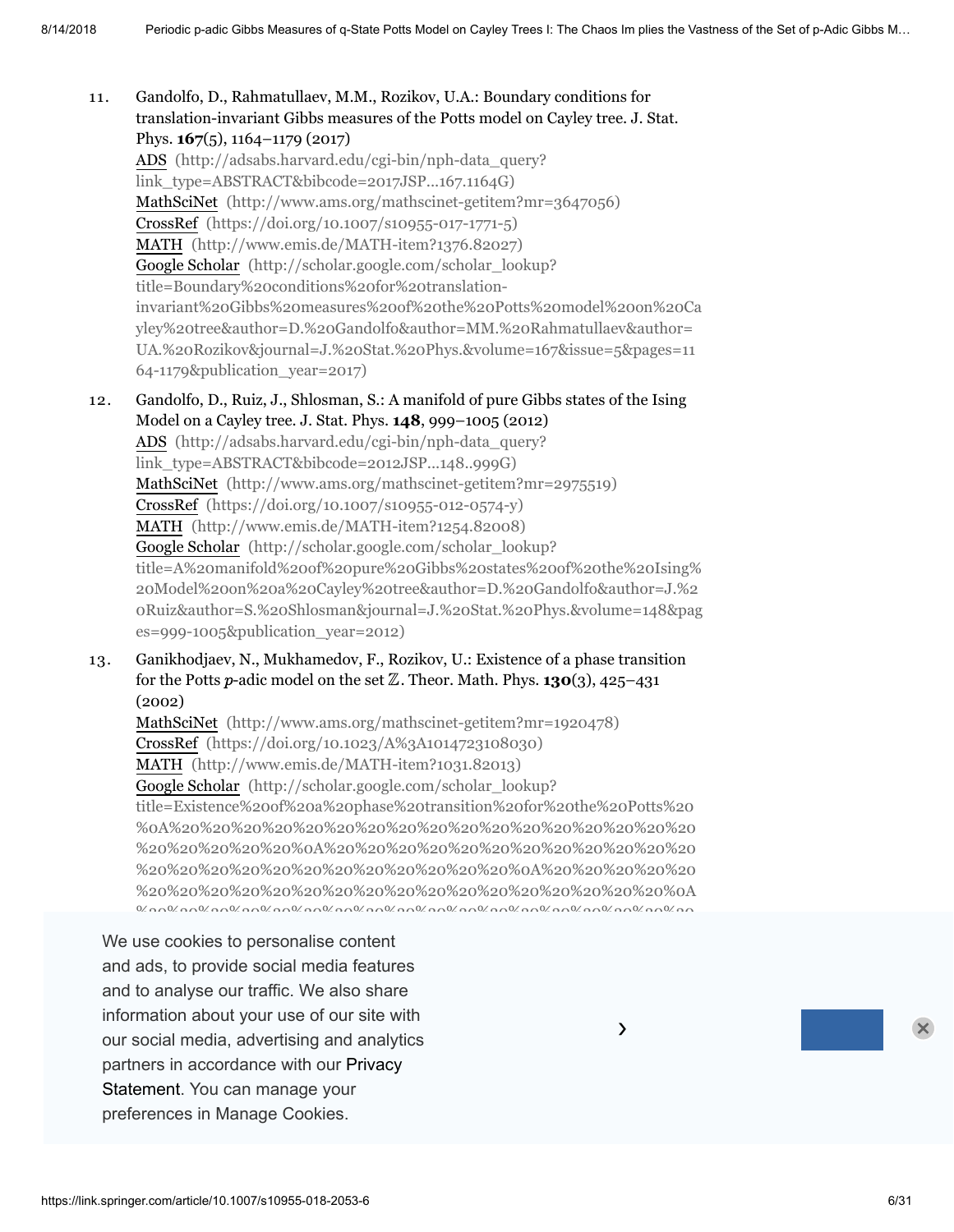%20%20%20%20%20%20%20%20%20%20%20%20%20%20%0A%20%20%20 %20%20%20%20%20%20%20%20%20%20%20%20%20%20%20%20%20%20 %20%20%20%0A%20%20%20%20%20%20%20%20%20%20%20%20%20%20 %20%20%20%20%20%20%20%20%0A%20%20%20%20%20%20%20%20%20 %20%20%20%20%20%20%20%20%20%20%20%20%20%24%24%5Cmathbb% 7BZ%7D%24%24%0A%20%20%20%20%20%20%20%20%20%20%20%20%20 %20%20%20%20%20%20%20%20%20%0A%20%20%20%20%20%20%20%20 %20%20%20%20%20%20%20%20%20%20%20%20%20%20%20%20%0A%20 %20%20%20%20%20%20%20%20%20%20%20%20%20%20%20%20%20%20 %20%20%20%20%20%20%20Z%0A%20%20%20%20%20%20%20%20%20%2 0%20%20%20%20%20%20%20%20%20%20%20%20%20%20%0A%20%20%2 0%20%20%20%20%20%20%20%20%20%20%20%20%20%20%20%20%20%2 0%20%0A%20%20%20%20%20%20%20%20%20%20%20%20%20%20%20%2 0%20%20%20%20&author=N.%20Ganikhodjaev&author=F.%20Mukhamedov& [author=U.%20Rozikov&journal=Theor.%20Math.%20Phys.&volume=130&issue=](http://scholar.google.com/scholar_lookup?title=Existence%20of%20a%20phase%20transition%20for%20the%20Potts%20%0A%20%20%20%20%20%20%20%20%20%20%20%20%20%20%20%20%20%20%20%20%20%20%0A%20%20%20%20%20%20%20%20%20%20%20%20%20%20%20%20%20%20%20%20%20%20%20%20%0A%20%20%20%20%20%20%20%20%20%20%20%20%20%20%20%20%20%20%20%20%20%20%0A%20%20%20%20%20%20%20%20%20%20%20%20%20%20%20%20%20%20%20%20%20%20%24%24p%24%24%0A%20%20%20%20%20%20%20%20%20%20%20%20%20%20%20%20%20%20%20%20%20%20%0A%20%20%20%20%20%20%20%20%20%20%20%20%20%20%20%20%20%20%20%20%20%20%20%20%0A%20%20%20%20%20%20%20%20%20%20%20%20%20%20%20%20%20%20%20%20%20%20%20%20%20%20p%0A%20%20%20%20%20%20%20%20%20%20%20%20%20%20%20%20%20%20%20%20%20%20%20%20%0A%20%20%20%20%20%20%20%20%20%20%20%20%20%20%20%20%20%20%20%20%20%20%0A%20%20%20%20%20%20%20%20%20%20%20%20%20%20%20%20%20%20%20%20-adic%20model%20on%20the%20set%20%0A%20%20%20%20%20%20%20%20%20%20%20%20%20%20%20%20%20%20%20%20%20%20%0A%20%20%20%20%20%20%20%20%20%20%20%20%20%20%20%20%20%20%20%20%20%20%20%20%0A%20%20%20%20%20%20%20%20%20%20%20%20%20%20%20%20%20%20%20%20%20%20%0A%20%20%20%20%20%20%20%20%20%20%20%20%20%20%20%20%20%20%20%20%20%20%24%24%5Cmathbb%7BZ%7D%24%24%0A%20%20%20%20%20%20%20%20%20%20%20%20%20%20%20%20%20%20%20%20%20%20%0A%20%20%20%20%20%20%20%20%20%20%20%20%20%20%20%20%20%20%20%20%20%20%20%20%0A%20%20%20%20%20%20%20%20%20%20%20%20%20%20%20%20%20%20%20%20%20%20%20%20%20%20Z%0A%20%20%20%20%20%20%20%20%20%20%20%20%20%20%20%20%20%20%20%20%20%20%20%20%0A%20%20%20%20%20%20%20%20%20%20%20%20%20%20%20%20%20%20%20%20%20%20%0A%20%20%20%20%20%20%20%20%20%20%20%20%20%20%20%20%20%20%20%20&author=N.%20Ganikhodjaev&author=F.%20Mukhamedov&author=U.%20Rozikov&journal=Theor.%20Math.%20Phys.&volume=130&issue=3&pages=425-431&publication_year=2002) 3&pages=425-431&publication\_year=2002)

14. Georgii, H.O.: Gibbs Measures and Phase Transitions. W. de Gruyter, Berlin (2011)

CrossRef [\(https://doi.org/10.1515/9783110250329\)](https://doi.org/10.1515/9783110250329) MATH [\(http://www.emis.de/MATH-item?1225.60001\)](http://www.emis.de/MATH-item?1225.60001) Google Scholar (http://scholar.google.com/scholar\_lookup? [title=Gibbs%20Measures%20and%20Phase%20Transitions&author=HO.%20Geo](http://scholar.google.com/scholar_lookup?title=Gibbs%20Measures%20and%20Phase%20Transitions&author=HO.%20Georgii&publication_year=2011) rgii&publication\_year=2011)

15. Ilic-Stepic, A., Ognjanovic, Z., Ikodinovic, N., Perovic, A.: A  $p$ -adic probability logic. Math. Log. Q. **58**(4–5), 263–280 (2012) MathSciNet [\(http://www.ams.org/mathscinet-getitem?mr=2965414\)](http://www.ams.org/mathscinet-getitem?mr=2965414) CrossRef [\(https://doi.org/10.1002/malq.201110006\)](https://doi.org/10.1002/malq.201110006) MATH [\(http://www.emis.de/MATH-item?1251.03027\)](http://www.emis.de/MATH-item?1251.03027) Google Scholar (http://scholar.google.com/scholar\_lookup? [title=A%20%0A%20%20%20%20%20%20%20%20%20%20%20%20%20%20%2](http://scholar.google.com/scholar_lookup?title=A%20%0A%20%20%20%20%20%20%20%20%20%20%20%20%20%20%20%20%20%20%20%20%20%20%0A%20%20%20%20%20%20%20%20%20%20%20%20%20%20%20%20%20%20%20%20%20%20%20%20%0A%20%20%20%20%20%20%20%20%20%20%20%20%20%20%20%20%20%20%20%20%20%20%0A%20%20%20%20%20%20%20%20%20%20%20%20%20%20%20%20%20%20%20%20%20%20%24%24p%24%24%0A%20%20%20%20%20%20%20%20%20%20%20%20%20%20%20%20%20%20%20%20%20%20%0A%20%20%20%20%20%20%20%20%20%20%20%20%20%20%20%20%20%20%20%20%20%20%20%20%0A%20%20%20%20%20%20%20%20%20%20%20%20%20%20%20%20%20%20%20%20%20%20%20%20%20%20p%0A%20%20%20%20%20%20%20%20%20%20%20%20%20%20%20%20%20%20%20%20%20%20%20%20%0A%20%20%20%20%20%20%20%20%20%20%20%20%20%20%20%20%20%20%20%20%20%20%0A%20%20%20%20%20%20%20%20%20%20%20%20%20%20%20%20%20%20%20%20-adic%20probability%20logic&author=A.%20Ilic-Stepic&author=Z.%20Ognjanovic&author=N.%20Ikodinovic&author=A.%20Perovic&journal=Math.%20Log.%20Q.&volume=58&issue=4%E2%80%935&pages=263-280&publication_year=2012) 0%20%20%20%20%20%20%20%0A%20%20%20%20%20%20%20%20%20%2 0%20%20%20%20%20%20%20%20%20%20%20%20%20%20%0A%20%20%2 0%20%20%20%20%20%20%20%20%20%20%20%20%20%20%20%20%20%2 0%20%0A%20%20%20%20%20%20%20%20%20%20%20%20%20%20%20%2 0%20%20%20%20%20%20%24%24p%24%24%0A%20%20%20%20%20%20%2 0%20%20%20%20%20%20%20%20%20%20%20%20%20%20%20%0A%20%2 0%20%20%20%20%20%20%20%20%20%20%20%20%20%20%20%20%20%2 0%20%20%20%20%0A%20%20%20%20%20%20%20%20%20%20%20%20%2 0%20%20%20%20%20%20%20%20%20%20%20%20%20p%0A%20%20%20%

preferences in Manage Cookies. The conditional order of the probability logic. 20%20%20%20%20%20%20%20%20%20%20%20%20%20%20%20%20%20%2 We use cookies to personalise content 0%20%20%0A%20%20%20%20%20%20%20%20%20%20%20%20%20%20%2 and ads, to provide social media features and to analyse our traffic. We also share information about your use of our site with Stepic&author=Z.%20Ognjanovic&author=N.%20Ikodinovic&author=A.%20Pero our social media, advertising and analytics partners in accordance with our Privacy and the state state of the state of the state of the state of the state .<br>Statement. You can manage your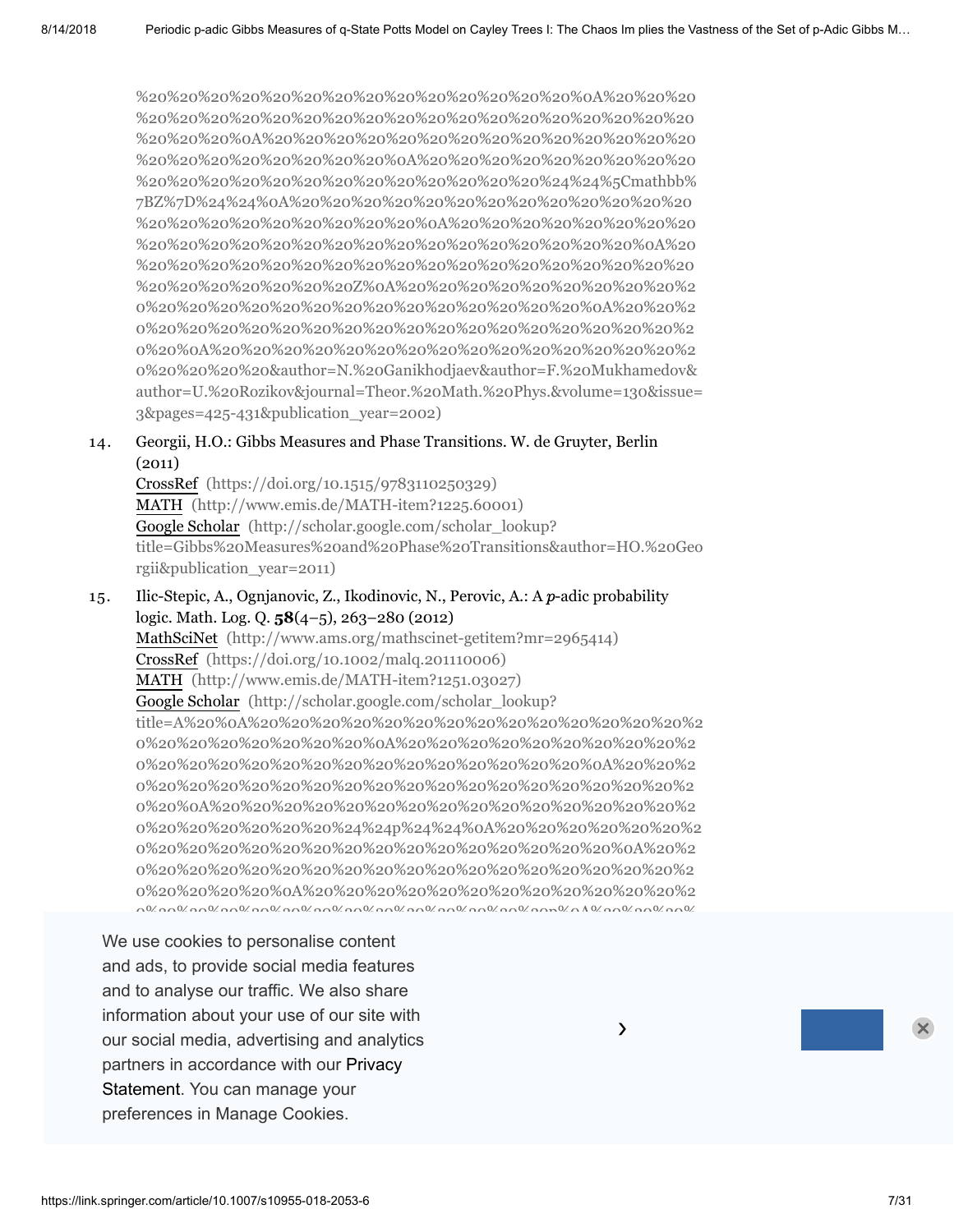MathSciNet [\(http://www.ams.org/mathscinet-getitem?mr=3264465\)](http://www.ams.org/mathscinet-getitem?mr=3264465) CrossRef [\(https://doi.org/10.1016/j.ijar.2014.02.001\)](https://doi.org/10.1016/j.ijar.2014.02.001) MATH [\(http://www.emis.de/MATH-item?06360934\)](http://www.emis.de/MATH-item?06360934) Google Scholar (http://scholar.google.com/scholar\_lookup? [title=Conditional%20%0A%20%20%20%20%20%20%20%20%20%20%20%20%](http://scholar.google.com/scholar_lookup?title=Conditional%20%0A%20%20%20%20%20%20%20%20%20%20%20%20%20%20%20%20%20%20%20%20%20%20%0A%20%20%20%20%20%20%20%20%20%20%20%20%20%20%20%20%20%20%20%20%20%20%20%20%0A%20%20%20%20%20%20%20%20%20%20%20%20%20%20%20%20%20%20%20%20%20%20%0A%20%20%20%20%20%20%20%20%20%20%20%20%20%20%20%20%20%20%20%20%20%20%24%24p%24%24%0A%20%20%20%20%20%20%20%20%20%20%20%20%20%20%20%20%20%20%20%20%20%20%0A%20%20%20%20%20%20%20%20%20%20%20%20%20%20%20%20%20%20%20%20%20%20%20%20%0A%20%20%20%20%20%20%20%20%20%20%20%20%20%20%20%20%20%20%20%20%20%20%20%20%20%20p%0A%20%20%20%20%20%20%20%20%20%20%20%20%20%20%20%20%20%20%20%20%20%20%20%20%0A%20%20%20%20%20%20%20%20%20%20%20%20%20%20%20%20%20%20%20%20%20%20%0A%20%20%20%20%20%20%20%20%20%20%20%20%20%20%20%20%20%20%20%20-adic%20probability%20logic&author=A.%20Ilic-Stepic&author=Z.%20Ognjanovic&author=N.%20Ikodinovic&journal=Int.%20J.%20Approx.%20Reas.&volume=55&issue=9&pages=1843-1865&publication_year=2014) 20%20%20%20%20%20%20%20%20%20%0A%20%20%20%20%20%20%20% 20%20%20%20%20%20%20%20%20%20%20%20%20%20%20%20%20%0A% 20%20%20%20%20%20%20%20%20%20%20%20%20%20%20%20%20%20%2 0%20%20%20%0A%20%20%20%20%20%20%20%20%20%20%20%20%20%2 0%20%20%20%20%20%20%20%20%24%24p%24%24%0A%20%20%20%20%2 0%20%20%20%20%20%20%20%20%20%20%20%20%20%20%20%20%20%0 A%20%20%20%20%20%20%20%20%20%20%20%20%20%20%20%20%20%2 0%20%20%20%20%20%20%0A%20%20%20%20%20%20%20%20%20%20%2 0%20%20%20%20%20%20%20%20%20%20%20%20%20%20%20p%0A%20% 20%20%20%20%20%20%20%20%20%20%20%20%20%20%20%20%20%20%2 0%20%20%20%20%0A%20%20%20%20%20%20%20%20%20%20%20%20%2 0%20%20%20%20%20%20%20%20%20%0A%20%20%20%20%20%20%20%2 0%20%20%20%20%20%20%20%20%20%20%20%20 adic%20probability%20logic&author=A.%20Ilic-Stepic&author=Z.%20Ognjanovic&author=N.%20Ikodinovic&journal=Int.%20J. %20Approx.%20Reas.&volume=55&issue=9&pages=1843-

1865&publication\_year=2014)

17. Ilic-Stepic, A., Ognjanovic, Z.: Logics for reasoning about processes of thinking with information coded by p-adic numbers. Stud. Log. **103**, 145–174 (2015) MathSciNet [\(http://www.ams.org/mathscinet-getitem?mr=3312545\)](http://www.ams.org/mathscinet-getitem?mr=3312545) CrossRef [\(https://doi.org/10.1007/s11225-014-9552-5\)](https://doi.org/10.1007/s11225-014-9552-5) MATH [\(http://www.emis.de/MATH-item?1382.03045\)](http://www.emis.de/MATH-item?1382.03045) Google Scholar (http://scholar.google.com/scholar\_lookup? title=Logics%20for%20reasoning%20about%20processes%20of%20thinking%20 [with%20information%20coded%20by%20%0A%20%20%20%20%20%20%20%2](http://scholar.google.com/scholar_lookup?title=Logics%20for%20reasoning%20about%20processes%20of%20thinking%20with%20information%20coded%20by%20%0A%20%20%20%20%20%20%20%20%20%20%20%20%20%20%20%20%20%20%20%20%20%20%0A%20%20%20%20%20%20%20%20%20%20%20%20%20%20%20%20%20%20%20%20%20%20%20%20%0A%20%20%20%20%20%20%20%20%20%20%20%20%20%20%20%20%20%20%20%20%20%20%0A%20%20%20%20%20%20%20%20%20%20%20%20%20%20%20%20%20%20%20%20%20%20%24%24p%24%24%0A%20%20%20%20%20%20%20%20%20%20%20%20%20%20%20%20%20%20%20%20%20%20%0A%20%20%20%20%20%20%20%20%20%20%20%20%20%20%20%20%20%20%20%20%20%20%20%20%0A%20%20%20%20%20%20%20%20%20%20%20%20%20%20%20%20%20%20%20%20%20%20%20%20%20%20p%0A%20%20%20%20%20%20%20%20%20%20%20%20%20%20%20%20%20%20%20%20%20%20%20%20%0A%20%20%20%20%20%20%20%20%20%20%20%20%20%20%20%20%20%20%20%20%20%20%0A%20%20%20%20%20%20%20%20%20%20%20%20%20%20%20%20%20%20%20%20-adic%20numbers&author=A.%20Ilic-Stepic&author=Z.%20Ognjanovic&journal=Stud.%20Log.&volume=103&pages=145-174&publication_year=2015) 0%20%20%20%20%20%20%20%20%20%20%20%20%20%20%0A%20%20%2 0%20%20%20%20%20%20%20%20%20%20%20%20%20%20%20%20%20%2 0%20%20%20%0A%20%20%20%20%20%20%20%20%20%20%20%20%20%2 0%20%20%20%20%20%20%20%20%0A%20%20%20%20%20%20%20%20%2 0%20%20%20%20%20%20%20%20%20%20%20%20%20%24%24p%24%24%0 A%20%20%20%20%20%20%20%20%20%20%20%20%20%20%20%20%20%2 0%20%20%20%20%0A%20%20%20%20%20%20%20%20%20%20%20%20%2 0%20%20%20%20%20%20%20%20%20%20%20%0A%20%20%20%20%20%2 0%20%20%20%20%20%20%20%20%20%20%20%20%20%20%20%20%20%2

**Statement**. You can manage your We use cookies to personalise content and ads, to provide social media features and to analyse our traffic. We also share  $\overline{\phantom{a}}$ information about your use of our site with our social media, advertising and analytics  $\overline{\phantom{a}}$ partners in [accordance](https://link.springer.com/privacystatement) with our Privacy p-Adic Num. Ultra. Anal. Appl. **8**(3), 177–203 (2016) preferences in Manage Cookies.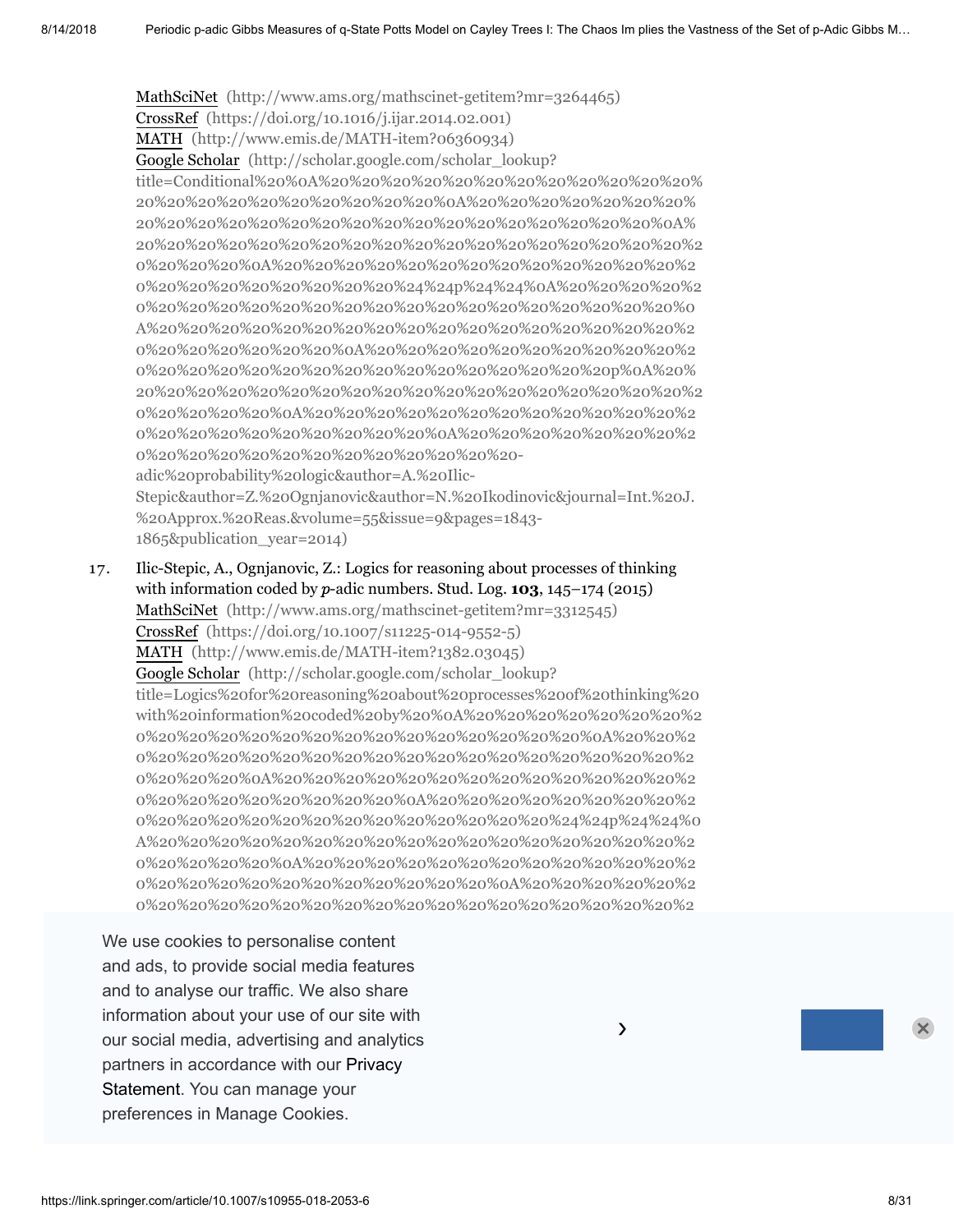CrossRef [\(https://doi.org/10.1134/S2070046616030018\)](https://doi.org/10.1134/S2070046616030018) MATH [\(http://www.emis.de/MATH-item?1353.03013\)](http://www.emis.de/MATH-item?1353.03013) Google Scholar (http://scholar.google.com/scholar\_lookup? [title=%0A%20%20%20%20%20%20%20%20%20%20%20%20%20%20%20%20](http://scholar.google.com/scholar_lookup?title=%0A%20%20%20%20%20%20%20%20%20%20%20%20%20%20%20%20%20%20%20%20%20%20%0A%20%20%20%20%20%20%20%20%20%20%20%20%20%20%20%20%20%20%20%20%20%20%20%20%0A%20%20%20%20%20%20%20%20%20%20%20%20%20%20%20%20%20%20%20%20%20%20%0A%20%20%20%20%20%20%20%20%20%20%20%20%20%20%20%20%20%20%20%20%20%20%24%24p%24%24%0A%20%20%20%20%20%20%20%20%20%20%20%20%20%20%20%20%20%20%20%20%20%20%0A%20%20%20%20%20%20%20%20%20%20%20%20%20%20%20%20%20%20%20%20%20%20%20%20%0A%20%20%20%20%20%20%20%20%20%20%20%20%20%20%20%20%20%20%20%20%20%20%20%20%20%20p%0A%20%20%20%20%20%20%20%20%20%20%20%20%20%20%20%20%20%20%20%20%20%20%20%20%0A%20%20%20%20%20%20%20%20%20%20%20%20%20%20%20%20%20%20%20%20%20%20%0A%20%20%20%20%20%20%20%20%20%20%20%20%20%20%20%20%20%20%20%20-adic%20probability%20logics&author=A.%20Ilic-Stepic&author=Z.%20Ognjanovic&author=N.%20Ikodinovic&author=A.%20Perovic&journal=p-Adic%20Num.%20Ultra.%20Anal.%20Appl.&volume=8&issue=3&pages=177-203&publication_year=2016) %20%20%20%20%20%20%0A%20%20%20%20%20%20%20%20%20%20%20 %20%20%20%20%20%20%20%20%20%20%20%20%20%0A%20%20%20%20 %20%20%20%20%20%20%20%20%20%20%20%20%20%20%20%20%20%20 %0A%20%20%20%20%20%20%20%20%20%20%20%20%20%20%20%20%20 %20%20%20%20%20%24%24p%24%24%0A%20%20%20%20%20%20%20%20 %20%20%20%20%20%20%20%20%20%20%20%20%20%20%0A%20%20%20 %20%20%20%20%20%20%20%20%20%20%20%20%20%20%20%20%20%20 %20%20%20%0A%20%20%20%20%20%20%20%20%20%20%20%20%20%20 %20%20%20%20%20%20%20%20%20%20%20%20p%0A%20%20%20%20%2 0%20%20%20%20%20%20%20%20%20%20%20%20%20%20%20%20%20%2 0%20%0A%20%20%20%20%20%20%20%20%20%20%20%20%20%20%20%2 0%20%20%20%20%20%20%0A%20%20%20%20%20%20%20%20%20%20%2 0%20%20%20%20%20%20%20%20%20 adic%20probability%20logics&author=A.%20Ilic-

Stepic&author=Z.%20Ognjanovic&author=N.%20Ikodinovic&author=A.%20Pero vic&journal=p-

Adic%20Num.%20Ultra.%20Anal.%20Appl.&volume=8&issue=3&pages=177- 203&publication\_year=2016)

19. Koblitz, N.: p-Adic Numbers, p-Adic Analysis, and Zeta Functions. Springer, New York (1984)

CrossRef [\(https://doi.org/10.1007/978-1-4612-1112-9\)](https://doi.org/10.1007/978-1-4612-1112-9) MATH [\(http://www.emis.de/MATH-item?0364.12015\)](http://www.emis.de/MATH-item?0364.12015) Google Scholar (http://scholar.google.com/scholar\_lookup?title=p-Adic%20Numbers%2C%20p-[Adic%20Analysis%2C%20and%20Zeta%20Functions&author=N.%20Koblitz&pu](http://scholar.google.com/scholar_lookup?title=p-Adic%20Numbers%2C%20p-Adic%20Analysis%2C%20and%20Zeta%20Functions&author=N.%20Koblitz&publication_year=1984) blication vear=1984)

20. Khrennikov, A.Yu.: Non-Archimedean white noise. In: Proc. Int. Conf. on Gaussian Random Fields, Nagoya, 127 (1990) Google Scholar (https://scholar.google.com/scholar? q=Khrennikov%2C%20A.Yu.%3A%20Non-[Archimedean%20white%20noise.%20In%3A%20Proc.%20Int.%20Conf.%20on%](https://scholar.google.com/scholar?q=Khrennikov%2C%20A.Yu.%3A%20Non-Archimedean%20white%20noise.%20In%3A%20Proc.%20Int.%20Conf.%20on%20Gaussian%20Random%20Fields%2C%20Nagoya%2C%20127%20%281990%29) 20Gaussian%20Random%20Fields%2C%20Nagoya%2C%20127%20%281990%2 9)

21. Khrennikov, A.Yu.: Mathematical methods of non-Archimedean physics. Rus.

our social media, advertising and analytics **but allow the control of the control of the control of the control o** We use cookies to personalise content and ads, to provide social media features and to analyse our traffic. We also share information about your use of our site with J. Math. Phys. **32**, 932–937 (1991) partners in accordance with our Privacy<br>... Statement. You can manage your 20 A.V. 20 A.V. 20 A.V. 20 A.V. 20 A.V. 20 A.V. 20 A.V. 20 A.V. 20 A.V. 20 A.V. preferences in Manage Cookies.  $\overline{\phantom{a}}$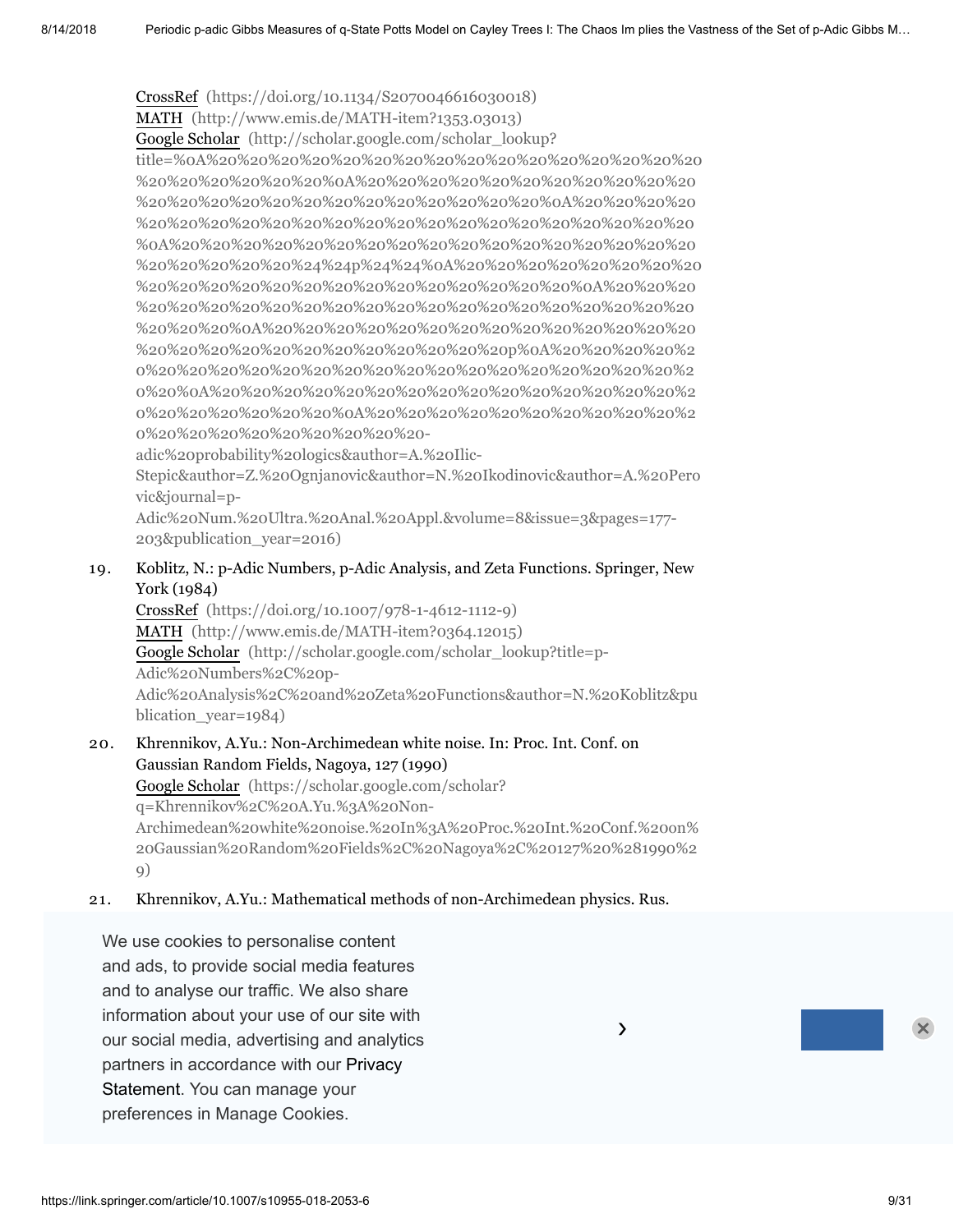0%20%20%20%20%20%20%20%20%20%20%20%20%20%20%20%20%0A%2 0%20%20%20%20%20%20%20%20%20%20%20%20%20%20%20%20%20%2 0%20%0A%20%20%20%20%20%20%20%20%20%20%20%20%20%20%20%2 0%20%20%20%20%24%24p%24%24%0A%20%20%20%20%20%20%20%20%2 0%20%20%20%20%20%20%20%20%20%20%20%0A%20%20%20%20%20%2 0%20%20%20%20%20%20%20%20%20%20%20%20%20%20%20%20%0A%2 0%20%20%20%20%20%20%20%20%20%20%20%20%20%20%20%20%20%2 0%20%20%20%20%20p%0A%20%20%20%20%20%20%20%20%20%20%20% 20%20%20%20%20%20%20%20%20%20%20%0A%20%20%20%20%20%20% 20%20%20%20%20%20%20%20%20%20%20%20%20%20%0A%20%20%20% 20%20%20%20%20%20%20%20%20%20%20%20%20%20%20 adic%20quantum%20mechanics%20with%20%0A%20%20%20%20%20%20%2

0%20%20%20%20%20%20%20%20%20%20%20%20%20%0A%20%20%20%2 0%20%20%20%20%20%20%20%20%20%20%20%20%20%20%20%20%20%2 0%0A%20%20%20%20%20%20%20%20%20%20%20%20%20%20%20%20%2 0%20%20%20%0A%20%20%20%20%20%20%20%20%20%20%20%20%20%2 [0%20%20%20%20%20%20%24%24p%24%24%0A%20%20%20%20%20%20%2](https://scholar.google.com/scholar?q=Khrennikov%2C%20A.Yu.%3A%20%0A%20%20%20%20%20%20%20%20%20%20%20%20%20%20%20%20%20%20%20%20%0A%20%20%20%20%20%20%20%20%20%20%20%20%20%20%20%20%20%20%20%20%20%20%0A%20%20%20%20%20%20%20%20%20%20%20%20%20%20%20%20%20%20%20%20%0A%20%20%20%20%20%20%20%20%20%20%20%20%20%20%20%20%20%20%20%20%24%24p%24%24%0A%20%20%20%20%20%20%20%20%20%20%20%20%20%20%20%20%20%20%20%20%0A%20%20%20%20%20%20%20%20%20%20%20%20%20%20%20%20%20%20%20%20%20%20%0A%20%20%20%20%20%20%20%20%20%20%20%20%20%20%20%20%20%20%20%20%20%20%20%20p%0A%20%20%20%20%20%20%20%20%20%20%20%20%20%20%20%20%20%20%20%20%20%20%0A%20%20%20%20%20%20%20%20%20%20%20%20%20%20%20%20%20%20%20%20%0A%20%20%20%20%20%20%20%20%20%20%20%20%20%20%20%20%20%20-adic%20quantum%20mechanics%20with%20%0A%20%20%20%20%20%20%20%20%20%20%20%20%20%20%20%20%20%20%20%20%0A%20%20%20%20%20%20%20%20%20%20%20%20%20%20%20%20%20%20%20%20%20%20%0A%20%20%20%20%20%20%20%20%20%20%20%20%20%20%20%20%20%20%20%20%0A%20%20%20%20%20%20%20%20%20%20%20%20%20%20%20%20%20%20%20%20%24%24p%24%24%0A%20%20%20%20%20%20%20%20%20%20%20%20%20%20%20%20%20%20%20%20%0A%20%20%20%20%20%20%20%20%20%20%20%20%20%20%20%20%20%20%20%20%20%20%0A%20%20%20%20%20%20%20%20%20%20%20%20%20%20%20%20%20%20%20%20%20%20%20%20p%0A%20%20%20%20%20%20%20%20%20%20%20%20%20%20%20%20%20%20%20%20%20%20%0A%20%20%20%20%20%20%20%20%20%20%20%20%20%20%20%20%20%20%20%20%0A%20%20%20%20%20%20%20%20%20%20%20%20%20%20%20%20%20%20-adic%20valued%20wave%20functions.%20J.%20Math.%20Phys.%2032%2C%20932%E2%80%93937%20%281991%29) 0%20%20%20%20%20%20%20%20%20%20%20%20%20%0A%20%20%20%2 0%20%20%20%20%20%20%20%20%20%20%20%20%20%20%20%20%20%2 0%0A%20%20%20%20%20%20%20%20%20%20%20%20%20%20%20%20%2 0%20%20%20%20%20%20%20p%0A%20%20%20%20%20%20%20%20%20% 20%20%20%20%20%20%20%20%20%20%20%20%20%0A%20%20%20%20% 20%20%20%20%20%20%20%20%20%20%20%20%20%20%20%20%0A%20% 20%20%20%20%20%20%20%20%20%20%20%20%20%20%20%20%20 adic%20valued%20wave%20functions.%20J.%20Math.%20Phys.%2032%2C%20 932%E2%80%93937%20%281991%29)

#### 23. Khrennikov, A.Yu.:  $p$ -adic statistic and probability. Dokl. Acad. Nauk. SSSR **322**(6), 1075–1079 (1992)

Google Scholar (https://scholar.google.com/scholar?

q=Khrennikov%2C%20A.Yu.%3A%20%0A%20%20%20%20%20%20%20%20%2 0%20%20%20%20%20%20%20%20%20%20%20%0A%20%20%20%20%20%2 0%20%20%20%20%20%20%20%20%20%20%20%20%20%20%20%20%0A%2 0%20%20%20%20%20%20%20%20%20%20%20%20%20%20%20%20%20%2 0%20%0A%20%20%20%20%20%20%20%20%20%20%20%20%20%20%20%2 [0%20%20%20%20%24%24p%24%24%0A%20%20%20%20%20%20%20%20%2](https://scholar.google.com/scholar?q=Khrennikov%2C%20A.Yu.%3A%20%0A%20%20%20%20%20%20%20%20%20%20%20%20%20%20%20%20%20%20%20%20%0A%20%20%20%20%20%20%20%20%20%20%20%20%20%20%20%20%20%20%20%20%20%20%0A%20%20%20%20%20%20%20%20%20%20%20%20%20%20%20%20%20%20%20%20%0A%20%20%20%20%20%20%20%20%20%20%20%20%20%20%20%20%20%20%20%20%24%24p%24%24%0A%20%20%20%20%20%20%20%20%20%20%20%20%20%20%20%20%20%20%20%20%0A%20%20%20%20%20%20%20%20%20%20%20%20%20%20%20%20%20%20%20%20%20%20%0A%20%20%20%20%20%20%20%20%20%20%20%20%20%20%20%20%20%20%20%20%20%20%20%20p%0A%20%20%20%20%20%20%20%20%20%20%20%20%20%20%20%20%20%20%20%20%20%20%0A%20%20%20%20%20%20%20%20%20%20%20%20%20%20%20%20%20%20%20%20%0A%20%20%20%20%20%20%20%20%20%20%20%20%20%20%20%20%20%20-adic%20statistic%20and%20probability.%20Dokl.%20Acad.%20Nauk.%20SSSR%20322%286%29%2C%201075%E2%80%931079%20%281992%29) 0%20%20%20%20%20%20%20%20%20%20%20%0A%20%20%20%20%20%2 0%20%20%20%20%20%20%20%20%20%20%20%20%20%20%20%20%0A%2 0%20%20%20%20%20%20%20%20%20%20%20%20%20%20%20%20%20%2 0%20%20%20%20%20p%0A%20%20%20%20%20%20%20%20%20%20%20%

our social media, advertising and analytics. The social media, and analytics of probabilities of the social media We use cookies to personalise content and ads, to provide social media features and to analyse our traffic. We also share.  $\blacksquare$ information about your use of our site with partners in accordance with our Privacy .<br>Statement. You can manage your [q=Khrennikov%2C%20A.Yu.%3A%20Axiomatics%20of%20the%20%0A%20%20](https://scholar.google.com/scholar?q=Khrennikov%2C%20A.Yu.%3A%20Axiomatics%20of%20the%20%0A%20%20%20%20%20%20%20%20%20%20%20%20%20%20%20%20%20%20%20%20%0A%20%20%20%20%20%20%20%20%20%20%20%20%20%20%20%20%20%20%20%20%20%20%0A%20%20%20%20%20%20%20%20%20%20%20%20%20%20%20%20%20%20%20%20%0A%20%20%20%20%20%20%20%20%20%20%20%20%20%20%20%20%20%20%20%20%24%24p%24%24%0A%20%20%20%20%20%20%20%20%20%20%20%20%20%20%20%20%20%20%20%20%0A%20%20%20%20%20%20%20%20%20%20%20%20%20%20%20%20%20%20%20%20%20%20%0A%20%20%20%20%20%20%20%20%20%20%20%20%20%20%20%20%20%20%20%20%20%20%20%20p%0A%20%20%20%20%20%20%20%20%20%20%20%20%20%20%20%20%20%20%20%20%20%20%0A%20%20%20%20%20%20%20%20%20%20%20%20%20%20%20%20%20%20%20%20%0A%20%20%20%20%20%20%20%20%20%20%20%20%20%20%20%20%20%20-adic%20theory%20of%20probabilities.%20Dokl.%20Acad.%20Nauk.%20SSSR%20326%285%29%2C%201075%E2%80%931079%20%281992%29) preferences in Manage Cookies.  $\overline{a}$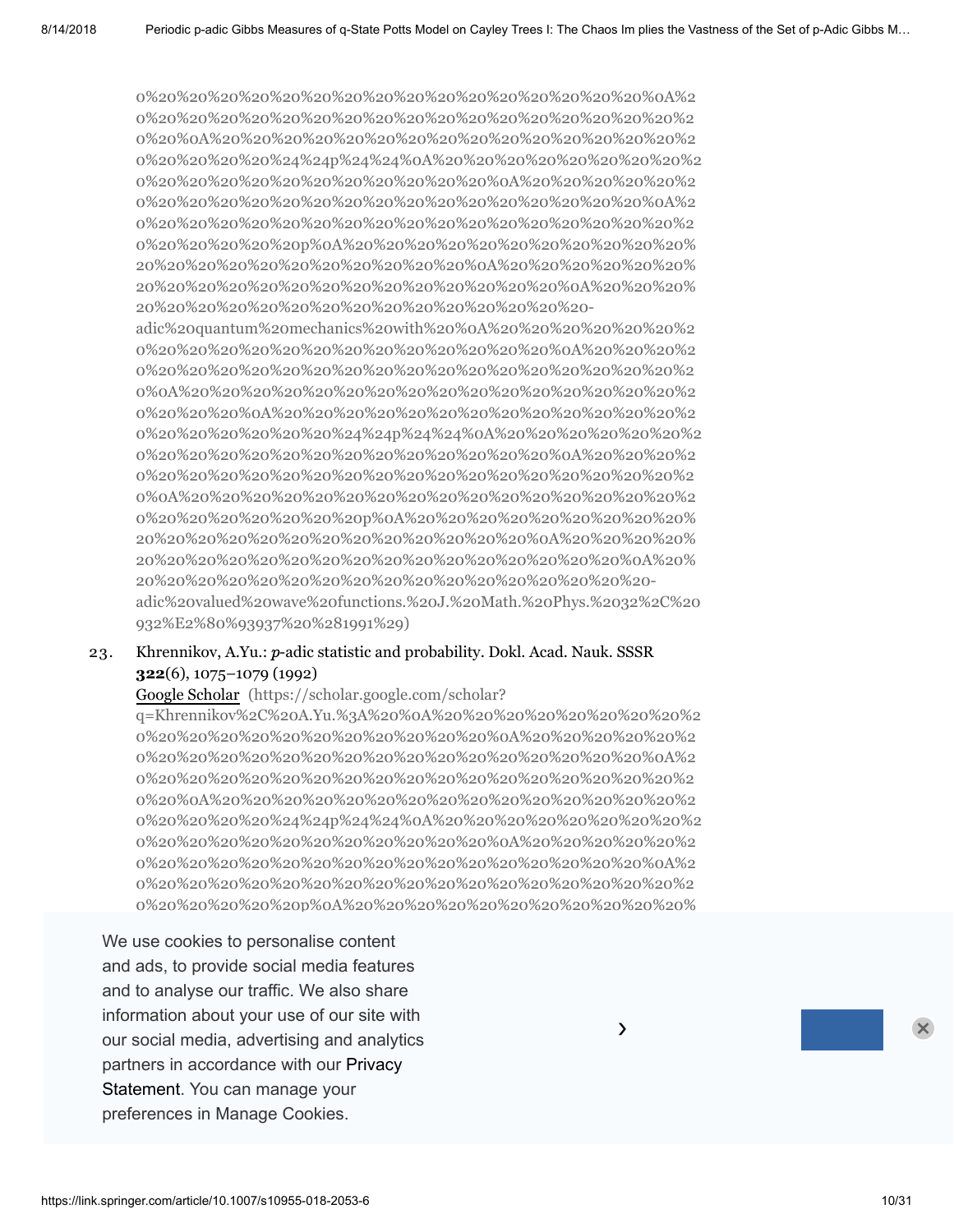%0A%20%20%20%20%20%20%20%20%20%20%20%20%20%20%20%20%20 %20%20%20%20%20%0A%20%20%20%20%20%20%20%20%20%20%20%20 %20%20%20%20%20%20%20%20%0A%20%20%20%20%20%20%20%20%20 [%20%20%20%20%20%20%20%20%20%20%20%24%24p%24%24%0A%20%20](https://scholar.google.com/scholar?q=Khrennikov%2C%20A.Yu.%3A%20Axiomatics%20of%20the%20%0A%20%20%20%20%20%20%20%20%20%20%20%20%20%20%20%20%20%20%20%20%0A%20%20%20%20%20%20%20%20%20%20%20%20%20%20%20%20%20%20%20%20%20%20%0A%20%20%20%20%20%20%20%20%20%20%20%20%20%20%20%20%20%20%20%20%0A%20%20%20%20%20%20%20%20%20%20%20%20%20%20%20%20%20%20%20%20%24%24p%24%24%0A%20%20%20%20%20%20%20%20%20%20%20%20%20%20%20%20%20%20%20%20%0A%20%20%20%20%20%20%20%20%20%20%20%20%20%20%20%20%20%20%20%20%20%20%0A%20%20%20%20%20%20%20%20%20%20%20%20%20%20%20%20%20%20%20%20%20%20%20%20p%0A%20%20%20%20%20%20%20%20%20%20%20%20%20%20%20%20%20%20%20%20%20%20%0A%20%20%20%20%20%20%20%20%20%20%20%20%20%20%20%20%20%20%20%20%0A%20%20%20%20%20%20%20%20%20%20%20%20%20%20%20%20%20%20-adic%20theory%20of%20probabilities.%20Dokl.%20Acad.%20Nauk.%20SSSR%20326%285%29%2C%201075%E2%80%931079%20%281992%29) %20%20%20%20%20%20%20%20%20%20%20%20%20%20%20%20%20%20 %0A%20%20%20%20%20%20%20%20%20%20%20%20%20%20%20%20%20 %20%20%20%20%20%0A%20%20%20%20%20%20%20%20%20%20%20%20 %20%20%20%20%20%20%20%20%20%20%20%20p%0A%20%20%20%20%2 0%20%20%20%20%20%20%20%20%20%20%20%20%20%20%20%20%20%0 A%20%20%20%20%20%20%20%20%20%20%20%20%20%20%20%20%20%2 0%20%20%0A%20%20%20%20%20%20%20%20%20%20%20%20%20%20%2 0%20%20%20-

adic%20theory%20of%20probabilities.%20Dokl.%20Acad.%20Nauk.%20SSSR% 20326%285%29%2C%201075%E2%80%931079%20%281992%29)

25. Khrennikov, A.Yu.:  $p$ -adic probability theory and its applications. A principle of the statistical stabilization of frequencies. Theor. Math. Phys. **97**(3), 348–363 (1993)

Google Scholar (https://scholar.google.com/scholar?

q=Khrennikov%2C%20A.Yu.%3A%20%0A%20%20%20%20%20%20%20%20%2 0%20%20%20%20%20%20%20%20%20%20%20%0A%20%20%20%20%20%2 0%20%20%20%20%20%20%20%20%20%20%20%20%20%20%20%20%0A%2 0%20%20%20%20%20%20%20%20%20%20%20%20%20%20%20%20%20%2 0%20%0A%20%20%20%20%20%20%20%20%20%20%20%20%20%20%20%2 [0%20%20%20%20%24%24p%24%24%0A%20%20%20%20%20%20%20%20%2](https://scholar.google.com/scholar?q=Khrennikov%2C%20A.Yu.%3A%20%0A%20%20%20%20%20%20%20%20%20%20%20%20%20%20%20%20%20%20%20%20%0A%20%20%20%20%20%20%20%20%20%20%20%20%20%20%20%20%20%20%20%20%20%20%0A%20%20%20%20%20%20%20%20%20%20%20%20%20%20%20%20%20%20%20%20%0A%20%20%20%20%20%20%20%20%20%20%20%20%20%20%20%20%20%20%20%20%24%24p%24%24%0A%20%20%20%20%20%20%20%20%20%20%20%20%20%20%20%20%20%20%20%20%0A%20%20%20%20%20%20%20%20%20%20%20%20%20%20%20%20%20%20%20%20%20%20%0A%20%20%20%20%20%20%20%20%20%20%20%20%20%20%20%20%20%20%20%20%20%20%20%20p%0A%20%20%20%20%20%20%20%20%20%20%20%20%20%20%20%20%20%20%20%20%20%20%0A%20%20%20%20%20%20%20%20%20%20%20%20%20%20%20%20%20%20%20%20%0A%20%20%20%20%20%20%20%20%20%20%20%20%20%20%20%20%20%20-adic%20probability%20theory%20and%20its%20applications.%20A%20principle%20of%20the%20statistical%20stabilization%20of%20frequencies.%20Theor.%20Math.%20Phys.%2097%283%29%2C%20348%E2%80%93363%20%281993%29) 0%20%20%20%20%20%20%20%20%20%20%20%0A%20%20%20%20%20%2 0%20%20%20%20%20%20%20%20%20%20%20%20%20%20%20%20%0A%2 0%20%20%20%20%20%20%20%20%20%20%20%20%20%20%20%20%20%2 0%20%20%20%20%20p%0A%20%20%20%20%20%20%20%20%20%20%20% 20%20%20%20%20%20%20%20%20%20%20%0A%20%20%20%20%20%20% 20%20%20%20%20%20%20%20%20%20%20%20%20%20%0A%20%20%20% 20%20%20%20%20%20%20%20%20%20%20%20%20%20%20-

adic%20probability%20theory%20and%20its%20applications.%20A%20principl e%20of%20the%20statistical%20stabilization%20of%20frequencies.%20Theor.% 20Math.%20Phys.%2097%283%29%2C%20348%E2%80%93363%20%281993% 29)

26. Khrennikov, A.Yu.: p-Adic Valued Distributions in Mathematical Physics. Kluwer, Dordrecht (1994)

Google Scholar (https://scholar.google.com/scholar?  $q=V$ hrennikov $\theta$ /00/00 $\lambda$  Vu.  $\theta$ /0 $\lambda$ 0/00

and to analyse our traffic. We also share We use cookies to personalise content and ads, to provide social media features axiomatic theories. Acta Math. Appl. Sin. **12**(1), 78–92 (1996) information about your use of our site with our social media, advertising and analytics partners in accordance with our Privacy  $\;$ matic%20theories.%20Acta%20Math.%20Appl.%20Sin.%2012%281%29%2C%20 Statement. You can manage your preferences in Manage Cookies.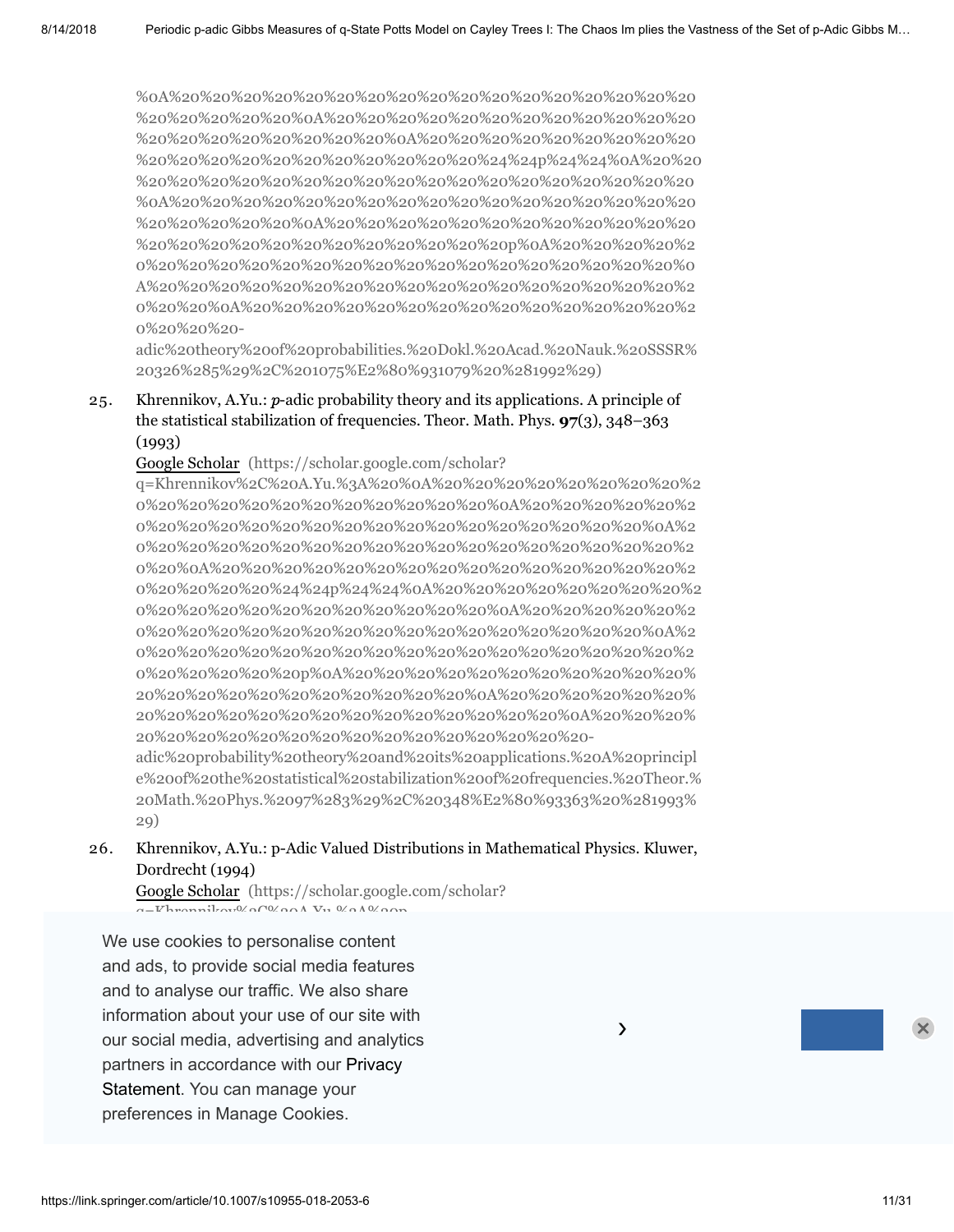#### 28. Khrennikov, A.Yu.:  $p$ -adic valued probability measures. Indag. Math. N. S.  $7(3)$ , 311–330 (1996)

Google Scholar (https://scholar.google.com/scholar?

q=Khrennikov%2C%20A.Yu.%3A%20%0A%20%20%20%20%20%20%20%20%2 0%20%20%20%20%20%20%20%20%20%20%20%0A%20%20%20%20%20%2 0%20%20%20%20%20%20%20%20%20%20%20%20%20%20%20%20%0A%2 0%20%20%20%20%20%20%20%20%20%20%20%20%20%20%20%20%20%2 0%20%0A%20%20%20%20%20%20%20%20%20%20%20%20%20%20%20%2 [0%20%20%20%20%24%24p%24%24%0A%20%20%20%20%20%20%20%20%2](https://scholar.google.com/scholar?q=Khrennikov%2C%20A.Yu.%3A%20%0A%20%20%20%20%20%20%20%20%20%20%20%20%20%20%20%20%20%20%20%20%0A%20%20%20%20%20%20%20%20%20%20%20%20%20%20%20%20%20%20%20%20%20%20%0A%20%20%20%20%20%20%20%20%20%20%20%20%20%20%20%20%20%20%20%20%0A%20%20%20%20%20%20%20%20%20%20%20%20%20%20%20%20%20%20%20%20%24%24p%24%24%0A%20%20%20%20%20%20%20%20%20%20%20%20%20%20%20%20%20%20%20%20%0A%20%20%20%20%20%20%20%20%20%20%20%20%20%20%20%20%20%20%20%20%20%20%0A%20%20%20%20%20%20%20%20%20%20%20%20%20%20%20%20%20%20%20%20%20%20%20%20p%0A%20%20%20%20%20%20%20%20%20%20%20%20%20%20%20%20%20%20%20%20%20%20%0A%20%20%20%20%20%20%20%20%20%20%20%20%20%20%20%20%20%20%20%20%0A%20%20%20%20%20%20%20%20%20%20%20%20%20%20%20%20%20%20-adic%20valued%20probability%20measures.%20Indag.%20Math.%20N.%20S.%207%283%29%2C%20311%E2%80%93330%20%281996%29) 0%20%20%20%20%20%20%20%20%20%20%20%0A%20%20%20%20%20%2 0%20%20%20%20%20%20%20%20%20%20%20%20%20%20%20%20%0A%2 0%20%20%20%20%20%20%20%20%20%20%20%20%20%20%20%20%20%2 0%20%20%20%20%20p%0A%20%20%20%20%20%20%20%20%20%20%20% 20%20%20%20%20%20%20%20%20%20%20%0A%20%20%20%20%20%20% 20%20%20%20%20%20%20%20%20%20%20%20%20%20%0A%20%20%20% 20%20%20%20%20%20%20%20%20%20%20%20%20%20%20 adic%20valued%20probability%20measures.%20Indag.%20Math.%20N.%20S.% 207%283%29%2C%20311%E2%80%93330%20%281996%29)

29. Khrennikov, A.Yu.: Interpretations of Probability. Walter de Gruyter, Berlin (2009)

Google Scholar (https://scholar.google.com/scholar? [q=Khrennikov%2C%20A.Yu.%3A%20Interpretations%20of%20Probability.%20](https://scholar.google.com/scholar?q=Khrennikov%2C%20A.Yu.%3A%20Interpretations%20of%20Probability.%20Walter%20de%20Gruyter%2C%20Berlin%20%282009%29) Walter%20de%20Gruyter%2C%20Berlin%20%282009%29)

- 30. Khrennikov, A.Yu., Ludkovsky, S.: On infinite products of non-Archimedean measure spaces. Indag. Math. N. S. **13**(2), 177–183 (2002) Google Scholar (https://scholar.google.com/scholar? [q=Khrennikov%2C%20A.Yu.%2C%20Ludkovsky%2C%20S.%3A%20On%20infini](https://scholar.google.com/scholar?q=Khrennikov%2C%20A.Yu.%2C%20Ludkovsky%2C%20S.%3A%20On%20infinite%20products%20of%20non-Archimedean%20measure%20spaces.%20Indag.%20Math.%20N.%20S.%2013%282%29%2C%20177%E2%80%93183%20%282002%29) te%20products%20of%20non-Archimedean%20measure%20spaces.%20Indag.%20Math.%20N.%20S.%2013% 282%29%2C%20177%E2%80%93183%20%282002%29)
- 31. Khrennikov, A.Yu., Yamada, Sh., van Rooij, A.: The measure-theoretical approach to p-adic probability theory. Ann. Math. Blaise Pascal **6**(1), 21–32 (1999) Google Scholar (https://scholar.google.com/scholar? q=Khrennikov%2C%20A.Yu.%2C%20Yamada%2C%20Sh.%2C%20van%20Rooij %2C%20A.%3A%20The%20measuretheoretical%20approach%20to%20%0A%20%20%20%20%20%20%20%20%20 %20%20%20%20%20%20%20%20%20%20%20%0A%20%20%20%20%20%20

%20%20%20%20%20%20%20%20%20%20%20%20%20%20%20%20%0A%20

We use cookies to personalise content 20%20 20%20 20%20 20%20 20%20 20%20 20%20 20%20 20%20 20%20 20%20 20%20 and ads, to provide social media features and to analyse our traffic. We also share %20%20%20%20%20%20%20%20%20%20%20%20%20%20%20%20%0A%20  $\mathop{\mathsf{information}}\nolimits$  about your use of our site with  $\qquad\qquad\qquad\qquad\qquad\qquad\qquad\qquad$ %20%20%20%20%20p%0A%20%20%20%20%20%20%20%20%20%20%20%2 our social media, advertising and analytics partners in accordance with our Privacy 20%20 20%20 20%20 20%20 20%20 20%20 20%20 Statement. You can manage your 20%20 20%20 20%20 20%20 20%20 20%20 20%20 20%20 20%20 0%20%20%20%20%20%20%20%20%20%20%20%20%20%20- preferences in Manage Cookies.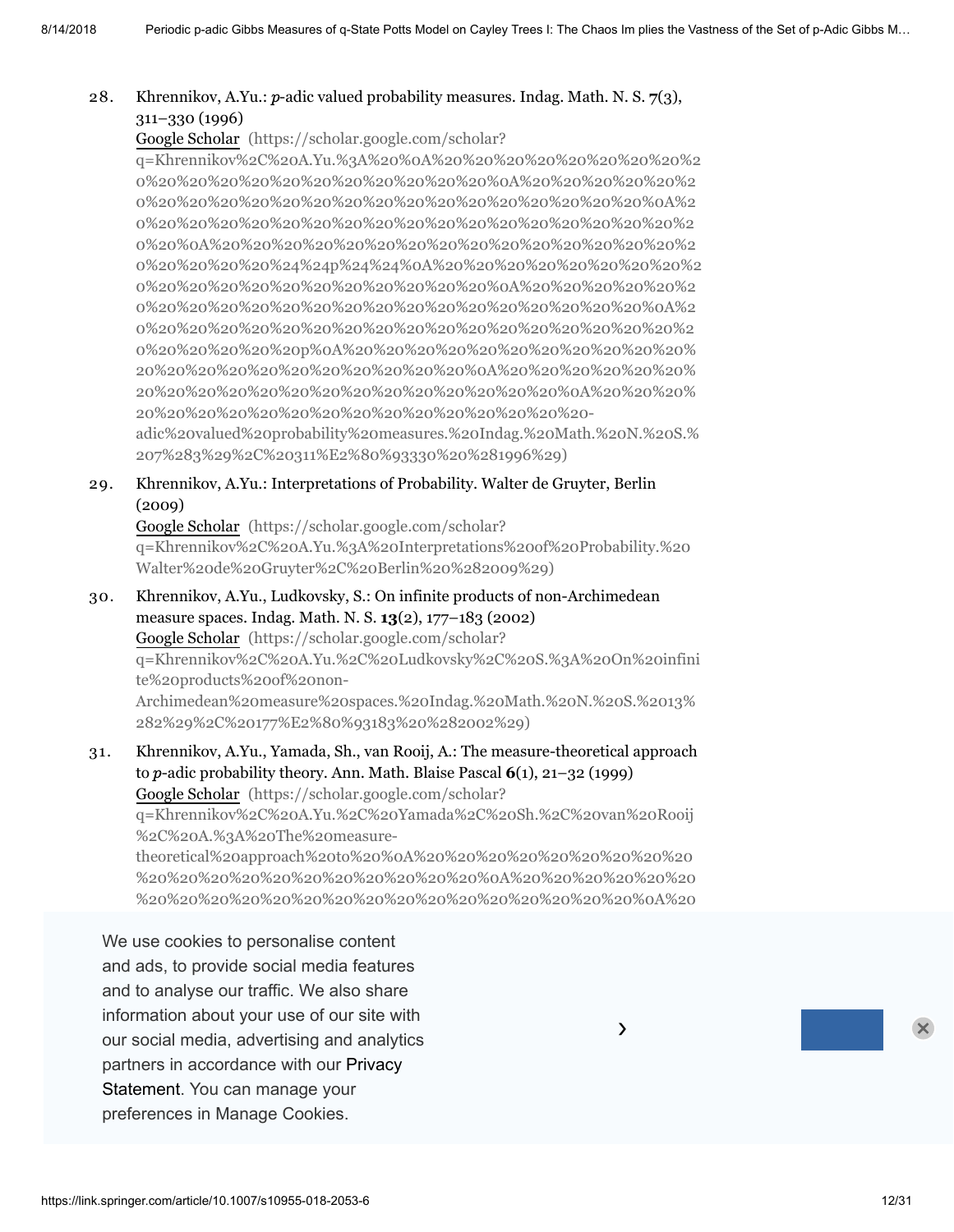[adic%20probability%20theory.%20Ann.%20Math.%20Blaise%20Pascal%206%2](https://scholar.google.com/scholar?q=Khrennikov%2C%20A.Yu.%2C%20Yamada%2C%20Sh.%2C%20van%20Rooij%2C%20A.%3A%20The%20measure-theoretical%20approach%20to%20%0A%20%20%20%20%20%20%20%20%20%20%20%20%20%20%20%20%20%20%20%20%0A%20%20%20%20%20%20%20%20%20%20%20%20%20%20%20%20%20%20%20%20%20%20%0A%20%20%20%20%20%20%20%20%20%20%20%20%20%20%20%20%20%20%20%20%0A%20%20%20%20%20%20%20%20%20%20%20%20%20%20%20%20%20%20%20%20%24%24p%24%24%0A%20%20%20%20%20%20%20%20%20%20%20%20%20%20%20%20%20%20%20%20%0A%20%20%20%20%20%20%20%20%20%20%20%20%20%20%20%20%20%20%20%20%20%20%0A%20%20%20%20%20%20%20%20%20%20%20%20%20%20%20%20%20%20%20%20%20%20%20%20p%0A%20%20%20%20%20%20%20%20%20%20%20%20%20%20%20%20%20%20%20%20%20%20%0A%20%20%20%20%20%20%20%20%20%20%20%20%20%20%20%20%20%20%20%20%0A%20%20%20%20%20%20%20%20%20%20%20%20%20%20%20%20%20%20-adic%20probability%20theory.%20Ann.%20Math.%20Blaise%20Pascal%206%281%29%2C%2021%E2%80%9332%20%281999%29) 81%29%2C%2021%E2%80%9332%20%281999%29)

32. Kingsbery, J., Levin, A., Preygel, A., Silva, C.E.: On measure-preserving  $C^1$ transformations of compact-open subsets of non-Archimedean local fields. Trans. Am. Math. Soc. **361**(1), 61–85 (2009) CrossRef [\(https://doi.org/10.1090/S0002-9947-08-04686-2\)](https://doi.org/10.1090/S0002-9947-08-04686-2) MATH [\(http://www.emis.de/MATH-item?1155.37003\)](http://www.emis.de/MATH-item?1155.37003)

Google Scholar (http://scholar.google.com/scholar\_lookup?

title=On%20measure-

preserving%20%0A%20%20%20%20%20%20%20%20%20%20%20%20%20%2 0%20%20%20%20%20%20%20%20%0A%20%20%20%20%20%20%20%20%2 0%20%20%20%20%20%20%20%20%20%20%20%20%20%20%20%0A%20%2 0%20%20%20%20%20%20%20%20%20%20%20%20%20%20%20%20%20%2 0%20%20%0A%20%20%20%20%20%20%20%20%20%20%20%20%20%20%2 0%20%20%20%20%20%20%20%24%24%5Ccal%7BC%7D%5E%7B1%7D%24%2 4%0A%20%20%20%20%20%20%20%20%20%20%20%20%20%20%20%20%2 0%20%20%20%20%20%0A%20%20%20%20%20%20%20%20%20%20%20%2 0%20%20%20%20%20%20%20%20%20%20%20%20%0A%20%20%20%20%2 0%20%20%20%20%20%20%20%20%20%20%20%20%20%20%20%20%20%2 0%20%20%20%0A%20%20%20%20%20%20%20%20%20%20%20%20%20%2 0%20%20%20%20%20%20%20%20%20%20%20%20%20%20%0A%20%20%2 0%20%20%20%20%20%20%20%20%20%20%20%20%20%20%20%20%20%2 0%20%20%20%20%20%20%20%20%20C%0A%20%20%20%20%20%20%20% [20%20%20%20%20%20%20%20%20%20%20%20%20%20%20%20%20%20%2](http://scholar.google.com/scholar_lookup?title=On%20measure-preserving%20%0A%20%20%20%20%20%20%20%20%20%20%20%20%20%20%20%20%20%20%20%20%20%20%0A%20%20%20%20%20%20%20%20%20%20%20%20%20%20%20%20%20%20%20%20%20%20%20%20%0A%20%20%20%20%20%20%20%20%20%20%20%20%20%20%20%20%20%20%20%20%20%20%0A%20%20%20%20%20%20%20%20%20%20%20%20%20%20%20%20%20%20%20%20%20%20%24%24%5Ccal%7BC%7D%5E%7B1%7D%24%24%0A%20%20%20%20%20%20%20%20%20%20%20%20%20%20%20%20%20%20%20%20%20%20%0A%20%20%20%20%20%20%20%20%20%20%20%20%20%20%20%20%20%20%20%20%20%20%20%20%0A%20%20%20%20%20%20%20%20%20%20%20%20%20%20%20%20%20%20%20%20%20%20%20%20%20%20%0A%20%20%20%20%20%20%20%20%20%20%20%20%20%20%20%20%20%20%20%20%20%20%20%20%20%20%20%20%0A%20%20%20%20%20%20%20%20%20%20%20%20%20%20%20%20%20%20%20%20%20%20%20%20%20%20%20%20%20%20C%0A%20%20%20%20%20%20%20%20%20%20%20%20%20%20%20%20%20%20%20%20%20%20%20%20%20%20%20%20%0A%20%20%20%20%20%20%20%20%20%20%20%20%20%20%20%20%20%20%20%20%20%20%20%20%20%20%20%201%0A%20%20%20%20%20%20%20%20%20%20%20%20%20%20%20%20%20%20%20%20%20%20%20%20%20%20%0A%20%20%20%20%20%20%20%20%20%20%20%20%20%20%20%20%20%20%20%20%20%20%20%20%0A%20%20%20%20%20%20%20%20%20%20%20%20%20%20%20%20%20%20%20%20%20%20%0A%20%20%20%20%20%20%20%20%20%20%20%20%20%20%20%20%20%20%20%20%20transformations%20of%20compact-open%20subsets%20of%20non-Archimedean%20local%20fields&author=J.%20Kingsbery&author=A.%20Levin&author=A.%20Preygel&author=CE.%20Silva&journal=Trans.%20Am.%20Math.%20Soc.&volume=361&issue=1&pages=61-85&publication_year=2009) 0%20%20%0A%20%20%20%20%20%20%20%20%20%20%20%20%20%20%2 0%20%20%20%20%20%20%20%20%20%20%20%20%201%0A%20%20%20%2 0%20%20%20%20%20%20%20%20%20%20%20%20%20%20%20%20%20%2 0%20%20%20%20%0A%20%20%20%20%20%20%20%20%20%20%20%20%2 0%20%20%20%20%20%20%20%20%20%20%20%0A%20%20%20%20%20%2 0%20%20%20%20%20%20%20%20%20%20%20%20%20%20%20%20%0A%2 0%20%20%20%20%20%20%20%20%20%20%20%20%20%20%20%20%20%2 0%20%20transformations%20of%20compact-open%20subsets%20of%20non-Archimedean%20local%20fields&author=J.%20Kingsbery&author=A.%20Levin& author=A.%20Preygel&author=CE.%20Silva&journal=Trans.%20Am.%20Math. %20Soc.&volume=361&issue=1&pages=61-85&publication\_year=2009)

33. Kulske, C., Rozikov, U.A., Khakimov, R.M.: Description of all translation-invariant splitting Gibbs measures for the Potts model on a Cayley tree. J. Stat. Phys. **156**(1), 189–200 (2013)

ADS (http://adsabs.harvard.edu/cgi-bin/nph-data\_query?

We use cookies to personalise content crossRef (https://doi.org/10.1007/s1095-014-0986-y). and ads, to provide social media features and to analyse our traffic. We also share information about your use of our site with our social media, advertising and analytics **2006** and 20 model in the 20the 20model in the 20the 20the 20the 20 partners in accordance with our Privacy extended and  $\sim$ .<br>Statement. You can manage your preferences in Manage Cookies.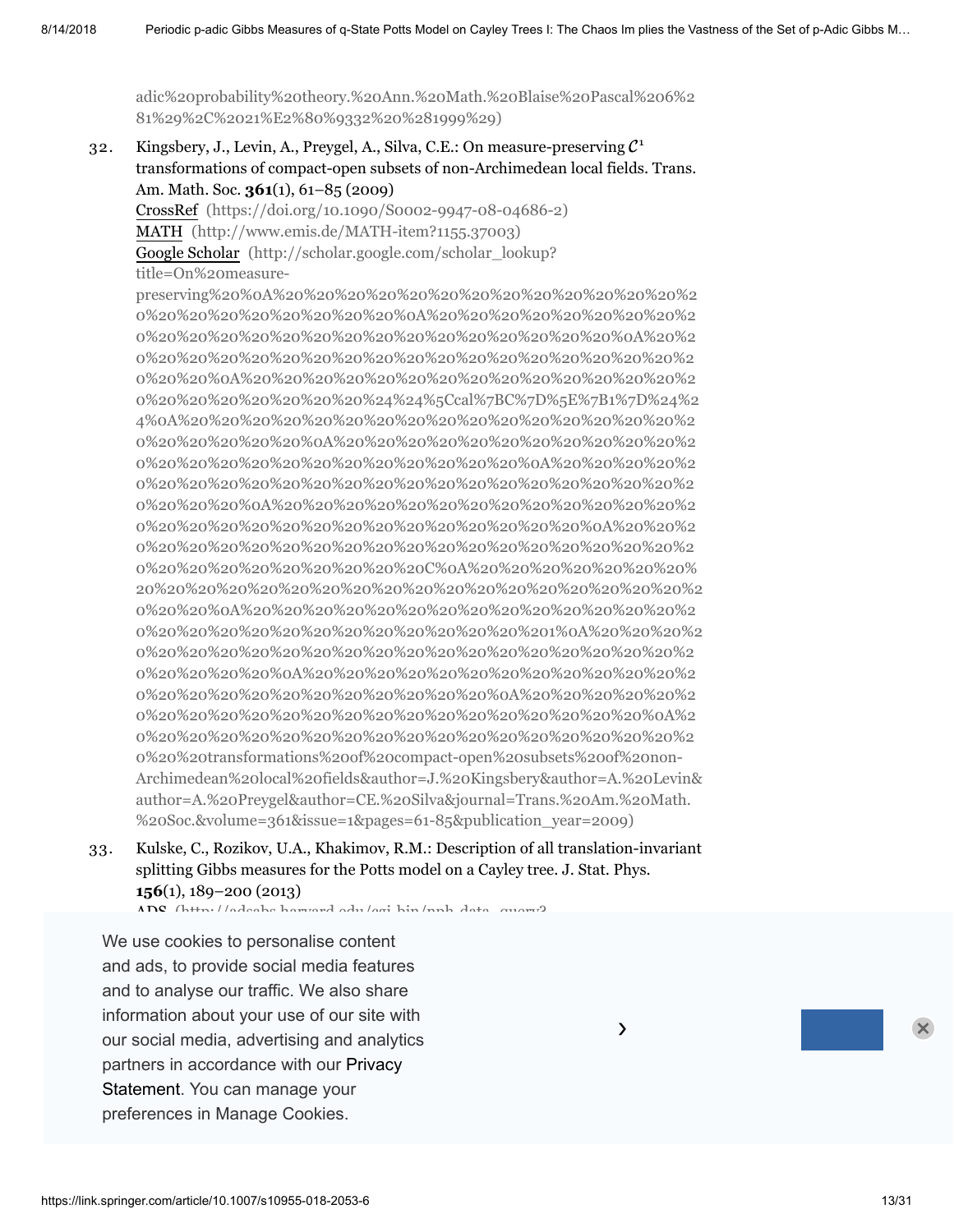34. 35. 36. Lind, D., Marcus, B.: An Introduction to Symbolic Dynamics and Coding. Cambridge University Press, Cambridge (1995) CrossRef [\(https://doi.org/10.1017/CBO9780511626302\)](https://doi.org/10.1017/CBO9780511626302) MATH [\(http://www.emis.de/MATH-item?1106.37301\)](http://www.emis.de/MATH-item?1106.37301) Google Scholar (http://scholar.google.com/scholar\_lookup? [title=An%20Introduction%20to%20Symbolic%20Dynamics%20and%20Coding&](http://scholar.google.com/scholar_lookup?title=An%20Introduction%20to%20Symbolic%20Dynamics%20and%20Coding&author=D.%20Lind&author=B.%20Marcus&publication_year=1995) author=D.%20Lind&author=B.%20Marcus&publication\_year=1995) Ludkovsky, S., Khrennikov, A.Yu.: Stochastic processes on non-Archimedean spaces with values in non-Archimedean fields. Markov Process. Relat. Fields **9**, 131–162 (2003) Google Scholar (https://scholar.google.com/scholar? [q=Ludkovsky%2C%20S.%2C%20Khrennikov%2C%20A.Yu.%3A%20Stochastic%2](https://scholar.google.com/scholar?q=Ludkovsky%2C%20S.%2C%20Khrennikov%2C%20A.Yu.%3A%20Stochastic%20processes%20on%20non-Archimedean%20spaces%20with%20values%20in%20non-Archimedean%20fields.%20Markov%20Process.%20Relat.%20Fields%209%2C%20131%E2%80%93162%20%282003%29) 0processes%20on%20non-Archimedean%20spaces%20with%20values%20in%20non-Archimedean%20fields.%20Markov%20Process.%20Relat.%20Fields%209%2C% 20131%E2%80%93162%20%282003%29) Fan, A.H., Liao, L.M., Wang, Y.F., Zhou, D.:  $p$ -adic repeller in  $\mathbb{Q}_p$  are subshifts of finite type. C. R. Math. Acad. Sci. Paris **344**, 219–224 (2007) MathSciNet [\(http://www.ams.org/mathscinet-getitem?mr=2292990\)](http://www.ams.org/mathscinet-getitem?mr=2292990) CrossRef [\(https://doi.org/10.1016/j.crma.2006.12.007\)](https://doi.org/10.1016/j.crma.2006.12.007) Google Scholar (http://scholar.google.com/scholar\_lookup? title=%0A%20%20%20%20%20%20%20%20%20%20%20%20%20%20%20%20 %20%20%20%20%20%20%0A%20%20%20%20%20%20%20%20%20%20%20 %20%20%20%20%20%20%20%20%20%20%20%20%20%0A%20%20%20%20 %20%20%20%20%20%20%20%20%20%20%20%20%20%20%20%20%20%20 %0A%20%20%20%20%20%20%20%20%20%20%20%20%20%20%20%20%20 %20%20%20%20%20%24%24p%24%24%0A%20%20%20%20%20%20%20%20 %20%20%20%20%20%20%20%20%20%20%20%20%20%20%0A%20%20%20 %20%20%20%20%20%20%20%20%20%20%20%20%20%20%20%20%20%20 %20%20%20%0A%20%20%20%20%20%20%20%20%20%20%20%20%20%20 %20%20%20%20%20%20%20%20%20%20%20%20p%0A%20%20%20%20%2 0%20%20%20%20%20%20%20%20%20%20%20%20%20%20%20%20%20%2 0%20%0A%20%20%20%20%20%20%20%20%20%20%20%20%20%20%20%2 0%20%20%20%20%20%20%0A%20%20%20%20%20%20%20%20%20%20%2 0%20%20%20%20%20%20%20%20%20 adic%20repeller%20in%20%0A%20%20%20%20%20%20%20%20%20%20%20 %20%20%20%20%20%20%20%20%20%20%20%0A%20%20%20%20%20%20 %20%20%20%20%20%20%20%20%20%20%20%20%20%20%20%20%20%20 %0A%20%20%20%20%20%20%20%20%20%20%20%20%20%20%20%20%20 We use cookies to personalise content and ads, to provide social media features

 $24.24$   $24.24$   $24.24$   $24.24$   $24.24$   $24.24$   $24.24$   $25.24$   $26.24$   $27.24$   $28.24$   $29.24$   $20.24$   $20.24$   $20.24$   $20.24$   $20.24$   $20.24$   $20.24$   $20.24$   $20.24$   $20.24$   $20.24$   $20.24$   $20.24$   $20.24$   $20.24$   $20.2$ and to analyse our traffic. We also share information about your use of our site with  $\sim$ our social media, advertising and analytics **Example 20%20** 20%20 20%20 20%20 20%20 partners in accordance with our Privacy 20%20 20%20 20%20 20%20 20%20 20%20 20%20 Statement. You can manage your 20%20 20%20 20%20 20%20 20%20 20%20 preferences in Manage Cookies.  $\overline{\phantom{a}}$ 0%20%20%20%20%20%20%20%20p%0A%20%20%20%20%20%20%20%20%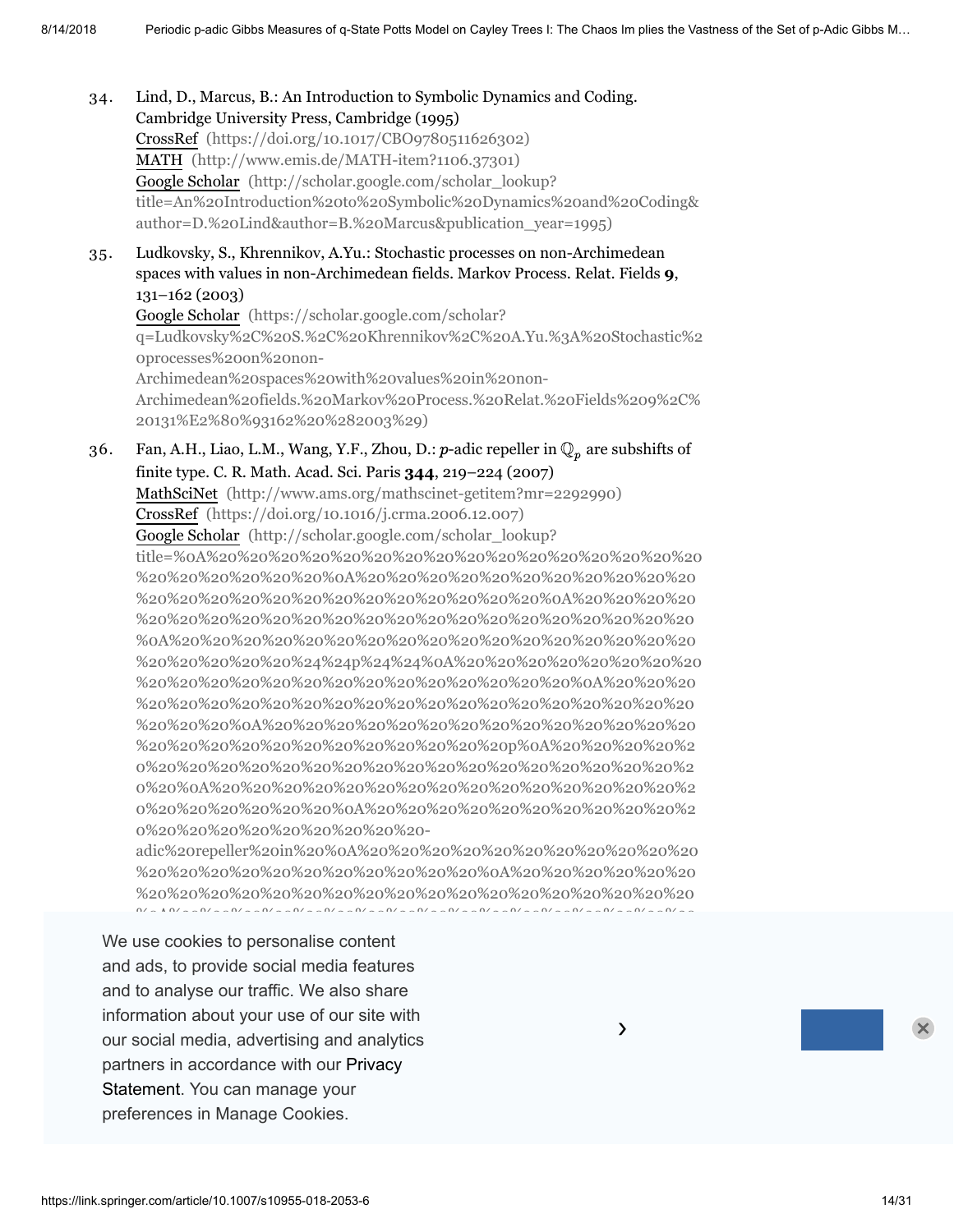20%20%20%20%20%20%20%20%20%20%20%20%20%20%20%20%20%20% 0A%20%20%20%20%20%20%20%20%20%20%20%20%20%20%20%20%20% 20%20%20%20%20%20%20%0A%20%20%20%20%20%20%20%20%20%20% 20%20%20%20%20%20%20%20%20%20%20%20%0A%20%20%20%20%20% 20%20%20%20%20%20%20%20%20%20%20%20%20%20%20%20are%20sub shifts%20of%20finite%20type&author=AH.%20Fan&author=LM.%20Liao&auth [or=YF.%20Wang&author=D.%20Zhou&journal=C.%20R.%20Math.%20Acad.%2](http://scholar.google.com/scholar_lookup?title=%0A%20%20%20%20%20%20%20%20%20%20%20%20%20%20%20%20%20%20%20%20%20%20%0A%20%20%20%20%20%20%20%20%20%20%20%20%20%20%20%20%20%20%20%20%20%20%20%20%0A%20%20%20%20%20%20%20%20%20%20%20%20%20%20%20%20%20%20%20%20%20%20%0A%20%20%20%20%20%20%20%20%20%20%20%20%20%20%20%20%20%20%20%20%20%20%24%24p%24%24%0A%20%20%20%20%20%20%20%20%20%20%20%20%20%20%20%20%20%20%20%20%20%20%0A%20%20%20%20%20%20%20%20%20%20%20%20%20%20%20%20%20%20%20%20%20%20%20%20%0A%20%20%20%20%20%20%20%20%20%20%20%20%20%20%20%20%20%20%20%20%20%20%20%20%20%20p%0A%20%20%20%20%20%20%20%20%20%20%20%20%20%20%20%20%20%20%20%20%20%20%20%20%0A%20%20%20%20%20%20%20%20%20%20%20%20%20%20%20%20%20%20%20%20%20%20%0A%20%20%20%20%20%20%20%20%20%20%20%20%20%20%20%20%20%20%20%20-adic%20repeller%20in%20%0A%20%20%20%20%20%20%20%20%20%20%20%20%20%20%20%20%20%20%20%20%20%20%0A%20%20%20%20%20%20%20%20%20%20%20%20%20%20%20%20%20%20%20%20%20%20%20%20%0A%20%20%20%20%20%20%20%20%20%20%20%20%20%20%20%20%20%20%20%20%20%20%0A%20%20%20%20%20%20%20%20%20%20%20%20%20%20%20%20%20%20%20%20%20%20%24%24%5Cmathbb%7BQ%7D_p%24%24%0A%20%20%20%20%20%20%20%20%20%20%20%20%20%20%20%20%20%20%20%20%20%20%0A%20%20%20%20%20%20%20%20%20%20%20%20%20%20%20%20%20%20%20%20%20%20%20%20%0A%20%20%20%20%20%20%20%20%20%20%20%20%20%20%20%20%20%20%20%20%20%20%20%20%20%20%0A%20%20%20%20%20%20%20%20%20%20%20%20%20%20%20%20%20%20%20%20%20%20%20%20%20%20%20%20Q%0A%20%20%20%20%20%20%20%20%20%20%20%20%20%20%20%20%20%20%20%20%20%20%20%20%20%20%20%20p%0A%20%20%20%20%20%20%20%20%20%20%20%20%20%20%20%20%20%20%20%20%20%20%20%20%20%20%0A%20%20%20%20%20%20%20%20%20%20%20%20%20%20%20%20%20%20%20%20%20%20%20%20%0A%20%20%20%20%20%20%20%20%20%20%20%20%20%20%20%20%20%20%20%20%20%20%0A%20%20%20%20%20%20%20%20%20%20%20%20%20%20%20%20%20%20%20%20%20are%20subshifts%20of%20finite%20type&author=AH.%20Fan&author=LM.%20Liao&author=YF.%20Wang&author=D.%20Zhou&journal=C.%20R.%20Math.%20Acad.%20Sci.%20Paris&volume=344&pages=219-224&publication_year=2007) 0Sci.%20Paris&volume=344&pages=219-224&publication\_year=2007)

37. Fan, A.H., Fan, S.L., Liao, L.M., Wang, Y.F.: On minimal decomposition of  $p$ -adic homographic dynamical systems. Adv. Math. **257**, 92–135 (2014) MathSciNet [\(http://www.ams.org/mathscinet-getitem?mr=3187646\)](http://www.ams.org/mathscinet-getitem?mr=3187646) CrossRef [\(https://doi.org/10.1016/j.aim.2014.02.007\)](https://doi.org/10.1016/j.aim.2014.02.007) MATH [\(http://www.emis.de/MATH-item?06284889\)](http://www.emis.de/MATH-item?06284889) Google Scholar (http://scholar.google.com/scholar\_lookup? title=On%20minimal%20decomposition%20of%20%0A%20%20%20%20%20%2 0%20%20%20%20%20%20%20%20%20%20%20%20%20%20%20%20%0A%2 0%20%20%20%20%20%20%20%20%20%20%20%20%20%20%20%20%20%2 0%20%20%20%20%20%0A%20%20%20%20%20%20%20%20%20%20%20%2 0%20%20%20%20%20%20%20%20%20%20%0A%20%20%20%20%20%20%2 0%20%20%20%20%20%20%20%20%20%20%20%20%20%20%20%24%24p%2 4%24%0A%20%20%20%20%20%20%20%20%20%20%20%20%20%20%20%2 0%20%20%20%20%20%20%0A%20%20%20%20%20%20%20%20%20%20%2 0%20%20%20%20%20%20%20%20%20%20%20%20%20%0A%20%20%20%2 0%20%20%20%20%20%20%20%20%20%20%20%20%20%20%20%20%20%2 0%20%20%20%20p%0A%20%20%20%20%20%20%20%20%20%20%20%20% 20%20%20%20%20%20%20%20%20%20%20%20%0A%20%20%20%20%20% 20%20%20%20%20%20%20%20%20%20%20%20%20%20%20%20%20%0A% [20%20%20%20%20%20%20%20%20%20%20%20%20%20%20%20%20%20%2](http://scholar.google.com/scholar_lookup?title=On%20minimal%20decomposition%20of%20%0A%20%20%20%20%20%20%20%20%20%20%20%20%20%20%20%20%20%20%20%20%20%20%0A%20%20%20%20%20%20%20%20%20%20%20%20%20%20%20%20%20%20%20%20%20%20%20%20%0A%20%20%20%20%20%20%20%20%20%20%20%20%20%20%20%20%20%20%20%20%20%20%0A%20%20%20%20%20%20%20%20%20%20%20%20%20%20%20%20%20%20%20%20%20%20%24%24p%24%24%0A%20%20%20%20%20%20%20%20%20%20%20%20%20%20%20%20%20%20%20%20%20%20%0A%20%20%20%20%20%20%20%20%20%20%20%20%20%20%20%20%20%20%20%20%20%20%20%20%0A%20%20%20%20%20%20%20%20%20%20%20%20%20%20%20%20%20%20%20%20%20%20%20%20%20%20p%0A%20%20%20%20%20%20%20%20%20%20%20%20%20%20%20%20%20%20%20%20%20%20%20%20%0A%20%20%20%20%20%20%20%20%20%20%20%20%20%20%20%20%20%20%20%20%20%20%0A%20%20%20%20%20%20%20%20%20%20%20%20%20%20%20%20%20%20%20%20-adic%20homographic%20dynamical%20systems&author=AH.%20Fan&author=SL.%20Fan&author=LM.%20Liao&author=YF.%20Wang&journal=Adv.%20Math.&volume=257&pages=92-135&publication_year=2014) 0%20-

adic%20homographic%20dynamical%20systems&author=AH.%20Fan&author=S L.%20Fan&author=LM.%20Liao&author=YF.%20Wang&journal=Adv.%20Math. &volume=257&pages=92-135&publication\_year=2014)

#### 38. Mezard, M., Parisi, G., Virasoro, M.: Spin-Glass: Theory and Beyond. World Scientific, Singapore (1987)

MATH [\(http://www.emis.de/MATH-item?0992.82500\)](http://www.emis.de/MATH-item?0992.82500) Google Scholar (http://scholar.google.com/scholar\_lookup?title=Spin-[Glass%3A%20Theory%20and%20Beyond&author=M.%20Mezard&author=G.%2](http://scholar.google.com/scholar_lookup?title=Spin-Glass%3A%20Theory%20and%20Beyond&author=M.%20Mezard&author=G.%20Parisi&author=M.%20Virasoro&publication_year=1987) 0Parisi&author=M.%20Virasoro&publication\_year=1987)

We use cookies to personalise content. Anal.  $\alpha$ and ads, to provide social media features and to analyse our traffic. We also share MATH [\(http://www.emis.de/MATH-item?1280.46047\)](http://www.emis.de/MATH-item?1280.46047) information about your use of our site with our social media, advertising and analytics **2006 2006** partners in accordance with our Privacy 20 and 20%20 20%20 20%20 20%20 20%20 20%20 Statement. You can manage your 20%20 20%20 20%20 20%20 20%20 20%20 20%20 20%20 20%20 %20%20%20%20%20%20%20%20%20%20%20%20%0A%20%20%20%20%20 preferences in Manage Cookies.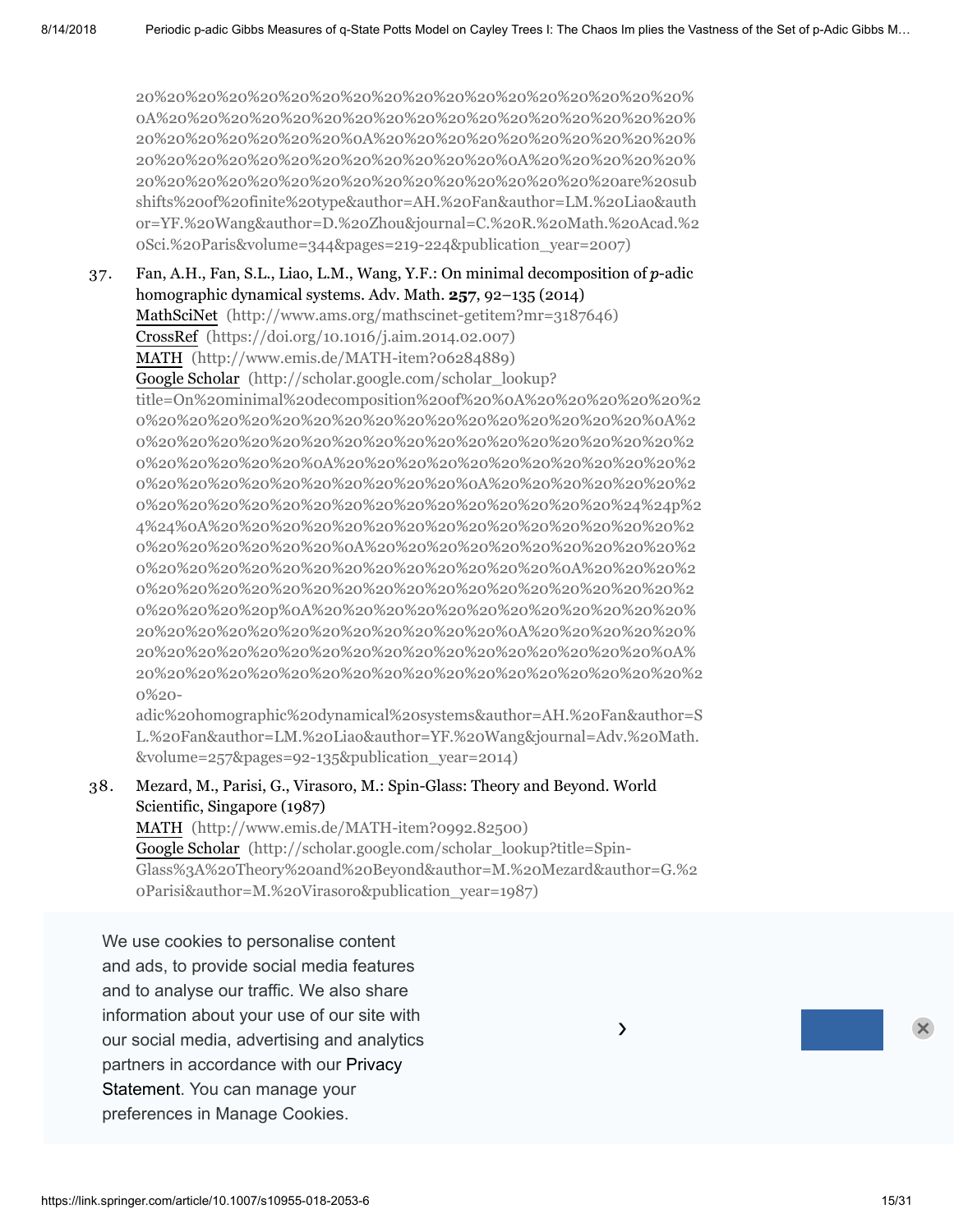%20%20%20%20%20%20%20%20%20%20%20%20%20%20%20%20%20%20 %20%20%20%20%24%24%28q%2B1%29%24%24%0A%20%20%20%20%20%2 0%20%20%20%20%20%20%20%20%20%20%20%20%20%20%20%20%0A%2 0%20%20%20%20%20%20%20%20%20%20%20%20%20%20%20%20%20%2 0%20%20%20%20%20%0A%20%20%20%20%20%20%20%20%20%20%20%2 0%20%20%20%20%20%20%20%20%20%20%20%20%20%20%0A%20%20%2 0%20%20%20%20%20%20%20%20%20%20%20%20%20%20%20%20%20%2 0%20%20%20%20%20%20%20%28%0A%20%20%20%20%20%20%20%20%2 0%20%20%20%20%20%20%20%20%20%20%20%20%20%20%20%20%20%2 0%20q%0A%20%20%20%20%20%20%20%20%20%20%20%20%20%20%20% 20%20%20%20%20%20%20%20%20%20%20%20%20%2B%0A%20%20%20% [20%20%20%20%20%20%20%20%20%20%20%20%20%20%20%20%20%20%2](http://scholar.google.com/scholar_lookup?title=On%20dynamical%20systems%20and%20phase%20transitions%20for%20%0A%20%20%20%20%20%20%20%20%20%20%20%20%20%20%20%20%20%20%20%20%20%20%0A%20%20%20%20%20%20%20%20%20%20%20%20%20%20%20%20%20%20%20%20%20%20%20%20%0A%20%20%20%20%20%20%20%20%20%20%20%20%20%20%20%20%20%20%20%20%20%20%0A%20%20%20%20%20%20%20%20%20%20%20%20%20%20%20%20%20%20%20%20%20%20%24%24%28q%2B1%29%24%24%0A%20%20%20%20%20%20%20%20%20%20%20%20%20%20%20%20%20%20%20%20%20%20%0A%20%20%20%20%20%20%20%20%20%20%20%20%20%20%20%20%20%20%20%20%20%20%20%20%0A%20%20%20%20%20%20%20%20%20%20%20%20%20%20%20%20%20%20%20%20%20%20%20%20%20%20%0A%20%20%20%20%20%20%20%20%20%20%20%20%20%20%20%20%20%20%20%20%20%20%20%20%20%20%20%20%28%0A%20%20%20%20%20%20%20%20%20%20%20%20%20%20%20%20%20%20%20%20%20%20%20%20%20%20%20%20q%0A%20%20%20%20%20%20%20%20%20%20%20%20%20%20%20%20%20%20%20%20%20%20%20%20%20%20%20%20%2B%0A%20%20%20%20%20%20%20%20%20%20%20%20%20%20%20%20%20%20%20%20%20%20%20%20%20%20%20%201%0A%20%20%20%20%20%20%20%20%20%20%20%20%20%20%20%20%20%20%20%20%20%20%20%20%20%20%20%20%29%0A%20%20%20%20%20%20%20%20%20%20%20%20%20%20%20%20%20%20%20%20%20%20%20%20%20%20%0A%20%20%20%20%20%20%20%20%20%20%20%20%20%20%20%20%20%20%20%20%20%20%20%20%0A%20%20%20%20%20%20%20%20%20%20%20%20%20%20%20%20%20%20%20%20%20%20%0A%20%20%20%20%20%20%20%20%20%20%20%20%20%20%20%20%20%20%20%20-state%20%0A%20%20%20%20%20%20%20%20%20%20%20%20%20%20%20%20%20%20%20%20%20%20%0A%20%20%20%20%20%20%20%20%20%20%20%20%20%20%20%20%20%20%20%20%20%20%20%20%0A%20%20%20%20%20%20%20%20%20%20%20%20%20%20%20%20%20%20%20%20%20%20%0A%20%20%20%20%20%20%20%20%20%20%20%20%20%20%20%20%20%20%20%20%20%20%24%24p%24%24%0A%20%20%20%20%20%20%20%20%20%20%20%20%20%20%20%20%20%20%20%20%20%20%0A%20%20%20%20%20%20%20%20%20%20%20%20%20%20%20%20%20%20%20%20%20%20%20%20%0A%20%20%20%20%20%20%20%20%20%20%20%20%20%20%20%20%20%20%20%20%20%20%20%20%20%20p%0A%20%20%20%20%20%20%20%20%20%20%20%20%20%20%20%20%20%20%20%20%20%20%20%20%0A%20%20%20%20%20%20%20%20%20%20%20%20%20%20%20%20%20%20%20%20%20%20%0A%20%20%20%20%20%20%20%20%20%20%20%20%20%20%20%20%20%20%20%20-adic%20Potts%20model%20on%20the%20Cayley%20tree&author=F.%20Mukhamedov&journal=Math.%20Phys.%20Anal.%20Geom.&volume=16&pages=49-87&publication_year=2013) 0%20%20%20%20%20%201%0A%20%20%20%20%20%20%20%20%20%20%2 0%20%20%20%20%20%20%20%20%20%20%20%20%20%20%20%20%20%29 %0A%20%20%20%20%20%20%20%20%20%20%20%20%20%20%20%20%20 %20%20%20%20%20%20%20%20%20%0A%20%20%20%20%20%20%20%20 %20%20%20%20%20%20%20%20%20%20%20%20%20%20%20%20%0A%20 %20%20%20%20%20%20%20%20%20%20%20%20%20%20%20%20%20%20 %20%20%20%0A%20%20%20%20%20%20%20%20%20%20%20%20%20%20 %20%20%20%20%20%20-

state%20%0A%20%20%20%20%20%20%20%20%20%20%20%20%20%20%20 %20%20%20%20%20%20%20%0A%20%20%20%20%20%20%20%20%20%20 %20%20%20%20%20%20%20%20%20%20%20%20%20%20%0A%20%20%20 %20%20%20%20%20%20%20%20%20%20%20%20%20%20%20%20%20%20 %20%0A%20%20%20%20%20%20%20%20%20%20%20%20%20%20%20%20 %20%20%20%20%20%20%24%24p%24%24%0A%20%20%20%20%20%20%20 %20%20%20%20%20%20%20%20%20%20%20%20%20%20%20%0A%20%20 %20%20%20%20%20%20%20%20%20%20%20%20%20%20%20%20%20%20 %20%20%20%20%0A%20%20%20%20%20%20%20%20%20%20%20%20%20 %20%20%20%20%20%20%20%20%20%20%20%20%20p%0A%20%20%20%2 0%20%20%20%20%20%20%20%20%20%20%20%20%20%20%20%20%20%2 0%20%20%0A%20%20%20%20%20%20%20%20%20%20%20%20%20%20%2 0%20%20%20%20%20%20%20%0A%20%20%20%20%20%20%20%20%20%2 0%20%20%20%20%20%20%20%20%20%20-

adic%20Potts%20model%20on%20the%20Cayley%20tree&author=F.%20Mukha medov&journal=Math.%20Phys.%20Anal.%20Geom.&volume=16&pages=49- 87&publication\_year=2013)

#### 40. Mukhamedov, F., Akin, H.: Phase transitions for  $p$ -adic Potts model on the Cayley tree of order three. J. Stat. Mech. Pozo14 (2013)

We use cookies to personalise content and ads, to provide social media features and to analyse our traffic. We also share  $\overline{\phantom{a}}$ information about your use of our site with  $\sim$ our social media, advertising and analytics  $\overline{\phantom{a}}$ %20%20%20%20%20%20%20%20%20%20%20%20%20%20%20%20%20%24 partners in accordance with our Privacy Statement. You can manage your preferences in Manage Cookies.  $\overline{a}$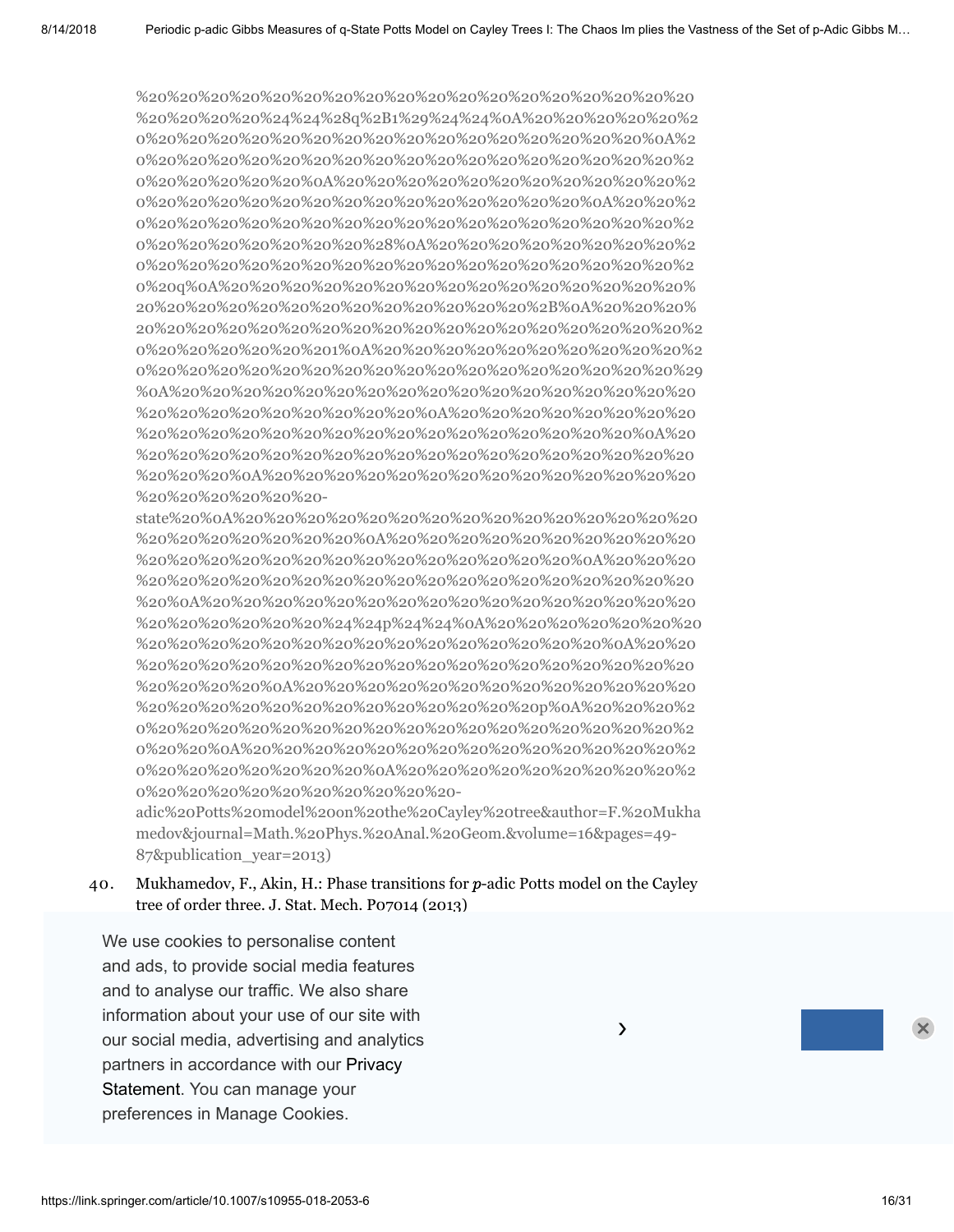[%20%20%20%20%20%20%20%20%20%20%20%20%20%20%20%20%20%20p](https://scholar.google.com/scholar?q=Mukhamedov%2C%20F.%2C%20Akin%2C%20H.%3A%20Phase%20transitions%20for%20%0A%20%20%20%20%20%20%20%20%20%20%20%20%20%20%20%20%20%20%20%20%0A%20%20%20%20%20%20%20%20%20%20%20%20%20%20%20%20%20%20%20%20%20%20%0A%20%20%20%20%20%20%20%20%20%20%20%20%20%20%20%20%20%20%20%20%0A%20%20%20%20%20%20%20%20%20%20%20%20%20%20%20%20%20%20%20%20%24%24p%24%24%0A%20%20%20%20%20%20%20%20%20%20%20%20%20%20%20%20%20%20%20%20%0A%20%20%20%20%20%20%20%20%20%20%20%20%20%20%20%20%20%20%20%20%20%20%0A%20%20%20%20%20%20%20%20%20%20%20%20%20%20%20%20%20%20%20%20%20%20%20%20p%0A%20%20%20%20%20%20%20%20%20%20%20%20%20%20%20%20%20%20%20%20%20%20%0A%20%20%20%20%20%20%20%20%20%20%20%20%20%20%20%20%20%20%20%20%0A%20%20%20%20%20%20%20%20%20%20%20%20%20%20%20%20%20%20-adic%20Potts%20model%20on%20the%20Cayley%20tree%20of%20order%20three.%20J.%20Stat.%20Mech.%20P07014%20%282013%29) %0A%20%20%20%20%20%20%20%20%20%20%20%20%20%20%20%20%20 %20%20%20%20%20%0A%20%20%20%20%20%20%20%20%20%20%20%20 %20%20%20%20%20%20%20%20%0A%20%20%20%20%20%20%20%20%20 %20%20%20%20%20%20%20%20%20-

adic%20Potts%20model%20on%20the%20Cayley%20tree%20of%20order%20th ree.%20J.%20Stat.%20Mech.%20P07014%20%282013%29)

41. Mukhamedov, F., Khakimov, O.: Phase transition and chaos:  $p$ -adic Potts model on a Cayley tree. Chaos Solit. Fract. **87**, 190–196 (2016) ADS (http://adsabs.harvard.edu/cgi-bin/nph-data\_query? [link\\_type=ABSTRACT&bibcode=2016CSF....87..190M\)](http://adsabs.harvard.edu/cgi-bin/nph-data_query?link_type=ABSTRACT&bibcode=2016CSF....87..190M) MathSciNet [\(http://www.ams.org/mathscinet-getitem?mr=3501971\)](http://www.ams.org/mathscinet-getitem?mr=3501971) CrossRef [\(https://doi.org/10.1016/j.chaos.2016.04.003\)](https://doi.org/10.1016/j.chaos.2016.04.003) MATH [\(http://www.emis.de/MATH-item?1355.37106\)](http://www.emis.de/MATH-item?1355.37106) Google Scholar (http://scholar.google.com/scholar\_lookup? title=Phase%20transition%20and%20chaos%3A%20%0A%20%20%20%20%20 %20%20%20%20%20%20%20%20%20%20%20%20%20%20%20%20%20%0A %20%20%20%20%20%20%20%20%20%20%20%20%20%20%20%20%20%20 %20%20%20%20%20%20%0A%20%20%20%20%20%20%20%20%20%20%20 %20%20%20%20%20%20%20%20%20%20%20%0A%20%20%20%20%20%20 [%20%20%20%20%20%20%20%20%20%20%20%20%20%20%20%20%24%24p](http://scholar.google.com/scholar_lookup?title=Phase%20transition%20and%20chaos%3A%20%0A%20%20%20%20%20%20%20%20%20%20%20%20%20%20%20%20%20%20%20%20%20%20%0A%20%20%20%20%20%20%20%20%20%20%20%20%20%20%20%20%20%20%20%20%20%20%20%20%0A%20%20%20%20%20%20%20%20%20%20%20%20%20%20%20%20%20%20%20%20%20%20%0A%20%20%20%20%20%20%20%20%20%20%20%20%20%20%20%20%20%20%20%20%20%20%24%24p%24%24%0A%20%20%20%20%20%20%20%20%20%20%20%20%20%20%20%20%20%20%20%20%20%20%0A%20%20%20%20%20%20%20%20%20%20%20%20%20%20%20%20%20%20%20%20%20%20%20%20%0A%20%20%20%20%20%20%20%20%20%20%20%20%20%20%20%20%20%20%20%20%20%20%20%20%20%20p%0A%20%20%20%20%20%20%20%20%20%20%20%20%20%20%20%20%20%20%20%20%20%20%20%20%0A%20%20%20%20%20%20%20%20%20%20%20%20%20%20%20%20%20%20%20%20%20%20%0A%20%20%20%20%20%20%20%20%20%20%20%20%20%20%20%20%20%20%20%20-adic%20Potts%20model%20on%20a%20Cayley%20tree&author=F.%20Mukhamedov&author=O.%20Khakimov&journal=Chaos%20Solit.%20Fract.&volume=87&pages=190-196&publication_year=2016) %24%24%0A%20%20%20%20%20%20%20%20%20%20%20%20%20%20%20 %20%20%20%20%20%20%20%0A%20%20%20%20%20%20%20%20%20%20 %20%20%20%20%20%20%20%20%20%20%20%20%20%20%0A%20%20%20 %20%20%20%20%20%20%20%20%20%20%20%20%20%20%20%20%20%20 %20%20%20%20%20p%0A%20%20%20%20%20%20%20%20%20%20%20%2 0%20%20%20%20%20%20%20%20%20%20%20%20%0A%20%20%20%20%2 0%20%20%20%20%20%20%20%20%20%20%20%20%20%20%20%20%20%0 A%20%20%20%20%20%20%20%20%20%20%20%20%20%20%20%20%20%2 0%20%20-

adic%20Potts%20model%20on%20a%20Cayley%20tree&author=F.%20Mukham edov&author=O.%20Khakimov&journal=Chaos%20Solit.%20Fract.&volume=87 &pages=190-196&publication\_year=2016)

42. Mukhamedov, F., Khakimov, O.: On periodic Gibbs measures of  $p$ -adic Potts model on a Cayley tree. p-Adic Num. Ultra. Anal. Appl. **8**(3), 225–235 (2016) MathSciNet [\(http://www.ams.org/mathscinet-getitem?mr=3536043\)](http://www.ams.org/mathscinet-getitem?mr=3536043) CrossRef [\(https://doi.org/10.1134/S2070046616030043\)](https://doi.org/10.1134/S2070046616030043) MATH [\(http://www.emis.de/MATH-item?1356.82022\)](http://www.emis.de/MATH-item?1356.82022) Google Cabalar (http://scholar.google.com/scholar\_lookup?

We use cookies to personalise content 0%20%20%20%20%20%20%20%20%20%20%20%20%20%20%20%20%20%0 and ads, to provide social media features and to analyse our traffic. We also share information about your use of our site with  $\sim$ our social media, advertising and analytics **Exercise 20 and 20 analytics** partners in accordance with our Privacy 20%20 20%20 20%20 20%20 20%20 20%20 20%20 .<br>Statement. You can manage your  $\frac{1}{2}$ preferences in Manage Cookies.  $\overline{a}$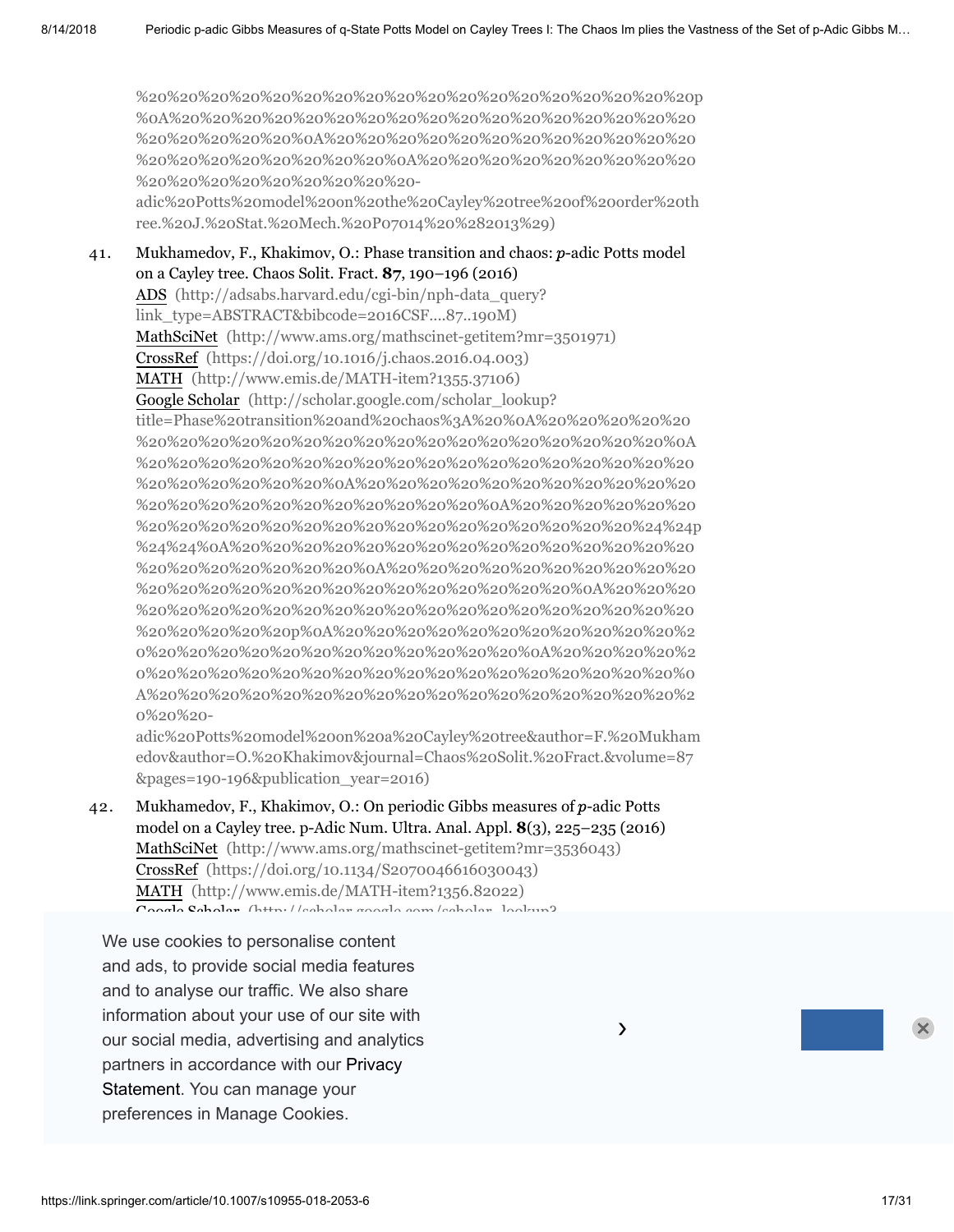0%20%20%20%20%20p%0A%20%20%20%20%20%20%20%20%20%20%20% 20%20%20%20%20%20%20%20%20%20%20%20%20%0A%20%20%20%20% 20%20%20%20%20%20%20%20%20%20%20%20%20%20%20%20%20%20% 0A%20%20%20%20%20%20%20%20%20%20%20%20%20%20%20%20%20% 20%20%20-

[adic%20Potts%20model%20on%20a%20Cayley%20tree&author=F.%20Mukham](http://scholar.google.com/scholar_lookup?title=On%20periodic%20Gibbs%20measures%20of%20%0A%20%20%20%20%20%20%20%20%20%20%20%20%20%20%20%20%20%20%20%20%20%20%0A%20%20%20%20%20%20%20%20%20%20%20%20%20%20%20%20%20%20%20%20%20%20%20%20%0A%20%20%20%20%20%20%20%20%20%20%20%20%20%20%20%20%20%20%20%20%20%20%0A%20%20%20%20%20%20%20%20%20%20%20%20%20%20%20%20%20%20%20%20%20%20%24%24p%24%24%0A%20%20%20%20%20%20%20%20%20%20%20%20%20%20%20%20%20%20%20%20%20%20%0A%20%20%20%20%20%20%20%20%20%20%20%20%20%20%20%20%20%20%20%20%20%20%20%20%0A%20%20%20%20%20%20%20%20%20%20%20%20%20%20%20%20%20%20%20%20%20%20%20%20%20%20p%0A%20%20%20%20%20%20%20%20%20%20%20%20%20%20%20%20%20%20%20%20%20%20%20%20%0A%20%20%20%20%20%20%20%20%20%20%20%20%20%20%20%20%20%20%20%20%20%20%0A%20%20%20%20%20%20%20%20%20%20%20%20%20%20%20%20%20%20%20%20-adic%20Potts%20model%20on%20a%20Cayley%20tree&author=F.%20Mukhamedov&author=O.%20Khakimov&journal=p-Adic%20Num.%20Ultra.%20Anal.%20Appl.&volume=8&issue=3&pages=225-235&publication_year=2016) edov&author=O.%20Khakimov&journal=p-

Adic%20Num.%20Ultra.%20Anal.%20Appl.&volume=8&issue=3&pages=225- 235&publication\_year=2016)

#### 43. Mukhamedov, F., Khakimov, O.: On Julia set and chaos in  $p$ -adic Ising model on the Cayley tree. Math. Phys. Anal. Geom. **20**, 23 (2017)

MathSciNet [\(http://www.ams.org/mathscinet-getitem?mr=3709968\)](http://www.ams.org/mathscinet-getitem?mr=3709968) CrossRef [\(https://doi.org/10.1007/s11040-017-9254-0\)](https://doi.org/10.1007/s11040-017-9254-0) Google Scholar (http://scholar.google.com/scholar\_lookup? title=On%20Julia%20set%20and%20chaos%20in%20%0A%20%20%20%20%20 %20%20%20%20%20%20%20%20%20%20%20%20%20%20%20%20%20%0A %20%20%20%20%20%20%20%20%20%20%20%20%20%20%20%20%20%20 %20%20%20%20%20%20%0A%20%20%20%20%20%20%20%20%20%20%20 %20%20%20%20%20%20%20%20%20%20%20%0A%20%20%20%20%20%20 [%20%20%20%20%20%20%20%20%20%20%20%20%20%20%20%20%24%24p](http://scholar.google.com/scholar_lookup?title=On%20Julia%20set%20and%20chaos%20in%20%0A%20%20%20%20%20%20%20%20%20%20%20%20%20%20%20%20%20%20%20%20%20%20%0A%20%20%20%20%20%20%20%20%20%20%20%20%20%20%20%20%20%20%20%20%20%20%20%20%0A%20%20%20%20%20%20%20%20%20%20%20%20%20%20%20%20%20%20%20%20%20%20%0A%20%20%20%20%20%20%20%20%20%20%20%20%20%20%20%20%20%20%20%20%20%20%24%24p%24%24%0A%20%20%20%20%20%20%20%20%20%20%20%20%20%20%20%20%20%20%20%20%20%20%0A%20%20%20%20%20%20%20%20%20%20%20%20%20%20%20%20%20%20%20%20%20%20%20%20%0A%20%20%20%20%20%20%20%20%20%20%20%20%20%20%20%20%20%20%20%20%20%20%20%20%20%20p%0A%20%20%20%20%20%20%20%20%20%20%20%20%20%20%20%20%20%20%20%20%20%20%20%20%0A%20%20%20%20%20%20%20%20%20%20%20%20%20%20%20%20%20%20%20%20%20%20%0A%20%20%20%20%20%20%20%20%20%20%20%20%20%20%20%20%20%20%20%20-adic%20Ising%20model%20on%20the%20Cayley%20tree&author=F.%20Mukhamedov&author=O.%20Khakimov&journal=Math.%20Phys.%20Anal.%20Geom.&volume=20&pages=23&publication_year=2017) %24%24%0A%20%20%20%20%20%20%20%20%20%20%20%20%20%20%20 %20%20%20%20%20%20%20%0A%20%20%20%20%20%20%20%20%20%20 %20%20%20%20%20%20%20%20%20%20%20%20%20%20%0A%20%20%20 %20%20%20%20%20%20%20%20%20%20%20%20%20%20%20%20%20%20 %20%20%20%20%20p%0A%20%20%20%20%20%20%20%20%20%20%20%2 0%20%20%20%20%20%20%20%20%20%20%20%20%0A%20%20%20%20%2 0%20%20%20%20%20%20%20%20%20%20%20%20%20%20%20%20%20%0 A%20%20%20%20%20%20%20%20%20%20%20%20%20%20%20%20%20%2 0%20%20-

adic%20Ising%20model%20on%20the%20Cayley%20tree&author=F.%20Mukha medov&author=O.%20Khakimov&journal=Math.%20Phys.%20Anal.%20Geom.& volume=20&pages=23&publication\_year=2017)

 $\lambda$ 

44. Mukhamedov, F., Khakimov, O.: Chaotic behavior of the  $p$ -adic Potts-Bethe mapping. Discret. Contin. Dyn. Syst. **38**(1), 231–245 (2018) MathSciNet [\(http://www.ams.org/mathscinet-getitem?mr=3708159\)](http://www.ams.org/mathscinet-getitem?mr=3708159) CrossRef [\(https://doi.org/10.3934/dcds.2018011\)](https://doi.org/10.3934/dcds.2018011) MATH [\(http://www.emis.de/MATH-item?1372.37022\)](http://www.emis.de/MATH-item?1372.37022) Google Scholar (http://scholar.google.com/scholar\_lookup?  $t_{\rm{tilc}}$ 

We use cookies to personalise content %20%20%20%20%20%20%20%20%20%20%20%20%20%20%20%20%20%20 %20%20%20%20%0A%20%20%20%20%20%20%20%20%20%20%20%20%20 and ads, to provide social media features and to analyse our traffic. We also share information about your use of our site with  $\sim$ our social media, advertising and analytics **Exercise 20 and 20 analytics** partners in accordance with our Privacy 20%20 20%20 20%20 20%20 20%20 20%20 20%20 .<br>Statement. You can manage your %20%20%20%20%20%20%20%20%20%20%20%20%20%20%20%20%20%20 preferences in Manage Cookies.  $\overline{a}$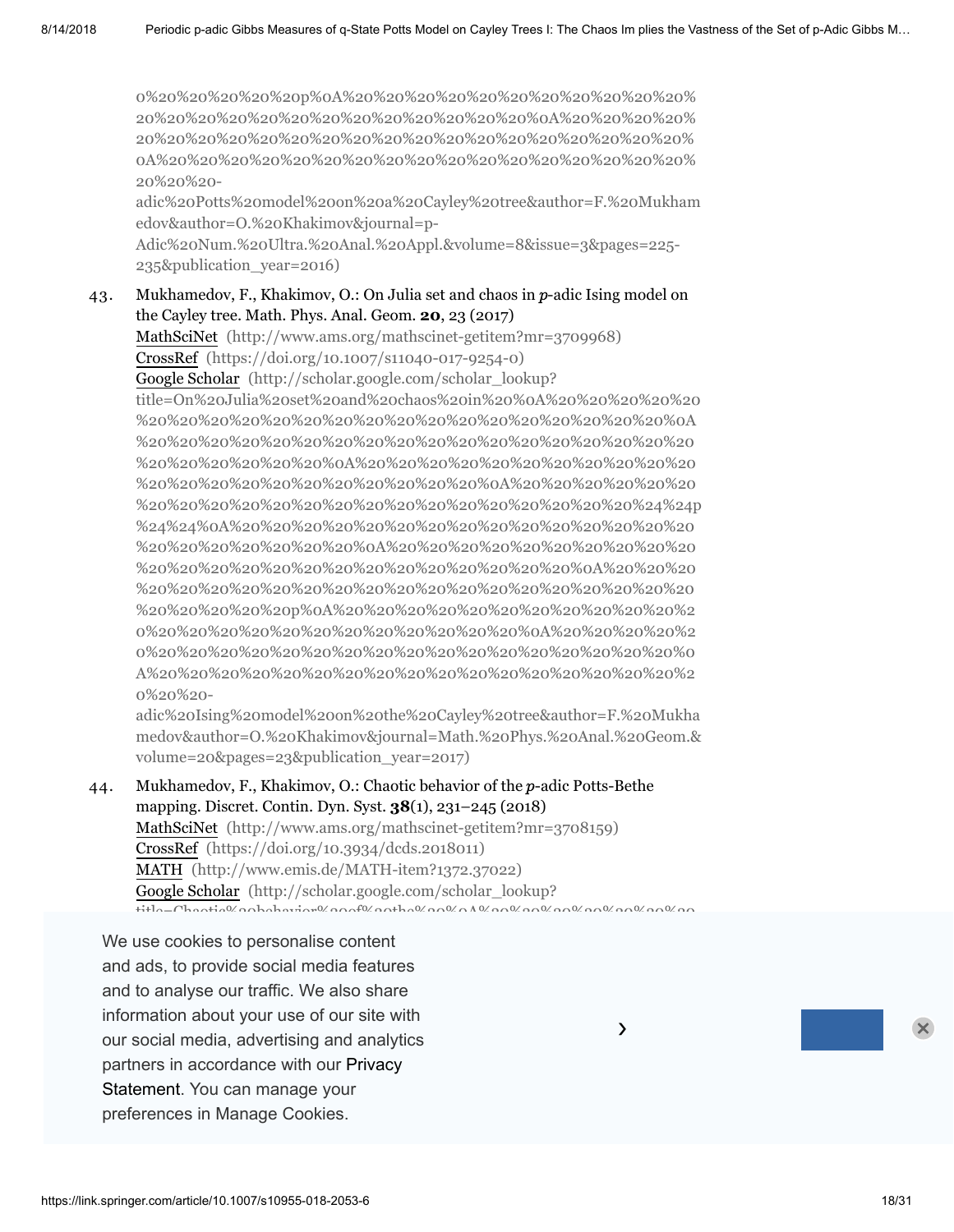0%20%20%20%20%20%20%20%20%20%20%0A%20%20%20%20%20%20%2 0%20%20%20%20%20%20%20%20%20%20%20%20%20%20%20%0A%20%2 0%20%20%20%20%20%20%20%20%20%20%20%20%20%20%20%20%20%2 0-adic%20Potts-

[Bethe%20mapping&author=F.%20Mukhamedov&author=O.%20Khakimov&jour](http://scholar.google.com/scholar_lookup?title=Chaotic%20behavior%20of%20the%20%0A%20%20%20%20%20%20%20%20%20%20%20%20%20%20%20%20%20%20%20%20%20%20%0A%20%20%20%20%20%20%20%20%20%20%20%20%20%20%20%20%20%20%20%20%20%20%20%20%0A%20%20%20%20%20%20%20%20%20%20%20%20%20%20%20%20%20%20%20%20%20%20%0A%20%20%20%20%20%20%20%20%20%20%20%20%20%20%20%20%20%20%20%20%20%20%24%24p%24%24%0A%20%20%20%20%20%20%20%20%20%20%20%20%20%20%20%20%20%20%20%20%20%20%0A%20%20%20%20%20%20%20%20%20%20%20%20%20%20%20%20%20%20%20%20%20%20%20%20%0A%20%20%20%20%20%20%20%20%20%20%20%20%20%20%20%20%20%20%20%20%20%20%20%20%20%20p%0A%20%20%20%20%20%20%20%20%20%20%20%20%20%20%20%20%20%20%20%20%20%20%20%20%0A%20%20%20%20%20%20%20%20%20%20%20%20%20%20%20%20%20%20%20%20%20%20%0A%20%20%20%20%20%20%20%20%20%20%20%20%20%20%20%20%20%20%20%20-adic%20Potts-Bethe%20mapping&author=F.%20Mukhamedov&author=O.%20Khakimov&journal=Discret.%20Contin.%20Dyn.%20Syst.&volume=38&issue=1&pages=231-245&publication_year=2018) nal=Discret.%20Contin.%20Dyn.%20Syst.&volume=38&issue=1&pages=231- 245&publication\_year=2018)

#### 45. Mukhamedov, F., Khakimov, O.: Chaotic behavior of the  $p$ -adic Potts-Bethe mapping II. (preprint)

Google Scholar (https://scholar.google.com/scholar?

q=Mukhamedov%2C%20F.%2C%20Khakimov%2C%20O.%3A%20Chaotic%20be havior%20of%20the%20%0A%20%20%20%20%20%20%20%20%20%20%20% 20%20%20%20%20%20%20%20%20%0A%20%20%20%20%20%20%20%20% 20%20%20%20%20%20%20%20%20%20%20%20%20%20%0A%20%20%20% 20%20%20%20%20%20%20%20%20%20%20%20%20%20%20%20%20%0A% [20%20%20%20%20%20%20%20%20%20%20%20%20%20%20%20%20%20%2](https://scholar.google.com/scholar?q=Mukhamedov%2C%20F.%2C%20Khakimov%2C%20O.%3A%20Chaotic%20behavior%20of%20the%20%0A%20%20%20%20%20%20%20%20%20%20%20%20%20%20%20%20%20%20%20%20%0A%20%20%20%20%20%20%20%20%20%20%20%20%20%20%20%20%20%20%20%20%20%20%0A%20%20%20%20%20%20%20%20%20%20%20%20%20%20%20%20%20%20%20%20%0A%20%20%20%20%20%20%20%20%20%20%20%20%20%20%20%20%20%20%20%20%24%24p%24%24%0A%20%20%20%20%20%20%20%20%20%20%20%20%20%20%20%20%20%20%20%20%0A%20%20%20%20%20%20%20%20%20%20%20%20%20%20%20%20%20%20%20%20%20%20%0A%20%20%20%20%20%20%20%20%20%20%20%20%20%20%20%20%20%20%20%20%20%20%20%20p%0A%20%20%20%20%20%20%20%20%20%20%20%20%20%20%20%20%20%20%20%20%20%20%0A%20%20%20%20%20%20%20%20%20%20%20%20%20%20%20%20%20%20%20%20%0A%20%20%20%20%20%20%20%20%20%20%20%20%20%20%20%20%20%20-adic%20Potts-Bethe%20mapping%20II.%20%28preprint%29) 0%20%24%24p%24%24%0A%20%20%20%20%20%20%20%20%20%20%20%2 0%20%20%20%20%20%20%20%20%0A%20%20%20%20%20%20%20%20%2 0%20%20%20%20%20%20%20%20%20%20%20%20%20%0A%20%20%20%2 0%20%20%20%20%20%20%20%20%20%20%20%20%20%20%20%20%20%2 0%20%20p%0A%20%20%20%20%20%20%20%20%20%20%20%20%20%20% 20%20%20%20%20%20%20%20%0A%20%20%20%20%20%20%20%20%20% 20%20%20%20%20%20%20%20%20%20%20%0A%20%20%20%20%20%20% 20%20%20%20%20%20%20%20%20%20%20%20-adic%20Potts-Bethe%20mapping%20II.%20%28preprint%29)

#### 46. Mukhamedov, F., Omirov, B., Saburov, M.: On cubic equations over  $p$ -adic field. Int. J. Number Theory **10**, 1171–1190 (2014)

MathSciNet [\(http://www.ams.org/mathscinet-getitem?mr=3231409\)](http://www.ams.org/mathscinet-getitem?mr=3231409) CrossRef [\(https://doi.org/10.1142/S1793042114500201\)](https://doi.org/10.1142/S1793042114500201) MATH [\(http://www.emis.de/MATH-item?1307.11124\)](http://www.emis.de/MATH-item?1307.11124) Google Scholar (http://scholar.google.com/scholar\_lookup? [title=On%20cubic%20equations%20over%20%0A%20%20%20%20%20%20%20](http://scholar.google.com/scholar_lookup?title=On%20cubic%20equations%20over%20%0A%20%20%20%20%20%20%20%20%20%20%20%20%20%20%20%20%20%20%20%20%20%20%0A%20%20%20%20%20%20%20%20%20%20%20%20%20%20%20%20%20%20%20%20%20%20%20%20%0A%20%20%20%20%20%20%20%20%20%20%20%20%20%20%20%20%20%20%20%20%20%20%0A%20%20%20%20%20%20%20%20%20%20%20%20%20%20%20%20%20%20%20%20%20%20%24%24p%24%24%0A%20%20%20%20%20%20%20%20%20%20%20%20%20%20%20%20%20%20%20%20%20%20%0A%20%20%20%20%20%20%20%20%20%20%20%20%20%20%20%20%20%20%20%20%20%20%20%20%0A%20%20%20%20%20%20%20%20%20%20%20%20%20%20%20%20%20%20%20%20%20%20%20%20%20%20p%0A%20%20%20%20%20%20%20%20%20%20%20%20%20%20%20%20%20%20%20%20%20%20%20%20%0A%20%20%20%20%20%20%20%20%20%20%20%20%20%20%20%20%20%20%20%20%20%20%0A%20%20%20%20%20%20%20%20%20%20%20%20%20%20%20%20%20%20%20%20-adic%20field&author=F.%20Mukhamedov&author=B.%20Omirov&author=M.%20Saburov&journal=Int.%20J.%20Number%20Theory&volume=10&pages=1171-1190&publication_year=2014) %20%20%20%20%20%20%20%20%20%20%20%20%20%20%20%0A%20%20 %20%20%20%20%20%20%20%20%20%20%20%20%20%20%20%20%20%20 %20%20%20%20%0A%20%20%20%20%20%20%20%20%20%20%20%20%20 %20%20%20%20%20%20%20%20%20%0A%20%20%20%20%20%20%20%20 %20%20%20%20%20%20%20%20%20%20%20%20%20%20%24%24p%24%24 %0A%20%20%20%20%20%20%20%20%20%20%20%20%20%20%20%20%20  $\frac{10}{20}$ 

We use cookies to personalise content %20%20%20%20%20%20%20%20%20%20%20%20%20%20%20%20%20%20 %20%20%20p%0A%20%20%20%20%20%20%20%20%20%20%20%20%20%2 and ads, to provide social media features and to analyse our traffic. We also share information about your use of our site with  $\sim$ our social media, advertising and analytics **Exercise 20 and 20 analytics** partners in accordance with our Privacy .<br>Statement. You can manage your  $\frac{1}{2}$ preferences in Manage Cookies.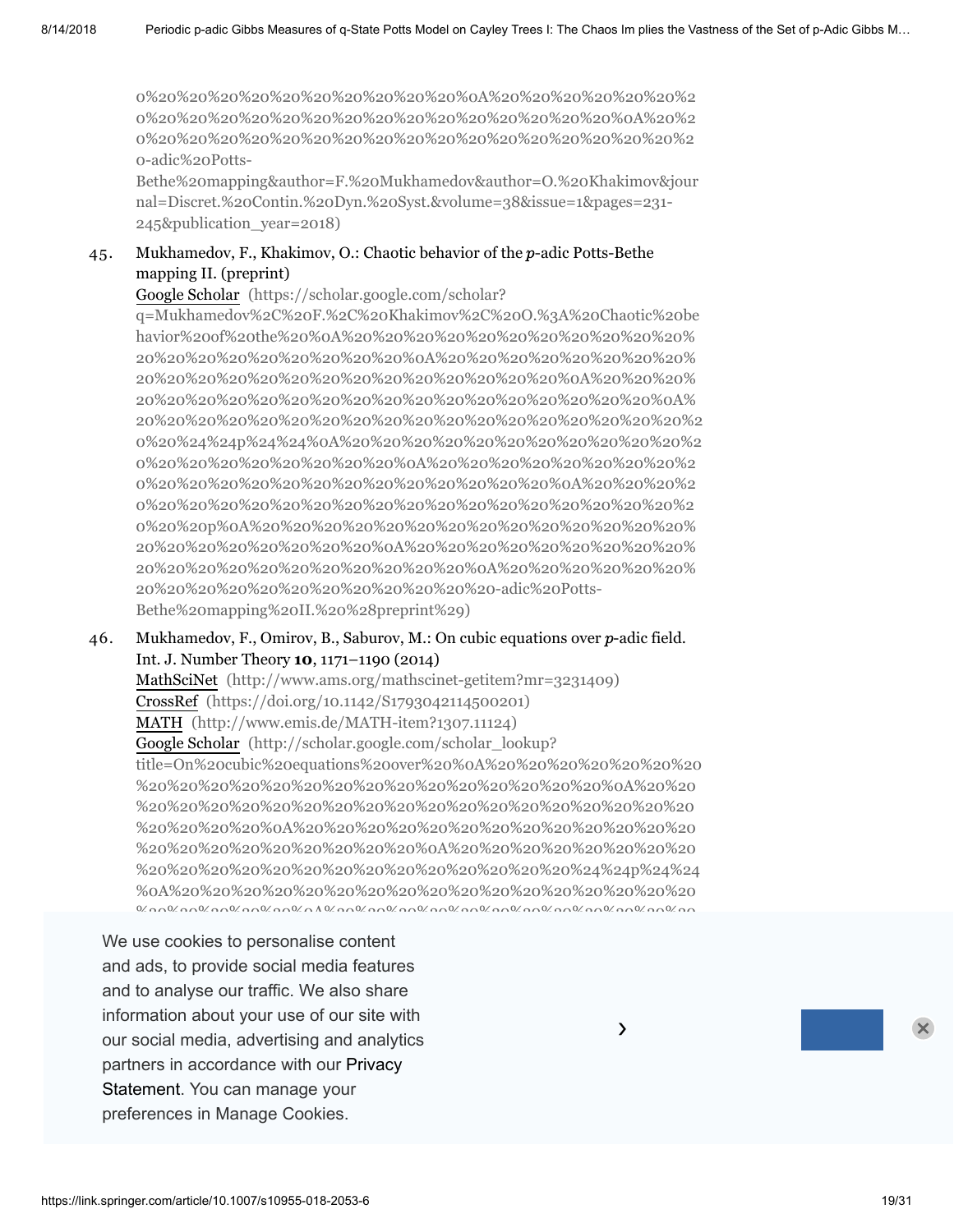47. Mukhamedov, F., Omirov, B., Saburov, M., Masutova, K.: Solvability of cubic equations in  $p$ -adic integers,  $p > 3$ . Sib. Math. J.  $54$ ,  $501 - 516$  (2013) MathSciNet [\(http://www.ams.org/mathscinet-getitem?mr=3112621\)](http://www.ams.org/mathscinet-getitem?mr=3112621) CrossRef [\(https://doi.org/10.1134/S0037446613030154\)](https://doi.org/10.1134/S0037446613030154) MATH [\(http://www.emis.de/MATH-item?1294.11205\)](http://www.emis.de/MATH-item?1294.11205) Google Scholar (http://scholar.google.com/scholar\_lookup? title=Solvability%20of%20cubic%20equations%20in%20%0A%20%20%20%20% 20%20%20%20%20%20%20%20%20%20%20%20%20%20%20%20%20%20% 0A%20%20%20%20%20%20%20%20%20%20%20%20%20%20%20%20%20% 20%20%20%20%20%20%20%0A%20%20%20%20%20%20%20%20%20%20% 20%20%20%20%20%20%20%20%20%20%20%20%0A%20%20%20%20%20% 20%20%20%20%20%20%20%20%20%20%20%20%20%20%20%20%20%24%2 4p%24%24%0A%20%20%20%20%20%20%20%20%20%20%20%20%20%20%2 0%20%20%20%20%20%20%20%0A%20%20%20%20%20%20%20%20%20%2 0%20%20%20%20%20%20%20%20%20%20%20%20%20%20%0A%20%20%2 0%20%20%20%20%20%20%20%20%20%20%20%20%20%20%20%20%20%2 0%20%20%20%20%20p%0A%20%20%20%20%20%20%20%20%20%20%20% 20%20%20%20%20%20%20%20%20%20%20%20%20%0A%20%20%20%20% 20%20%20%20%20%20%20%20%20%20%20%20%20%20%20%20%20%20% 0A%20%20%20%20%20%20%20%20%20%20%20%20%20%20%20%20%20% 20%20%20-

adic%20integers%2C%20%0A%20%20%20%20%20%20%20%20%20%20%20% 20%20%20%20%20%20%20%20%20%20%20%0A%20%20%20%20%20%20% 20%20%20%20%20%20%20%20%20%20%20%20%20%20%20%20%20%20% 0A%20%20%20%20%20%20%20%20%20%20%20%20%20%20%20%20%20% 20%20%20%20%20%0A%20%20%20%20%20%20%20%20%20%20%20%20% 20%20%20%20%20%20%20%20%20%20%24%24p%3E3%24%24%0A%20%20 %20%20%20%20%20%20%20%20%20%20%20%20%20%20%20%20%20%20 %20%20%0A%20%20%20%20%20%20%20%20%20%20%20%20%20%20%20 %20%20%20%20%20%20%20%20%20%0A%20%20%20%20%20%20%20%20 %20%20%20%20%20%20%20%20%20%20%20%20%20%20%20%20%20%20 %0A%20%20%20%20%20%20%20%20%20%20%20%20%20%20%20%20%20 %20%20%20%20%20%20%20%20%20%20%20p%0A%20%20%20%20%20%2 0%20%20%20%20%20%20%20%20%20%20%20%20%20%20%20%20%20%2 0%20%20%20%20%3E%0A%20%20%20%20%20%20%20%20%20%20%20%2 0%20%20%20%20%20%20%20%20%20%20%20%20%20%20%20%203%0A% [20%20%20%20%20%20%20%20%20%20%20%20%20%20%20%20%20%20%2](http://scholar.google.com/scholar_lookup?title=Solvability%20of%20cubic%20equations%20in%20%0A%20%20%20%20%20%20%20%20%20%20%20%20%20%20%20%20%20%20%20%20%20%20%0A%20%20%20%20%20%20%20%20%20%20%20%20%20%20%20%20%20%20%20%20%20%20%20%20%0A%20%20%20%20%20%20%20%20%20%20%20%20%20%20%20%20%20%20%20%20%20%20%0A%20%20%20%20%20%20%20%20%20%20%20%20%20%20%20%20%20%20%20%20%20%20%24%24p%24%24%0A%20%20%20%20%20%20%20%20%20%20%20%20%20%20%20%20%20%20%20%20%20%20%0A%20%20%20%20%20%20%20%20%20%20%20%20%20%20%20%20%20%20%20%20%20%20%20%20%0A%20%20%20%20%20%20%20%20%20%20%20%20%20%20%20%20%20%20%20%20%20%20%20%20%20%20p%0A%20%20%20%20%20%20%20%20%20%20%20%20%20%20%20%20%20%20%20%20%20%20%20%20%0A%20%20%20%20%20%20%20%20%20%20%20%20%20%20%20%20%20%20%20%20%20%20%0A%20%20%20%20%20%20%20%20%20%20%20%20%20%20%20%20%20%20%20%20-adic%20integers%2C%20%0A%20%20%20%20%20%20%20%20%20%20%20%20%20%20%20%20%20%20%20%20%20%20%0A%20%20%20%20%20%20%20%20%20%20%20%20%20%20%20%20%20%20%20%20%20%20%20%20%0A%20%20%20%20%20%20%20%20%20%20%20%20%20%20%20%20%20%20%20%20%20%20%0A%20%20%20%20%20%20%20%20%20%20%20%20%20%20%20%20%20%20%20%20%20%20%24%24p%3E3%24%24%0A%20%20%20%20%20%20%20%20%20%20%20%20%20%20%20%20%20%20%20%20%20%20%0A%20%20%20%20%20%20%20%20%20%20%20%20%20%20%20%20%20%20%20%20%20%20%20%20%0A%20%20%20%20%20%20%20%20%20%20%20%20%20%20%20%20%20%20%20%20%20%20%20%20%20%20%0A%20%20%20%20%20%20%20%20%20%20%20%20%20%20%20%20%20%20%20%20%20%20%20%20%20%20%20%20p%0A%20%20%20%20%20%20%20%20%20%20%20%20%20%20%20%20%20%20%20%20%20%20%20%20%20%20%20%20%3E%0A%20%20%20%20%20%20%20%20%20%20%20%20%20%20%20%20%20%20%20%20%20%20%20%20%20%20%20%203%0A%20%20%20%20%20%20%20%20%20%20%20%20%20%20%20%20%20%20%20%20%20%20%20%20%20%20%0A%20%20%20%20%20%20%20%20%20%20%20%20%20%20%20%20%20%20%20%20%20%20%20%20%0A%20%20%20%20%20%20%20%20%20%20%20%20%20%20%20%20%20%20%20%20%20%20%0A%20%20%20%20%20%20%20%20%20%20%20%20%20%20%20%20%20%20%20%20&author=F.%20Mukhamedov&author=B.%20Omirov&author=M.%20Saburov&author=K.%20Masutova&journal=Sib.%20Math.%20J.&volume=54&pages=501-516&publication_year=2013) 0%20%20%20%20%20%20%20%0A%20%20%20%20%20%20%20%20%20%2 0%20%20%20%20%20%20%20%20%20%20%20%20%20%20%0A%20%20%2

our social media, advertising and analytics **All analytics** We use cookies to personalise content 20%20 20%20 20%20 20%20 20%20 20%20 20%20 20%20 20%20 20%20 20%20 20%20 and ads, to provide social media features and to analyse our traffic. We also share  $\frac{1}{2}$ **133**(1), 55–58 (2013) MathSciNet [\(http://www.ams.org/mathscinet-getitem?mr=2981397\)](http://www.ams.org/mathscinet-getitem?mr=2981397) partners in accordance with our Privacy Statement. You can manage your preferences in Manage Cookies. information about your use of our site with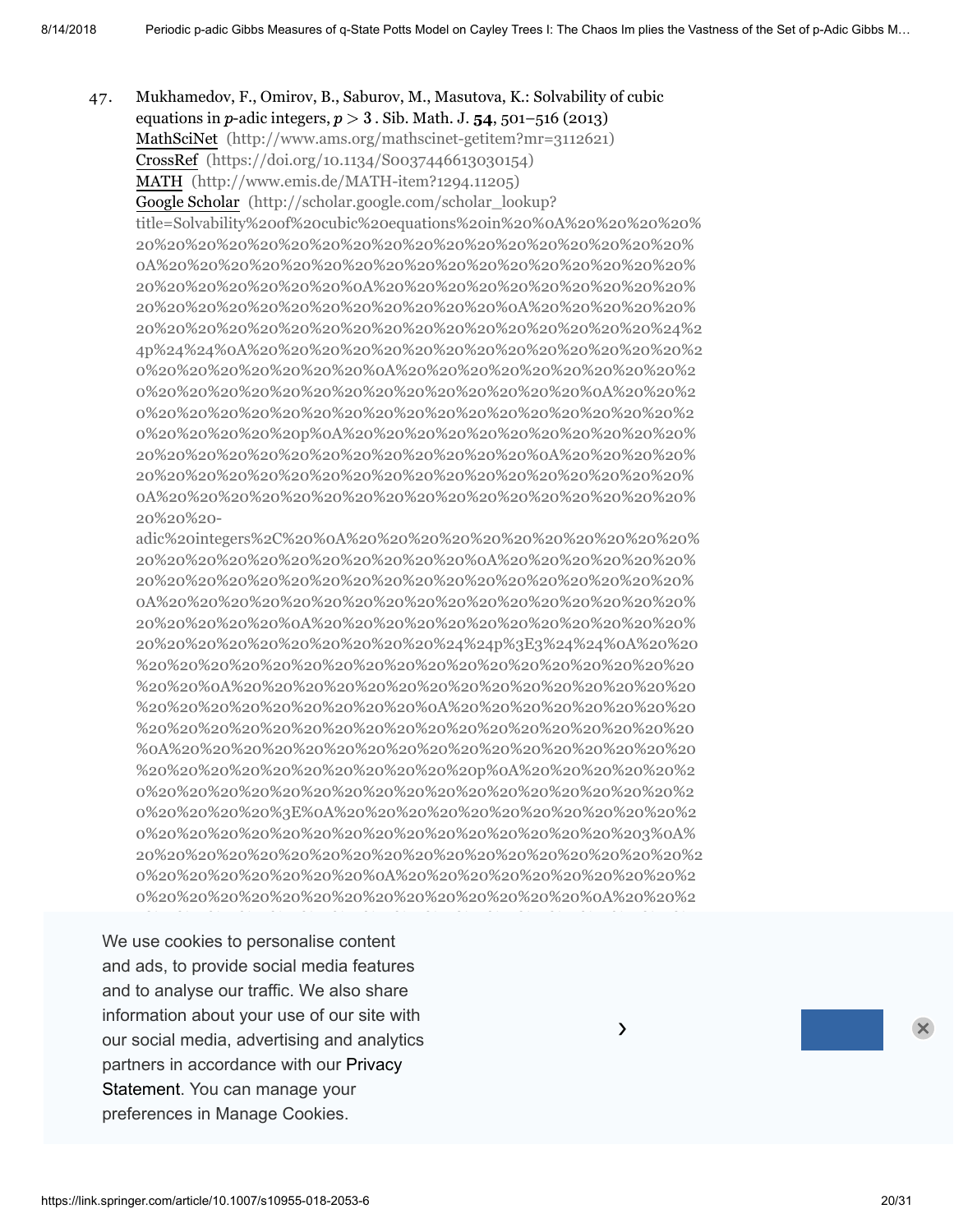Google Scholar (http://scholar.google.com/scholar\_lookup?

title=On%20equation%20%0A%20%20%20%20%20%20%20%20%20%20%20 %20%20%20%20%20%20%20%20%20%20%20%0A%20%20%20%20%20%20 %20%20%20%20%20%20%20%20%20%20%20%20%20%20%20%20%20%20 %0A%20%20%20%20%20%20%20%20%20%20%20%20%20%20%20%20%20 %20%20%20%20%20%0A%20%20%20%20%20%20%20%20%20%20%20%20 %20%20%20%20%20%20%20%20%20%20%24%24x%5Eq%3Da%24%24%0A% 20%20%20%20%20%20%20%20%20%20%20%20%20%20%20%20%20%20%2 0%20%20%20%0A%20%20%20%20%20%20%20%20%20%20%20%20%20%2 0%20%20%20%20%20%20%20%20%20%20%0A%20%20%20%20%20%20%2 0%20%20%20%20%20%20%20%20%20%20%20%20%20%20%20%20%20%2 0%20%0A%20%20%20%20%20%20%20%20%20%20%20%20%20%20%20%2 0%20%20%20%20%20%20%20%20%20%20%20%20%0A%20%20%20%20%2 0%20%20%20%20%20%20%20%20%20%20%20%20%20%20%20%20%20%2 0%20%20%20%20%20%20%20x%0A%20%20%20%20%20%20%20%20%20% 20%20%20%20%20%20%20%20%20%20%20%20%20%20%20%20%20%20%2 0%20%20q%0A%20%20%20%20%20%20%20%20%20%20%20%20%20%20% 20%20%20%20%20%20%20%20%20%20%20%20%20%20%0A%20%20%20% [20%20%20%20%20%20%20%20%20%20%20%20%20%20%20%20%20%20%2](http://scholar.google.com/scholar_lookup?title=On%20equation%20%0A%20%20%20%20%20%20%20%20%20%20%20%20%20%20%20%20%20%20%20%20%20%20%0A%20%20%20%20%20%20%20%20%20%20%20%20%20%20%20%20%20%20%20%20%20%20%20%20%0A%20%20%20%20%20%20%20%20%20%20%20%20%20%20%20%20%20%20%20%20%20%20%0A%20%20%20%20%20%20%20%20%20%20%20%20%20%20%20%20%20%20%20%20%20%20%24%24x%5Eq%3Da%24%24%0A%20%20%20%20%20%20%20%20%20%20%20%20%20%20%20%20%20%20%20%20%20%20%0A%20%20%20%20%20%20%20%20%20%20%20%20%20%20%20%20%20%20%20%20%20%20%20%20%0A%20%20%20%20%20%20%20%20%20%20%20%20%20%20%20%20%20%20%20%20%20%20%20%20%20%20%0A%20%20%20%20%20%20%20%20%20%20%20%20%20%20%20%20%20%20%20%20%20%20%20%20%20%20%20%20%0A%20%20%20%20%20%20%20%20%20%20%20%20%20%20%20%20%20%20%20%20%20%20%20%20%20%20%20%20%20%20x%0A%20%20%20%20%20%20%20%20%20%20%20%20%20%20%20%20%20%20%20%20%20%20%20%20%20%20%20%20%20%20q%0A%20%20%20%20%20%20%20%20%20%20%20%20%20%20%20%20%20%20%20%20%20%20%20%20%20%20%20%20%0A%20%20%20%20%20%20%20%20%20%20%20%20%20%20%20%20%20%20%20%20%20%20%20%20%20%20%20%20%3D%0A%20%20%20%20%20%20%20%20%20%20%20%20%20%20%20%20%20%20%20%20%20%20%20%20%20%20%20%20a%0A%20%20%20%20%20%20%20%20%20%20%20%20%20%20%20%20%20%20%20%20%20%20%20%20%20%20%0A%20%20%20%20%20%20%20%20%20%20%20%20%20%20%20%20%20%20%20%20%20%20%20%20%0A%20%20%20%20%20%20%20%20%20%20%20%20%20%20%20%20%20%20%20%20%20%20%0A%20%20%20%20%20%20%20%20%20%20%20%20%20%20%20%20%20%20%20%20%20over%20%0A%20%20%20%20%20%20%20%20%20%20%20%20%20%20%20%20%20%20%20%20%20%20%0A%20%20%20%20%20%20%20%20%20%20%20%20%20%20%20%20%20%20%20%20%20%20%20%20%0A%20%20%20%20%20%20%20%20%20%20%20%20%20%20%20%20%20%20%20%20%20%20%0A%20%20%20%20%20%20%20%20%20%20%20%20%20%20%20%20%20%20%20%20%20%20%24%24%5Cmathbb%7BQ%7D_p%24%24%0A%20%20%20%20%20%20%20%20%20%20%20%20%20%20%20%20%20%20%20%20%20%20%0A%20%20%20%20%20%20%20%20%20%20%20%20%20%20%20%20%20%20%20%20%20%20%20%20%0A%20%20%20%20%20%20%20%20%20%20%20%20%20%20%20%20%20%20%20%20%20%20%20%20%20%20%0A%20%20%20%20%20%20%20%20%20%20%20%20%20%20%20%20%20%20%20%20%20%20%20%20%20%20%20%20Q%0A%20%20%20%20%20%20%20%20%20%20%20%20%20%20%20%20%20%20%20%20%20%20%20%20%20%20%20%20p%0A%20%20%20%20%20%20%20%20%20%20%20%20%20%20%20%20%20%20%20%20%20%20%20%20%20%20%0A%20%20%20%20%20%20%20%20%20%20%20%20%20%20%20%20%20%20%20%20%20%20%20%20%0A%20%20%20%20%20%20%20%20%20%20%20%20%20%20%20%20%20%20%20%20%20%20%0A%20%20%20%20%20%20%20%20%20%20%20%20%20%20%20%20%20%20%20%20&author=F.%20Mukhamedov&author=M.%20Saburov&journal=J.%20Number%20Theory&volume=133&issue=1&pages=55-58&publication_year=2013) 0%20%20%20%20%20%20%3D%0A%20%20%20%20%20%20%20%20%20%2 0%20%20%20%20%20%20%20%20%20%20%20%20%20%20%20%20%20%2 0a%0A%20%20%20%20%20%20%20%20%20%20%20%20%20%20%20%20% 20%20%20%20%20%20%20%20%20%20%0A%20%20%20%20%20%20%20% 20%20%20%20%20%20%20%20%20%20%20%20%20%20%20%20%20%0A% 20%20%20%20%20%20%20%20%20%20%20%20%20%20%20%20%20%20%2 0%20%20%20%0A%20%20%20%20%20%20%20%20%20%20%20%20%20%2 0%20%20%20%20%20%20%20over%20%0A%20%20%20%20%20%20%20%2 0%20%20%20%20%20%20%20%20%20%20%20%20%20%20%0A%20%20%2 0%20%20%20%20%20%20%20%20%20%20%20%20%20%20%20%20%20%2 0%20%20%20%0A%20%20%20%20%20%20%20%20%20%20%20%20%20%2 0%20%20%20%20%20%20%20%20%0A%20%20%20%20%20%20%20%20%2 0%20%20%20%20%20%20%20%20%20%20%20%20%20%24%24%5Cmathbb %7BQ%7D\_p%24%24%0A%20%20%20%20%20%20%20%20%20%20%20%20 %20%20%20%20%20%20%20%20%20%20%0A%20%20%20%20%20%20%20 %20%20%20%20%20%20%20%20%20%20%20%20%20%20%20%20%20%0A %20%20%20%20%20%20%20%20%20%20%20%20%20%20%20%20%20%20 %20%20%20%20%20%20%20%20%0A%20%20%20%20%20%20%20%20%20 %20%20%20%20%20%20%20%20%20%20%20%20%20%20%20%20%20%20 %20Q%0A%20%20%20%20%20%20%20%20%20%20%20%20%20%20%20%2

Statement. You can manage your We use cookies to personalise content 20%20 20%20 20%20 20%20 20%20 20%20 20%20 20%20 20%20 20%20 20%20 20%20 and ads, to provide social media features and to analyse our traffic. We also share  $\overline{\mathcal{O}}$  analyse can almost the algorithm information about your use of our site with  $\sim$ our social media, advertising and analytics **Election Contract Contract Contract Contract Contract Contract Contra** partners in accordance with our Privacy entirely accordance with our Privacy preferences in Manage Cookies. The comparent control of  $\sim$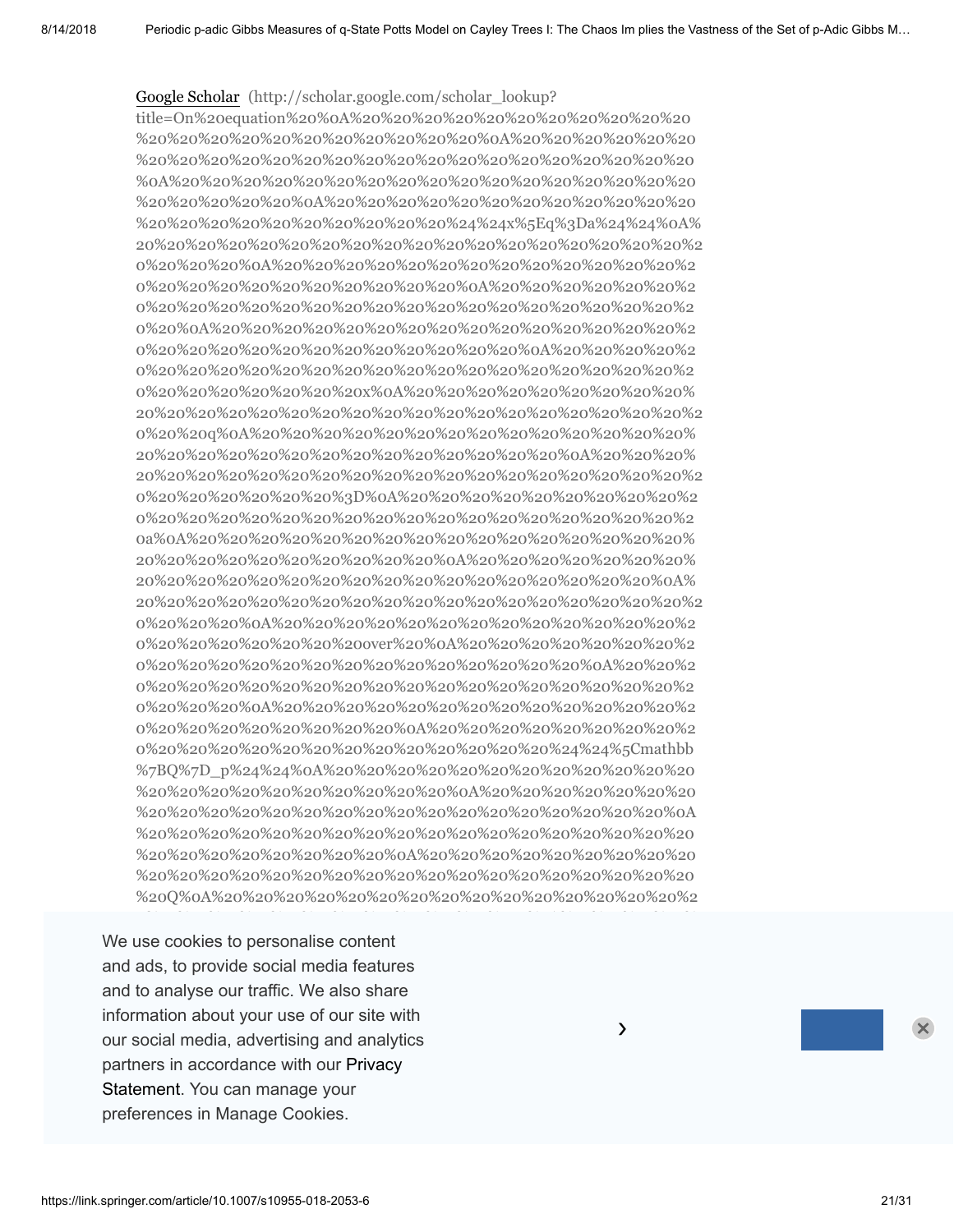### Google Scholar (https://scholar.google.com/scholar?

q=Mukhamedov%2C%20F.%2C%20Saburov%2C%20M.%2C%20Khakimov%2C [%20O.%3A%20On%20%0A%20%20%20%20%20%20%20%20%20%20%20%20](https://scholar.google.com/scholar?q=Mukhamedov%2C%20F.%2C%20Saburov%2C%20M.%2C%20Khakimov%2C%20O.%3A%20On%20%0A%20%20%20%20%20%20%20%20%20%20%20%20%20%20%20%20%20%20%20%20%0A%20%20%20%20%20%20%20%20%20%20%20%20%20%20%20%20%20%20%20%20%20%20%0A%20%20%20%20%20%20%20%20%20%20%20%20%20%20%20%20%20%20%20%20%0A%20%20%20%20%20%20%20%20%20%20%20%20%20%20%20%20%20%20%20%20%24%24p%24%24%0A%20%20%20%20%20%20%20%20%20%20%20%20%20%20%20%20%20%20%20%20%0A%20%20%20%20%20%20%20%20%20%20%20%20%20%20%20%20%20%20%20%20%20%20%0A%20%20%20%20%20%20%20%20%20%20%20%20%20%20%20%20%20%20%20%20%20%20%20%20p%0A%20%20%20%20%20%20%20%20%20%20%20%20%20%20%20%20%20%20%20%20%20%20%0A%20%20%20%20%20%20%20%20%20%20%20%20%20%20%20%20%20%20%20%20%0A%20%20%20%20%20%20%20%20%20%20%20%20%20%20%20%20%20%20-adic%20Ising-Vannimenus%20model%20on%20an%20arbitrary%20order%20Cayley%20tree%2C%20J.%20Stat.%20Mech.%20P05032%20%282015%29) %20%20%20%20%20%20%20%20%0A%20%20%20%20%20%20%20%20%20 %20%20%20%20%20%20%20%20%20%20%20%20%20%0A%20%20%20%20 %20%20%20%20%20%20%20%20%20%20%20%20%20%20%20%20%0A%20 %20%20%20%20%20%20%20%20%20%20%20%20%20%20%20%20%20%20 %20%24%24p%24%24%0A%20%20%20%20%20%20%20%20%20%20%20%20 %20%20%20%20%20%20%20%20%0A%20%20%20%20%20%20%20%20%20 %20%20%20%20%20%20%20%20%20%20%20%20%20%0A%20%20%20%20 %20%20%20%20%20%20%20%20%20%20%20%20%20%20%20%20%20%20 %20%20p%0A%20%20%20%20%20%20%20%20%20%20%20%20%20%20%2 0%20%20%20%20%20%20%20%0A%20%20%20%20%20%20%20%20%20%2 0%20%20%20%20%20%20%20%20%20%20%0A%20%20%20%20%20%20%2 0%20%20%20%20%20%20%20%20%20%20%20-adic%20Ising-Vannimenus%20model%20on%20an%20arbitrary%20order%20Cayley%20tree%

2C%20J.%20Stat.%20Mech.%20P05032%20%282015%29)

#### 50. Mukhamedov, F., Rozikov, U.: On Gibbs measures of  $p$ -adic Potts model on Cayley tree. Indag. Math. N. S. **15**, 85–100 (2004)

MathSciNet [\(http://www.ams.org/mathscinet-getitem?mr=2061471\)](http://www.ams.org/mathscinet-getitem?mr=2061471) CrossRef [\(https://doi.org/10.1016/S0019-3577\(04\)90007-9\)](https://doi.org/10.1016/S0019-3577(04)90007-9) MATH [\(http://www.emis.de/MATH-item?1161.82311\)](http://www.emis.de/MATH-item?1161.82311) Google Scholar (http://scholar.google.com/scholar\_lookup? title=On%20Gibbs%20measures%20of%20%0A%20%20%20%20%20%20%20% 20%20%20%20%20%20%20%20%20%20%20%20%20%20%20%0A%20%20% [20%20%20%20%20%20%20%20%20%20%20%20%20%20%20%20%20%20%2](http://scholar.google.com/scholar_lookup?title=On%20Gibbs%20measures%20of%20%0A%20%20%20%20%20%20%20%20%20%20%20%20%20%20%20%20%20%20%20%20%20%20%0A%20%20%20%20%20%20%20%20%20%20%20%20%20%20%20%20%20%20%20%20%20%20%20%20%0A%20%20%20%20%20%20%20%20%20%20%20%20%20%20%20%20%20%20%20%20%20%20%0A%20%20%20%20%20%20%20%20%20%20%20%20%20%20%20%20%20%20%20%20%20%20%24%24p%24%24%0A%20%20%20%20%20%20%20%20%20%20%20%20%20%20%20%20%20%20%20%20%20%20%0A%20%20%20%20%20%20%20%20%20%20%20%20%20%20%20%20%20%20%20%20%20%20%20%20%0A%20%20%20%20%20%20%20%20%20%20%20%20%20%20%20%20%20%20%20%20%20%20%20%20%20%20p%0A%20%20%20%20%20%20%20%20%20%20%20%20%20%20%20%20%20%20%20%20%20%20%20%20%0A%20%20%20%20%20%20%20%20%20%20%20%20%20%20%20%20%20%20%20%20%20%20%0A%20%20%20%20%20%20%20%20%20%20%20%20%20%20%20%20%20%20%20%20-adic%20Potts%20model%20on%20Cayley%20tree&author=F.%20Mukhamedov&author=U.%20Rozikov&journal=Indag.%20Math.%20N.%20S.&volume=15&pages=85-100&publication_year=2004) 0%20%20%20%0A%20%20%20%20%20%20%20%20%20%20%20%20%20%2 0%20%20%20%20%20%20%20%20%0A%20%20%20%20%20%20%20%20%2 0%20%20%20%20%20%20%20%20%20%20%20%20%20%24%24p%24%24%0 A%20%20%20%20%20%20%20%20%20%20%20%20%20%20%20%20%20%2 0%20%20%20%20%0A%20%20%20%20%20%20%20%20%20%20%20%20%2 0%20%20%20%20%20%20%20%20%20%20%20%0A%20%20%20%20%20%2 0%20%20%20%20%20%20%20%20%20%20%20%20%20%20%20%20%20%2 0%20%20p%0A%20%20%20%20%20%20%20%20%20%20%20%20%20%20% 20%20%20%20%20%20%20%20%20%20%0A%20%20%20%20%20%20%20% 20%20%20%20%20%20%20%20%20%20%20%20%20%20%20%0A%20%20% 20%20%20%20%20%20%20%20%20%20%20%20%20%20%20%20%20%20 adic%20Potts%20model%20on%20Cayley%20tree&author=F.%20Mukhamedov &author=U.%20Rozikov&journal=Indag.%20Math.%20N.%20S.&volume=15&pa

51. Mukhamedov, F., Rozikov, U.: On inhomogeneous -adic Potts model on a Cayley and ads, to provide social media features and to analyse our traffic. We also share information about your use of our site with our social media, advertising and analytics partners in accordance with our Privacy .<br>Statement. You can manage your  $\frac{1}{2}$ preferences in Manage Cookies.  $\overline{a}$ We use cookies to personalise content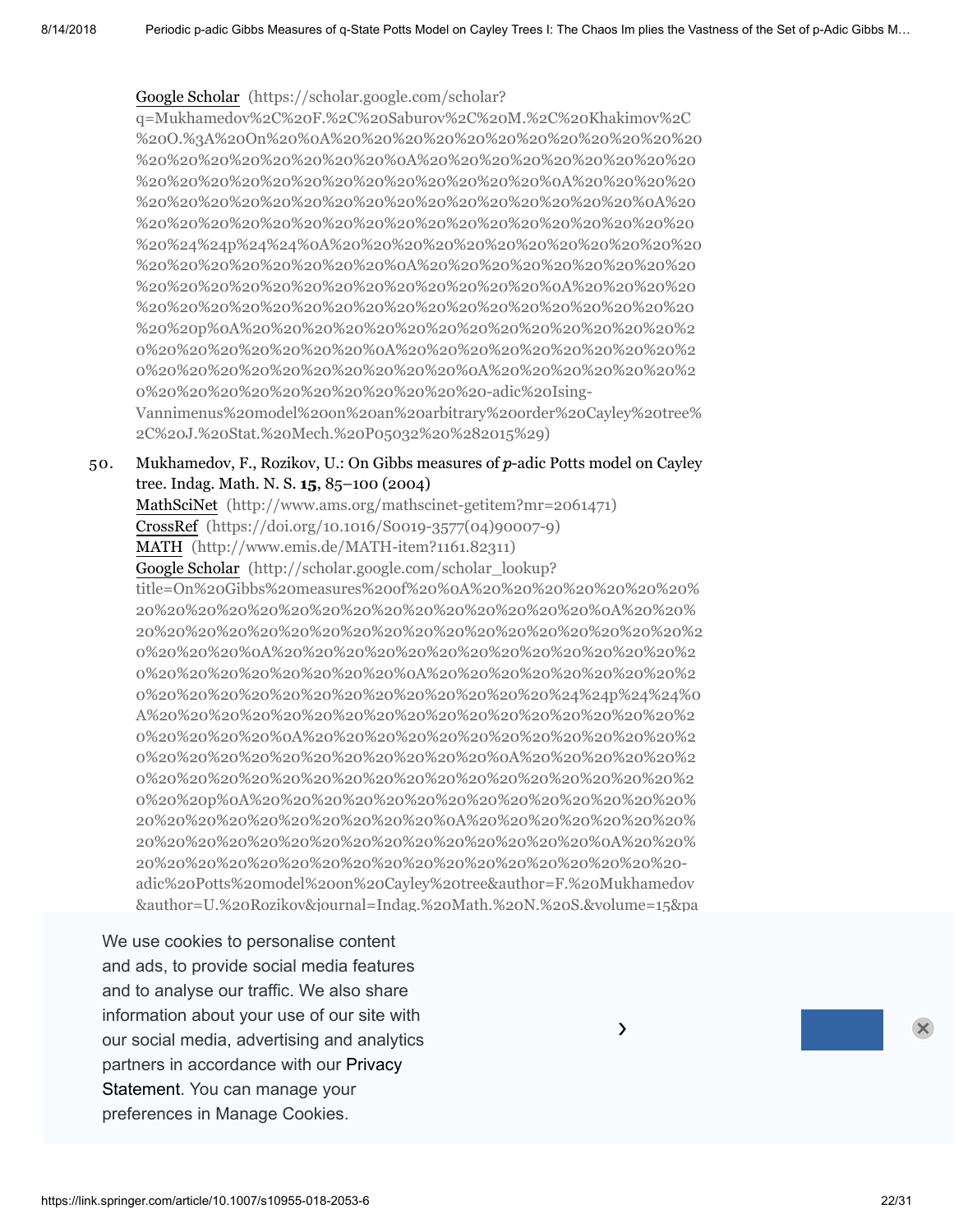0%20%0A%20%20%20%20%20%20%20%20%20%20%20%20%20%20%20%2 0%20%20%20%20%20%20%0A%20%20%20%20%20%20%20%20%20%20%2 [0%20%20%20%20%20%20%20%20%20%20%20%24%24p%24%24%0A%20%2](http://scholar.google.com/scholar_lookup?title=On%20inhomogeneous%20%0A%20%20%20%20%20%20%20%20%20%20%20%20%20%20%20%20%20%20%20%20%20%20%0A%20%20%20%20%20%20%20%20%20%20%20%20%20%20%20%20%20%20%20%20%20%20%20%20%0A%20%20%20%20%20%20%20%20%20%20%20%20%20%20%20%20%20%20%20%20%20%20%0A%20%20%20%20%20%20%20%20%20%20%20%20%20%20%20%20%20%20%20%20%20%20%24%24p%24%24%0A%20%20%20%20%20%20%20%20%20%20%20%20%20%20%20%20%20%20%20%20%20%20%0A%20%20%20%20%20%20%20%20%20%20%20%20%20%20%20%20%20%20%20%20%20%20%20%20%0A%20%20%20%20%20%20%20%20%20%20%20%20%20%20%20%20%20%20%20%20%20%20%20%20%20%20p%0A%20%20%20%20%20%20%20%20%20%20%20%20%20%20%20%20%20%20%20%20%20%20%20%20%0A%20%20%20%20%20%20%20%20%20%20%20%20%20%20%20%20%20%20%20%20%20%20%0A%20%20%20%20%20%20%20%20%20%20%20%20%20%20%20%20%20%20%20%20-adic%20Potts%20model%20on%20a%20Cayley%20tree&author=F.%20Mukhamedov&author=U.%20Rozikov&journal=Infin.%20Dimen.%20Anal.%20Quantum.%20Probab.%20Relat.%20Top.&volume=8&issue=2&pages=277-290&publication_year=2005) 0%20%20%20%20%20%20%20%20%20%20%20%20%20%20%20%20%20%2 0%20%20%0A%20%20%20%20%20%20%20%20%20%20%20%20%20%20%2 0%20%20%20%20%20%20%20%20%20%0A%20%20%20%20%20%20%20%2 0%20%20%20%20%20%20%20%20%20%20%20%20%20%20%20%20%20%2 0p%0A%20%20%20%20%20%20%20%20%20%20%20%20%20%20%20%20% 20%20%20%20%20%20%20%20%0A%20%20%20%20%20%20%20%20%20% 20%20%20%20%20%20%20%20%20%20%20%20%20%0A%20%20%20%20% 20%20%20%20%20%20%20%20%20%20%20%20%20%20%20%20 adic%20Potts%20model%20on%20a%20Cayley%20tree&author=F.%20Mukham edov&author=U.%20Rozikov&journal=Infin.%20Dimen.%20Anal.%20Quantum. %20Probab.%20Relat.%20Top.&volume=8&issue=2&pages=277- 290&publication\_year=2005)

#### 52. Preston, C.: Gibbs States on Countable Sets. Cambridge University Press, London (1974)

CrossRef [\(https://doi.org/10.1017/CBO9780511897122\)](https://doi.org/10.1017/CBO9780511897122) MATH [\(http://www.emis.de/MATH-item?0297.60054\)](http://www.emis.de/MATH-item?0297.60054) Google Scholar (http://scholar.google.com/scholar\_lookup? [title=Gibbs%20States%20on%20Countable%20Sets&author=C.%20Preston&pub](http://scholar.google.com/scholar_lookup?title=Gibbs%20States%20on%20Countable%20Sets&author=C.%20Preston&publication_year=1974) lication year=1974)

53. Rozikov, U., Khakimov, O.: Description of all translation-invariant  $p$ -adic Gibbs measures for the Potts model on a Cayley tree. Markov Process. Relat. Fields **21**, 177–204 (2015)

MathSciNet [\(http://www.ams.org/mathscinet-getitem?mr=3381229\)](http://www.ams.org/mathscinet-getitem?mr=3381229) MATH [\(http://www.emis.de/MATH-item?1332.82018\)](http://www.emis.de/MATH-item?1332.82018) Google Scholar (http://scholar.google.com/scholar\_lookup? title=Description%20of%20all%20translationinvariant%20%0A%20%20%20%20%20%20%20%20%20%20%20%20%20%20 %20%20%20%20%20%20%20%20%0A%20%20%20%20%20%20%20%20%20 %20%20%20%20%20%20%20%20%20%20%20%20%20%20%20%0A%20%20 %20%20%20%20%20%20%20%20%20%20%20%20%20%20%20%20%20%20 %20%20%0A%20%20%20%20%20%20%20%20%20%20%20%20%20%20%20 [%20%20%20%20%20%20%20%24%24p%24%24%0A%20%20%20%20%20%20](http://scholar.google.com/scholar_lookup?title=Description%20of%20all%20translation-invariant%20%0A%20%20%20%20%20%20%20%20%20%20%20%20%20%20%20%20%20%20%20%20%20%20%0A%20%20%20%20%20%20%20%20%20%20%20%20%20%20%20%20%20%20%20%20%20%20%20%20%0A%20%20%20%20%20%20%20%20%20%20%20%20%20%20%20%20%20%20%20%20%20%20%0A%20%20%20%20%20%20%20%20%20%20%20%20%20%20%20%20%20%20%20%20%20%20%24%24p%24%24%0A%20%20%20%20%20%20%20%20%20%20%20%20%20%20%20%20%20%20%20%20%20%20%0A%20%20%20%20%20%20%20%20%20%20%20%20%20%20%20%20%20%20%20%20%20%20%20%20%0A%20%20%20%20%20%20%20%20%20%20%20%20%20%20%20%20%20%20%20%20%20%20%20%20%20%20p%0A%20%20%20%20%20%20%20%20%20%20%20%20%20%20%20%20%20%20%20%20%20%20%20%20%0A%20%20%20%20%20%20%20%20%20%20%20%20%20%20%20%20%20%20%20%20%20%20%0A%20%20%20%20%20%20%20%20%20%20%20%20%20%20%20%20%20%20%20%20-adic%20Gibbs%20measures%20for%20the%20Potts%20model%20on%20a%20Cayley%20tree&author=U.%20Rozikov&author=O.%20Khakimov&journal=Markov%20Process.%20Relat.%20Fields&volume=21&pages=177-204&publication_year=2015) %20%20%20%20%20%20%20%20%20%20%20%20%20%20%20%20%0A%20

%20%20%20%20%20%20%20%20%20%20%20%20%20%20%20%20%20%20 %20%20%20%20%20%0A%20%20%20%20%20%20%20%20%20%20%20%20 %20%20%20%20%20%20%20%20%20%20%20%20%20%20p%0A%20%20%2

preferences in Manage Cookies. The community of the Markov random fields on the material on the control of the We use cookies to personalise content 0%20%20%20%0A%20%20%20%20%20%20%20%20%20%20%20%20%20%2 and ads, to provide social media features and to analyse our traffic. We also share information about your use of our site with  $\sim$ our social media, advertising and analytics **E.A.** All analytics of the Markimov of the Markimov of the Markimov of the Markimov of the Markimov of the Markimov of the Markimov of the Markimov of the Markimov of the Markim partners in accordance with our Privacy .<br>Statement. You can manage your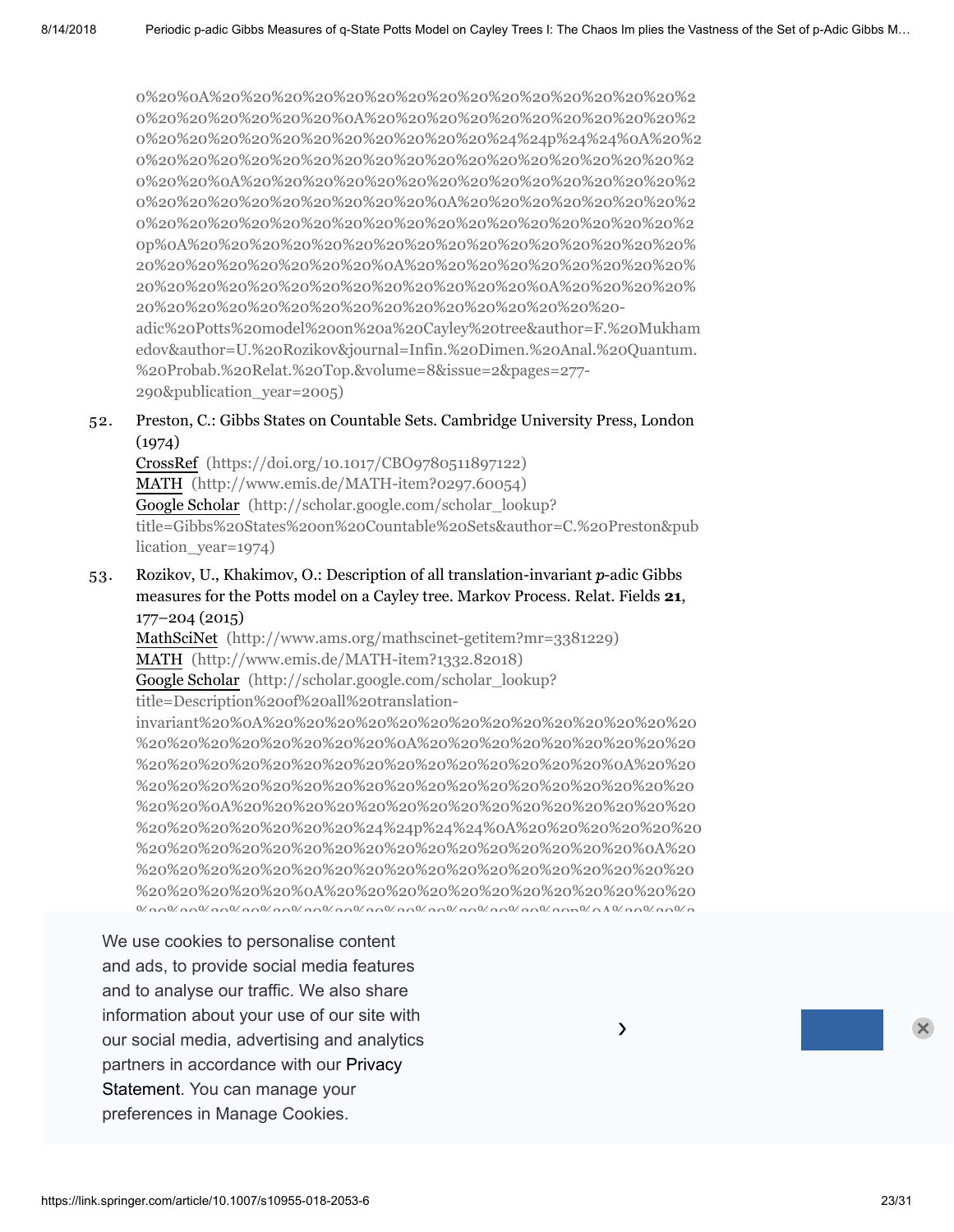MathSciNet [\(http://www.ams.org/mathscinet-getitem?mr=3172134\)](http://www.ams.org/mathscinet-getitem?mr=3172134)

CrossRef [\(https://doi.org/10.1007/s11232-013-0042-0\)](https://doi.org/10.1007/s11232-013-0042-0)

MATH [\(http://www.emis.de/MATH-item?1286.82013\)](http://www.emis.de/MATH-item?1286.82013)

Google Scholar (http://scholar.google.com/scholar\_lookup?

[title=%0A%20%20%20%20%20%20%20%20%20%20%20%20%20%20%20%20](http://scholar.google.com/scholar_lookup?title=%0A%20%20%20%20%20%20%20%20%20%20%20%20%20%20%20%20%20%20%20%20%20%20%0A%20%20%20%20%20%20%20%20%20%20%20%20%20%20%20%20%20%20%20%20%20%20%20%20%0A%20%20%20%20%20%20%20%20%20%20%20%20%20%20%20%20%20%20%20%20%20%20%0A%20%20%20%20%20%20%20%20%20%20%20%20%20%20%20%20%20%20%20%20%20%20%24%24p%24%24%0A%20%20%20%20%20%20%20%20%20%20%20%20%20%20%20%20%20%20%20%20%20%20%0A%20%20%20%20%20%20%20%20%20%20%20%20%20%20%20%20%20%20%20%20%20%20%20%20%0A%20%20%20%20%20%20%20%20%20%20%20%20%20%20%20%20%20%20%20%20%20%20%20%20%20%20p%0A%20%20%20%20%20%20%20%20%20%20%20%20%20%20%20%20%20%20%20%20%20%20%20%20%0A%20%20%20%20%20%20%20%20%20%20%20%20%20%20%20%20%20%20%20%20%20%20%0A%20%20%20%20%20%20%20%20%20%20%20%20%20%20%20%20%20%20%20%20-adic%20Gibbs%20measures%20and%20Markov%20random%20fields%20on%20countable%20graphs&author=U.%20Rozikov&author=O.%20Khakimov&journal=Theor.%20Math.%20Phys.&volume=175&issue=1&pages=518-525&publication_year=2013) %20%20%20%20%20%20%0A%20%20%20%20%20%20%20%20%20%20%20 %20%20%20%20%20%20%20%20%20%20%20%20%20%0A%20%20%20%20 %20%20%20%20%20%20%20%20%20%20%20%20%20%20%20%20%20%20 %0A%20%20%20%20%20%20%20%20%20%20%20%20%20%20%20%20%20 %20%20%20%20%20%24%24p%24%24%0A%20%20%20%20%20%20%20%20 %20%20%20%20%20%20%20%20%20%20%20%20%20%20%0A%20%20%20 %20%20%20%20%20%20%20%20%20%20%20%20%20%20%20%20%20%20 %20%20%20%0A%20%20%20%20%20%20%20%20%20%20%20%20%20%20 %20%20%20%20%20%20%20%20%20%20%20%20p%0A%20%20%20%20%2 0%20%20%20%20%20%20%20%20%20%20%20%20%20%20%20%20%20%2 0%20%0A%20%20%20%20%20%20%20%20%20%20%20%20%20%20%20%2 0%20%20%20%20%20%20%0A%20%20%20%20%20%20%20%20%20%20%2 0%20%20%20%20%20%20%20%20%20-

adic%20Gibbs%20measures%20and%20Markov%20random%20fields%20on%2 0countable%20graphs&author=U.%20Rozikov&author=O.%20Khakimov&journa l=Theor.%20Math.%20Phys.&volume=175&issue=1&pages=518- 525&publication\_year=2013)

- 55. Rozikov, U.A., Khakimov, R.M.: Periodic Gibbs measures for the Potts model on the Cayley tree. Theor. Math. Phys. **175**(2), 699–709 (2013) MathSciNet [\(http://www.ams.org/mathscinet-getitem?mr=3172147\)](http://www.ams.org/mathscinet-getitem?mr=3172147) CrossRef [\(https://doi.org/10.1007/s11232-013-0055-8\)](https://doi.org/10.1007/s11232-013-0055-8) MATH [\(http://www.emis.de/MATH-item?1286.82006\)](http://www.emis.de/MATH-item?1286.82006) Google Scholar (http://scholar.google.com/scholar\_lookup? title=Periodic%20Gibbs%20measures%20for%20the%20Potts%20model%20on [%20the%20Cayley%20tree&author=UA.%20Rozikov&author=RM.%20Khakimov](http://scholar.google.com/scholar_lookup?title=Periodic%20Gibbs%20measures%20for%20the%20Potts%20model%20on%20the%20Cayley%20tree&author=UA.%20Rozikov&author=RM.%20Khakimov&journal=Theor.%20Math.%20Phys.&volume=175&issue=2&pages=699-709&publication_year=2013) &journal=Theor.%20Math.%20Phys.&volume=175&issue=2&pages=699- 709&publication\_year=2013)
- 56. Rozikov, U.: Representability of trees and some of their applications. Math. Notes **72**, 479–488 (2002)

MathSciNet [\(http://www.ams.org/mathscinet-getitem?mr=1963147\)](http://www.ams.org/mathscinet-getitem?mr=1963147) CrossRef [\(https://doi.org/10.1023/A%3A1020580227830\)](https://doi.org/10.1023/A%3A1020580227830) MATH [\(http://www.emis.de/MATH-item?1028.82008\)](http://www.emis.de/MATH-item?1028.82008) Google Scholar (http://scholar.google.com/scholar\_lookup?  $t_{\rm{tilto}}$  Representability%20of%20trees%20and%20some%20of%20their%20applic

 $\lambda$ 

and to analyse our traffic. We also share We use cookies to personalise content and ads, to provide social media features CrossRef [\(https://doi.org/10.1142/8841\)](https://doi.org/10.1142/8841) information about your use of our site with our social media, advertising and analytics partners in accordance with our Privacy Statement. You can manage your preferences in Manage Cookies.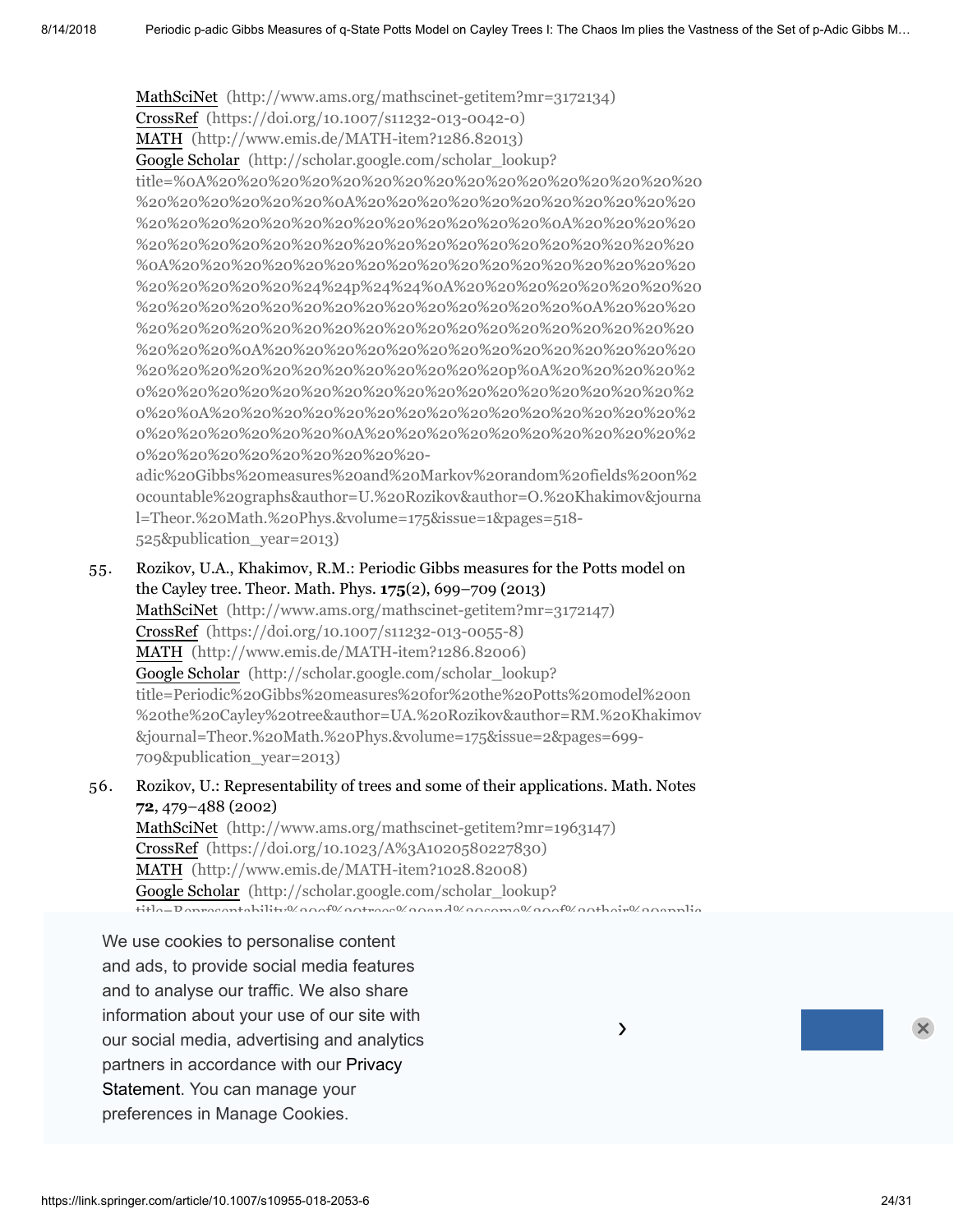58. Rozikov, U.: Gibbs measures on Cayley trees: results and open problems. Rev. Math. Phys. **25**(1), 1330001 (2013) MathSciNet [\(http://www.ams.org/mathscinet-getitem?mr=3024014\)](http://www.ams.org/mathscinet-getitem?mr=3024014) CrossRef [\(https://doi.org/10.1142/S0129055X1330001X\)](https://doi.org/10.1142/S0129055X1330001X) Google Scholar (http://scholar.google.com/scholar\_lookup? [title=Gibbs%20measures%20on%20Cayley%20trees%3A%20results%20and%20](http://scholar.google.com/scholar_lookup?title=Gibbs%20measures%20on%20Cayley%20trees%3A%20results%20and%20open%20problems&author=U.%20Rozikov&journal=Rev.%20Math.%20Phys.&volume=25&issue=1&pages=1330001&publication_year=2013) open%20problems&author=U.%20Rozikov&journal=Rev.%20Math.%20Phys.&v olume=25&issue=1&pages=1330001&publication\_year=2013)

#### 59. Saburov, M., Ahmad, M.A.Kh.: Solvability criteria for cubic equations over  $\mathbb{Z}_2^*.$ AIP Conf. Proc. **1602**, 792–797 (2014)

Google Scholar (https://scholar.google.com/scholar?

q=Saburov%2C%20M.%2C%20Ahmad%2C%20M.A.Kh.%3A%20Solvability%20c riteria%20for%20cubic%20equations%20over%20%0A%20%20%20%20%20%2 0%20%20%20%20%20%20%20%20%20%20%20%20%20%20%0A%20%20%2 0%20%20%20%20%20%20%20%20%20%20%20%20%20%20%20%20%20%2 0%20%0A%20%20%20%20%20%20%20%20%20%20%20%20%20%20%20%2 0%20%20%20%20%0A%20%20%20%20%20%20%20%20%20%20%20%20%2 0%20%20%20%20%20%20%20%24%24%7B%5Cmathbb%7BZ%7D%7D\_2%5E %7B%2A%7D%24%24%0A%20%20%20%20%20%20%20%20%20%20%20%20 %20%20%20%20%20%20%20%20%0A%20%20%20%20%20%20%20%20%20 %20%20%20%20%20%20%20%20%20%20%20%20%20%0A%20%20%20%20 %20%20%20%20%20%20%20%20%20%20%20%20%20%20%20%20%20%20 %20%20%0A%20%20%20%20%20%20%20%20%20%20%20%20%20%20%20 %20%20%20%20%20%20%20%20%20%20%20Z%0A%20%20%20%20%20%2 0%20%20%20%20%20%20%20%20%20%20%20%20%20%20%20%20%20%2 0%20%202%0A%20%20%20%20%20%20%20%20%20%20%20%20%20%20% 20%20%20%20%20%20%20%20%20%20%20%20%0A%20%20%20%20%20% [20%20%20%20%20%20%20%20%20%20%20%20%20%20%20%20%20%20%2](https://scholar.google.com/scholar?q=Saburov%2C%20M.%2C%20Ahmad%2C%20M.A.Kh.%3A%20Solvability%20criteria%20for%20cubic%20equations%20over%20%0A%20%20%20%20%20%20%20%20%20%20%20%20%20%20%20%20%20%20%20%20%0A%20%20%20%20%20%20%20%20%20%20%20%20%20%20%20%20%20%20%20%20%20%20%0A%20%20%20%20%20%20%20%20%20%20%20%20%20%20%20%20%20%20%20%20%0A%20%20%20%20%20%20%20%20%20%20%20%20%20%20%20%20%20%20%20%20%24%24%7B%5Cmathbb%7BZ%7D%7D_2%5E%7B%2A%7D%24%24%0A%20%20%20%20%20%20%20%20%20%20%20%20%20%20%20%20%20%20%20%20%0A%20%20%20%20%20%20%20%20%20%20%20%20%20%20%20%20%20%20%20%20%20%20%0A%20%20%20%20%20%20%20%20%20%20%20%20%20%20%20%20%20%20%20%20%20%20%20%20%0A%20%20%20%20%20%20%20%20%20%20%20%20%20%20%20%20%20%20%20%20%20%20%20%20%20%20Z%0A%20%20%20%20%20%20%20%20%20%20%20%20%20%20%20%20%20%20%20%20%20%20%20%20%20%202%0A%20%20%20%20%20%20%20%20%20%20%20%20%20%20%20%20%20%20%20%20%20%20%20%20%20%20%0A%20%20%20%20%20%20%20%20%20%20%20%20%20%20%20%20%20%20%20%20%20%20%20%20%20%20%20%20%0A%20%20%20%20%20%20%20%20%20%20%20%20%20%20%20%20%20%20%20%20%20%20%20%20%20%20%20%20%E2%88%97%0A%20%20%20%20%20%20%20%20%20%20%20%20%20%20%20%20%20%20%20%20%20%20%20%20%20%20%0A%20%20%20%20%20%20%20%20%20%20%20%20%20%20%20%20%20%20%20%20%20%20%20%20%0A%20%20%20%20%20%20%20%20%20%20%20%20%20%20%20%20%20%20%20%20%20%20%0A%20%20%20%20%20%20%20%20%20%20%20%20%20%20%20%20%20%20%20%20%0A%20%20%20%20%20%20%20%20%20%20%20%20%20%20%20%20%20%20.%20AIP%20Conf.%20Proc.%201602%2C%20792%E2%80%93797%20%282014%29) 0%20%20%20%20%0A%20%20%20%20%20%20%20%20%20%20%20%20%2 0%20%20%20%20%20%20%20%20%20%20%20%20%20%20%20%E2%88%97 %0A%20%20%20%20%20%20%20%20%20%20%20%20%20%20%20%20%20 %20%20%20%20%20%20%20%20%20%0A%20%20%20%20%20%20%20%20 %20%20%20%20%20%20%20%20%20%20%20%20%20%20%20%20%0A%20 %20%20%20%20%20%20%20%20%20%20%20%20%20%20%20%20%20%20 %20%20%20%0A%20%20%20%20%20%20%20%20%20%20%20%20%20%20 %20%20%20%20%20%20%0A%20%20%20%20%20%20%20%20%20%20%20 %20%20%20%20%20%20%20.%20AIP%20Conf.%20Proc.%201602%2C%20792 %E2%80%93797%20%282014%29)

 $6a$  $\mathfrak{C}_\alpha$ hunov, M., Ahmad, MAKh:  $\mathfrak{C}_\alpha$ lvability of cubic equations over  $\mathfrak{D}_\alpha$ .  $\mathfrak{C}_\alpha$ ins Malays.

We use cookies to personalise content CrossRef (https://doi.org/10.17576/jsm-2015-4404-2015-4404-2015-4404-20)<br>10.17576/jsm-2015-4404-2015-4404-2005-4404-2005-4404-2005-4404-2015-4404-2015-4404-2015-4404-2015-4404-2015-4 and ads, to provide social media features and to analyse our traffic. We also share information about your use of our site with  $\sim$ our social media, advertising and analytics **Exercise 20 and 20 analytics** partners in accordance with our Privacy 20%20 20%20 20%20 20%20 20%20 20%20 20%20 .<br>Statement. You can manage your  $\frac{1}{2}$ preferences in Manage Cookies.  $\overline{a}$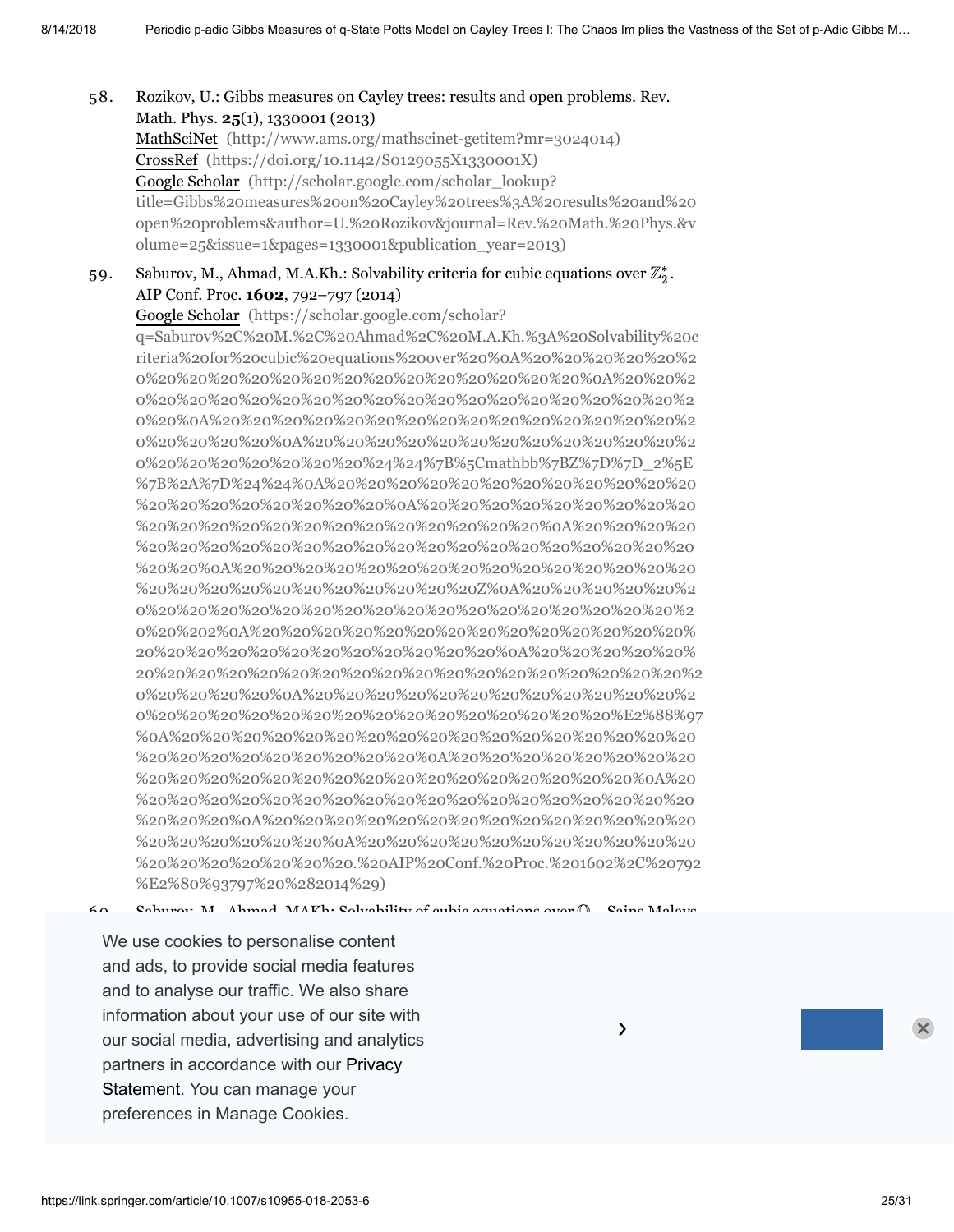%24%7B%5Cmathbb%7BQ%7D%7D\_3%24%24%0A%20%20%20%20%20% 20%20%20%20%20%20%20%20%20%20%20%20%20%20%20%20%0A%20% [20%20%20%20%20%20%20%20%20%20%20%20%20%20%20%20%20%20%2](http://scholar.google.com/scholar_lookup?title=Solvability%20of%20cubic%20equations%20over%20%0A%20%20%20%20%20%20%20%20%20%20%20%20%20%20%20%20%20%20%20%20%20%20%0A%20%20%20%20%20%20%20%20%20%20%20%20%20%20%20%20%20%20%20%20%20%20%20%20%0A%20%20%20%20%20%20%20%20%20%20%20%20%20%20%20%20%20%20%20%20%20%20%0A%20%20%20%20%20%20%20%20%20%20%20%20%20%20%20%20%20%20%20%20%20%20%24%24%7B%5Cmathbb%7BQ%7D%7D_3%24%24%0A%20%20%20%20%20%20%20%20%20%20%20%20%20%20%20%20%20%20%20%20%20%20%0A%20%20%20%20%20%20%20%20%20%20%20%20%20%20%20%20%20%20%20%20%20%20%20%20%0A%20%20%20%20%20%20%20%20%20%20%20%20%20%20%20%20%20%20%20%20%20%20%20%20%20%20%0A%20%20%20%20%20%20%20%20%20%20%20%20%20%20%20%20%20%20%20%20%20%20%20%20%20%20%20%20Q%0A%20%20%20%20%20%20%20%20%20%20%20%20%20%20%20%20%20%20%20%20%20%20%20%20%20%20%20%203%0A%20%20%20%20%20%20%20%20%20%20%20%20%20%20%20%20%20%20%20%20%20%20%20%20%20%20%0A%20%20%20%20%20%20%20%20%20%20%20%20%20%20%20%20%20%20%20%20%20%20%20%20%0A%20%20%20%20%20%20%20%20%20%20%20%20%20%20%20%20%20%20%20%20%20%20%0A%20%20%20%20%20%20%20%20%20%20%20%20%20%20%20%20%20%20%20%20&author=M.%20Saburov&author=MAKh.%20Ahmad&journal=Sains%20Malays.&volume=44&issue=4&pages=635-641&publication_year=2015) 0%20%20%20%20%0A%20%20%20%20%20%20%20%20%20%20%20%20%2 0%20%20%20%20%20%20%20%20%20%20%20%20%20%0A%20%20%20%2 0%20%20%20%20%20%20%20%20%20%20%20%20%20%20%20%20%20%2 0%20%20%20%20%20%20Q%0A%20%20%20%20%20%20%20%20%20%20% 20%20%20%20%20%20%20%20%20%20%20%20%20%20%20%20%20%203% 0A%20%20%20%20%20%20%20%20%20%20%20%20%20%20%20%20%20% 20%20%20%20%20%20%20%20%20%0A%20%20%20%20%20%20%20%20% 20%20%20%20%20%20%20%20%20%20%20%20%20%20%20%20%0A%20% 20%20%20%20%20%20%20%20%20%20%20%20%20%20%20%20%20%20%2 0%20%20%0A%20%20%20%20%20%20%20%20%20%20%20%20%20%20%2 0%20%20%20%20%20&author=M.%20Saburov&author=MAKh.%20Ahmad&jo urnal=Sains%20Malays.&volume=44&issue=4&pages=635- 641&publication\_year=2015)

#### 61. Saburov, M., Ahmad, M.A.Kh.: The number of solutions of cubic equations over . Sains Malays. **44**(5), 765–769 (2015) Q3

Google Scholar (https://scholar.google.com/scholar?

q=Saburov%2C%20M.%2C%20Ahmad%2C%20M.A.Kh.%3A%20The%20number %20of%20solutions%20of%20cubic%20equations%20over%20%0A%20%20%20 %20%20%20%20%20%20%20%20%20%20%20%20%20%20%20%20%20%0A %20%20%20%20%20%20%20%20%20%20%20%20%20%20%20%20%20%20 %20%20%20%20%0A%20%20%20%20%20%20%20%20%20%20%20%20%20 %20%20%20%20%20%20%20%0A%20%20%20%20%20%20%20%20%20%20 %20%20%20%20%20%20%20%20%20%20%24%24%7B%5Cmathbb%7BQ%7D %7D\_3%24%24%0A%20%20%20%20%20%20%20%20%20%20%20%20%20% 20%20%20%20%20%20%20%0A%20%20%20%20%20%20%20%20%20%20% 20%20%20%20%20%20%20%20%20%20%20%20%0A%20%20%20%20%20% [20%20%20%20%20%20%20%20%20%20%20%20%20%20%20%20%20%20%2](https://scholar.google.com/scholar?q=Saburov%2C%20M.%2C%20Ahmad%2C%20M.A.Kh.%3A%20The%20number%20of%20solutions%20of%20cubic%20equations%20over%20%0A%20%20%20%20%20%20%20%20%20%20%20%20%20%20%20%20%20%20%20%20%0A%20%20%20%20%20%20%20%20%20%20%20%20%20%20%20%20%20%20%20%20%20%20%0A%20%20%20%20%20%20%20%20%20%20%20%20%20%20%20%20%20%20%20%20%0A%20%20%20%20%20%20%20%20%20%20%20%20%20%20%20%20%20%20%20%20%24%24%7B%5Cmathbb%7BQ%7D%7D_3%24%24%0A%20%20%20%20%20%20%20%20%20%20%20%20%20%20%20%20%20%20%20%20%0A%20%20%20%20%20%20%20%20%20%20%20%20%20%20%20%20%20%20%20%20%20%20%0A%20%20%20%20%20%20%20%20%20%20%20%20%20%20%20%20%20%20%20%20%20%20%20%20%0A%20%20%20%20%20%20%20%20%20%20%20%20%20%20%20%20%20%20%20%20%20%20%20%20%20%20Q%0A%20%20%20%20%20%20%20%20%20%20%20%20%20%20%20%20%20%20%20%20%20%20%20%20%20%203%0A%20%20%20%20%20%20%20%20%20%20%20%20%20%20%20%20%20%20%20%20%20%20%20%20%0A%20%20%20%20%20%20%20%20%20%20%20%20%20%20%20%20%20%20%20%20%20%20%0A%20%20%20%20%20%20%20%20%20%20%20%20%20%20%20%20%20%20%20%20%0A%20%20%20%20%20%20%20%20%20%20%20%20%20%20%20%20%20%20.%20Sains%20Malays.%2044%285%29%2C%20765%E2%80%93769%20%282015%29) 0%0A%20%20%20%20%20%20%20%20%20%20%20%20%20%20%20%20%2 0%20%20%20%20%20%20%20%20%20Q%0A%20%20%20%20%20%20%20% 20%20%20%20%20%20%20%20%20%20%20%20%20%20%20%20%20%20%2 03%0A%20%20%20%20%20%20%20%20%20%20%20%20%20%20%20%20% 20%20%20%20%20%20%20%20%0A%20%20%20%20%20%20%20%20%20% 20%20%20%20%20%20%20%20%20%20%20%20%20%0A%20%20%20%20% 20%20%20%20%20%20%20%20%20%20%20%20%20%20%20%20%0A%20% 20%20%20%20%20%20%20%20%20%20%20%20%20%20%20%20%20.%20Sa ins%20Malays.%2044%285%29%2C%20765%E2%80%93769%20%282015%29)

We use cookies to personalise content<br>
We use cookies to personalise content application in statistical mechanics. Sci. Asia **41**(3), 209–215 (2015) and ads, to provide social media features and to analyse our traffic. We also share information about your use of our site with  $\sim$ %20%20%20%20%20%20%20%20%0A%20%20%20%20%20%20%20%20%20 our social media, advertising and analytics partners in accordance with our Privacy 20%20 20%20 20%20 20%20 20%20 20%20 20%20 .<br>Statement. You can manage your %20%20%20%20%20%20%20%20%20%20%20%20%20%20%20%20%20%20 preferences in Manage Cookies.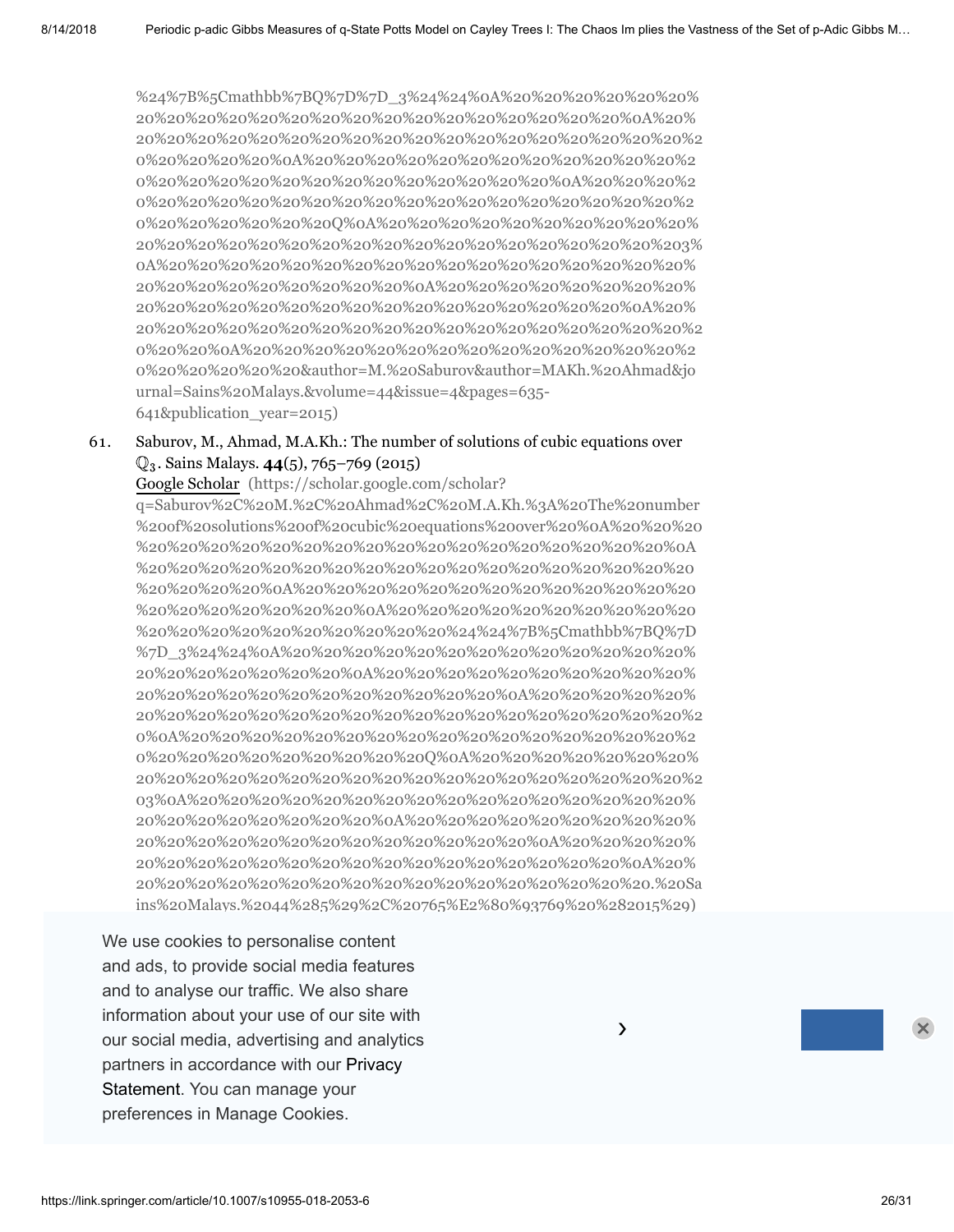%20%20%20%20%20%20%20%20%0A%20%20%20%20%20%20%20%20%20 %20%20%20%20%20%20%20%20%20%20%20%20%20%0A%20%20%20%20 %20%20%20%20%20%20%20%20%20%20%20%20%20%20%20%20%20%20 %20%20p%0A%20%20%20%20%20%20%20%20%20%20%20%20%20%20%2 0%20%20%20%20%20%20%20%0A%20%20%20%20%20%20%20%20%20%2 0%20%20%20%20%20%20%20%20%20%20%0A%20%20%20%20%20%20%2 0%20%20%20%20%20%20%20%20%20%20%20-

adic%20fields%20and%20their%20application%20in%20statistical%20mechanic [s.%20Sci.%20Asia%2041%283%29%2C%20209%E2%80%93215%20%282015%2](https://scholar.google.com/scholar?q=Saburov%2C%20M.%2C%20Ahmad%2C%20M.A.Kh.%3A%20Quadratic%20equations%20over%20%0A%20%20%20%20%20%20%20%20%20%20%20%20%20%20%20%20%20%20%20%20%0A%20%20%20%20%20%20%20%20%20%20%20%20%20%20%20%20%20%20%20%20%20%20%0A%20%20%20%20%20%20%20%20%20%20%20%20%20%20%20%20%20%20%20%20%0A%20%20%20%20%20%20%20%20%20%20%20%20%20%20%20%20%20%20%20%20%24%24p%24%24%0A%20%20%20%20%20%20%20%20%20%20%20%20%20%20%20%20%20%20%20%20%0A%20%20%20%20%20%20%20%20%20%20%20%20%20%20%20%20%20%20%20%20%20%20%0A%20%20%20%20%20%20%20%20%20%20%20%20%20%20%20%20%20%20%20%20%20%20%20%20p%0A%20%20%20%20%20%20%20%20%20%20%20%20%20%20%20%20%20%20%20%20%20%20%0A%20%20%20%20%20%20%20%20%20%20%20%20%20%20%20%20%20%20%20%20%0A%20%20%20%20%20%20%20%20%20%20%20%20%20%20%20%20%20%20-adic%20fields%20and%20their%20application%20in%20statistical%20mechanics.%20Sci.%20Asia%2041%283%29%2C%20209%E2%80%93215%20%282015%29) 9)

#### 63. Saburov, M., Ahmad, M.A.Kh.: On descriptions of all translation invariant  $p\text{-}\mathrm{adic}$ Gibbs measures for the Potts model on the Cayley tree of order three. Math. Phys. Anal. Geom. **18**, 26 (2015)

Google Scholar (https://scholar.google.com/scholar?

q=Saburov%2C%20M.%2C%20Ahmad%2C%20M.A.Kh.%3A%20On%20descripti [ons%20of%20all%20translation%20invariant%20%0A%20%20%20%20%20%20](https://scholar.google.com/scholar?q=Saburov%2C%20M.%2C%20Ahmad%2C%20M.A.Kh.%3A%20On%20descriptions%20of%20all%20translation%20invariant%20%0A%20%20%20%20%20%20%20%20%20%20%20%20%20%20%20%20%20%20%20%20%0A%20%20%20%20%20%20%20%20%20%20%20%20%20%20%20%20%20%20%20%20%20%20%0A%20%20%20%20%20%20%20%20%20%20%20%20%20%20%20%20%20%20%20%20%0A%20%20%20%20%20%20%20%20%20%20%20%20%20%20%20%20%20%20%20%20%24%24p%24%24%0A%20%20%20%20%20%20%20%20%20%20%20%20%20%20%20%20%20%20%20%20%0A%20%20%20%20%20%20%20%20%20%20%20%20%20%20%20%20%20%20%20%20%20%20%0A%20%20%20%20%20%20%20%20%20%20%20%20%20%20%20%20%20%20%20%20%20%20%20%20p%0A%20%20%20%20%20%20%20%20%20%20%20%20%20%20%20%20%20%20%20%20%20%20%0A%20%20%20%20%20%20%20%20%20%20%20%20%20%20%20%20%20%20%20%20%0A%20%20%20%20%20%20%20%20%20%20%20%20%20%20%20%20%20%20-adic%20Gibbs%20measures%20for%20the%20Potts%20model%20on%20the%20Cayley%20tree%20of%20order%20three.%20Math.%20Phys.%20Anal.%20Geom.%2018%2C%2026%20%282015%29) %20%20%20%20%20%20%20%20%20%20%20%20%20%20%0A%20%20%20 %20%20%20%20%20%20%20%20%20%20%20%20%20%20%20%20%20%20 %20%0A%20%20%20%20%20%20%20%20%20%20%20%20%20%20%20%20 %20%20%20%20%0A%20%20%20%20%20%20%20%20%20%20%20%20%20 %20%20%20%20%20%20%20%24%24p%24%24%0A%20%20%20%20%20%20 %20%20%20%20%20%20%20%20%20%20%20%20%20%20%0A%20%20%20 %20%20%20%20%20%20%20%20%20%20%20%20%20%20%20%20%20%20 %20%0A%20%20%20%20%20%20%20%20%20%20%20%20%20%20%20%20 %20%20%20%20%20%20%20%20p%0A%20%20%20%20%20%20%20%20%2 0%20%20%20%20%20%20%20%20%20%20%20%20%20%0A%20%20%20%2 0%20%20%20%20%20%20%20%20%20%20%20%20%20%20%20%20%0A%2 0%20%20%20%20%20%20%20%20%20%20%20%20%20%20%20%20%20 adic%20Gibbs%20measures%20for%20the%20Potts%20model%20on%20the%2 0Cayley%20tree%20of%20order%20three.%20Math.%20Phys.%20Anal.%20Geo m.%2018%2C%2026%20%282015%29)

### 64. Saburov, M., Ahmad, M.A.Kh.: Solvability and number of roots of bi-quadratic equations over p-adic fields. Malays. J. Math. Sci. **10**, 15–35 (2016) Google Scholar (https://scholar.google.com/scholar? q=Saburov%2C%20M.%2C%20Ahmad%2C%20M.A.Kh.%3A%20Solvability%20a nd%20number%20of%20roots%20of%20biquadratic%20equations%20over%20%0A%20%20%20%20%20%20%20%20%2 0%20%20%20%20%20%20%20%20%20%20%20%0A%20%20%20%20%20%2 0%20%20%20%20%20%20%20%20%20%20%20%20%20%20%20%20%0A%2

We use cookies to personalise content 0%20%0A%20%20%20%20%20%20%20%20%20%20%20%20%20%20%20%2 and ads, to provide social media features and to analyse our traffic. We also share information about your use of our site with  $\sim$ our social media, advertising and analytics **Example 20 and 20 and 20 analytics** partners in accordance with our Privacy 20%20 20%20 20%20 20%20 20%20 20%20 20%20 .<br>Statement. You can manage your 20%20%20%20%20%20%20%20%20%20%20%20%20%20%0A%20%20%20% preferences in Manage Cookies.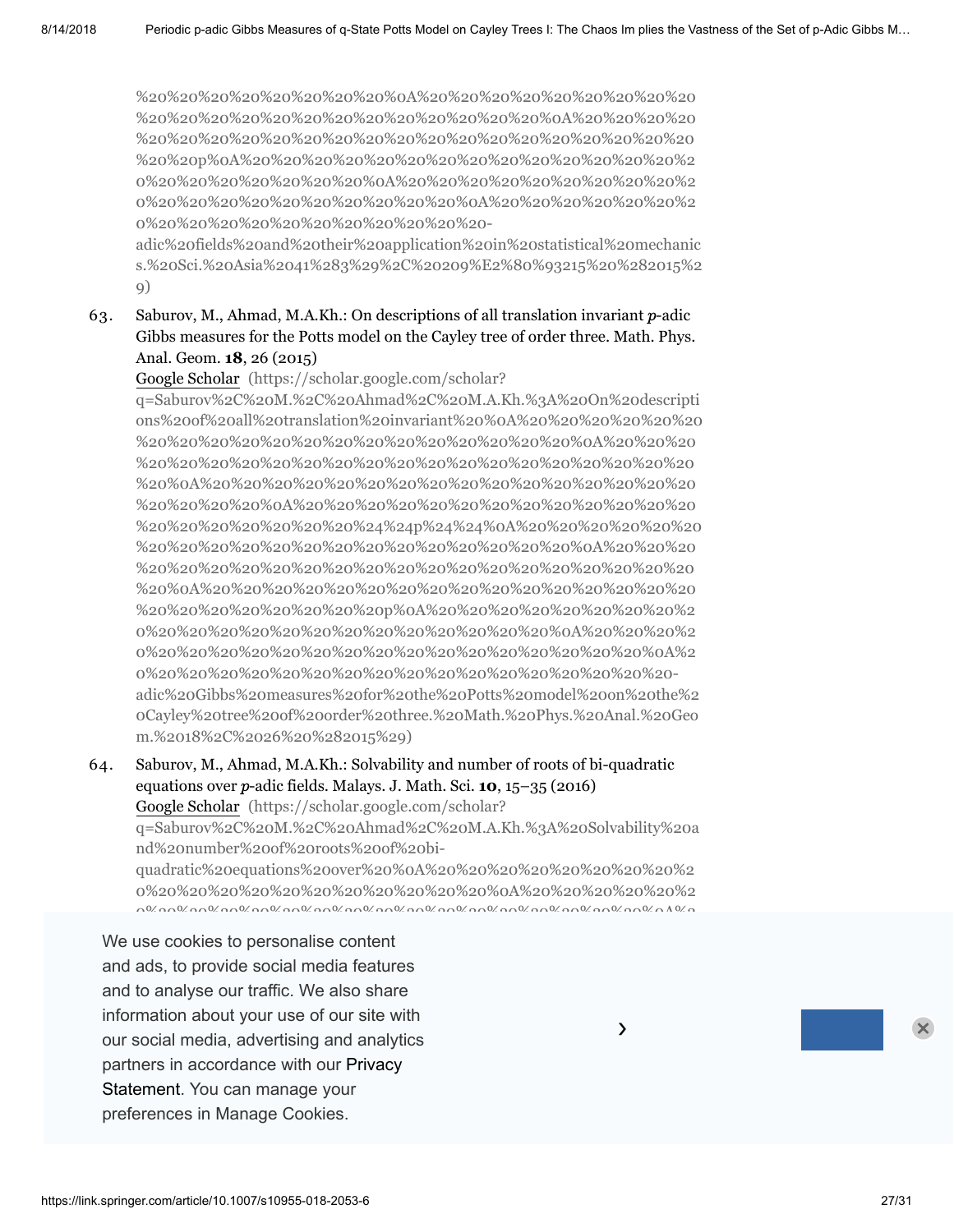[adic%20fields.%20Malays.%20J.%20Math.%20Sci.%2010%2C%2015%E2%80%9](https://scholar.google.com/scholar?q=Saburov%2C%20M.%2C%20Ahmad%2C%20M.A.Kh.%3A%20Solvability%20and%20number%20of%20roots%20of%20bi-quadratic%20equations%20over%20%0A%20%20%20%20%20%20%20%20%20%20%20%20%20%20%20%20%20%20%20%20%0A%20%20%20%20%20%20%20%20%20%20%20%20%20%20%20%20%20%20%20%20%20%20%0A%20%20%20%20%20%20%20%20%20%20%20%20%20%20%20%20%20%20%20%20%0A%20%20%20%20%20%20%20%20%20%20%20%20%20%20%20%20%20%20%20%20%24%24p%24%24%0A%20%20%20%20%20%20%20%20%20%20%20%20%20%20%20%20%20%20%20%20%0A%20%20%20%20%20%20%20%20%20%20%20%20%20%20%20%20%20%20%20%20%20%20%0A%20%20%20%20%20%20%20%20%20%20%20%20%20%20%20%20%20%20%20%20%20%20%20%20p%0A%20%20%20%20%20%20%20%20%20%20%20%20%20%20%20%20%20%20%20%20%20%20%0A%20%20%20%20%20%20%20%20%20%20%20%20%20%20%20%20%20%20%20%20%0A%20%20%20%20%20%20%20%20%20%20%20%20%20%20%20%20%20%20-adic%20fields.%20Malays.%20J.%20Math.%20Sci.%2010%2C%2015%E2%80%9335%20%282016%29) 335%20%282016%29)

65. Saburov, M., Ahmad, M.A.Kh.: Local descriptions of roots of cubic equations over -adic fields. Bull. Malays. Math. Sci. Soc. **41**, 965–984 (2018) p

Google Scholar (https://scholar.google.com/scholar?

q=Saburov%2C%20M.%2C%20Ahmad%2C%20M.A.Kh.%3A%20Local%20descri ptions%20of%20roots%20of%20cubic%20equations%20over%20%0A%20%20% 20%20%20%20%20%20%20%20%20%20%20%20%20%20%20%20%20%20% 0A%20%20%20%20%20%20%20%20%20%20%20%20%20%20%20%20%20% 20%20%20%20%20%0A%20%20%20%20%20%20%20%20%20%20%20%20% 20%20%20%20%20%20%20%20%0A%20%20%20%20%20%20%20%20%20% [20%20%20%20%20%20%20%20%20%20%20%24%24p%24%24%0A%20%20%](https://scholar.google.com/scholar?q=Saburov%2C%20M.%2C%20Ahmad%2C%20M.A.Kh.%3A%20Local%20descriptions%20of%20roots%20of%20cubic%20equations%20over%20%0A%20%20%20%20%20%20%20%20%20%20%20%20%20%20%20%20%20%20%20%20%0A%20%20%20%20%20%20%20%20%20%20%20%20%20%20%20%20%20%20%20%20%20%20%0A%20%20%20%20%20%20%20%20%20%20%20%20%20%20%20%20%20%20%20%20%0A%20%20%20%20%20%20%20%20%20%20%20%20%20%20%20%20%20%20%20%20%24%24p%24%24%0A%20%20%20%20%20%20%20%20%20%20%20%20%20%20%20%20%20%20%20%20%0A%20%20%20%20%20%20%20%20%20%20%20%20%20%20%20%20%20%20%20%20%20%20%0A%20%20%20%20%20%20%20%20%20%20%20%20%20%20%20%20%20%20%20%20%20%20%20%20p%0A%20%20%20%20%20%20%20%20%20%20%20%20%20%20%20%20%20%20%20%20%20%20%0A%20%20%20%20%20%20%20%20%20%20%20%20%20%20%20%20%20%20%20%20%0A%20%20%20%20%20%20%20%20%20%20%20%20%20%20%20%20%20%20-adic%20fields.%20Bull.%20Malays.%20Math.%20Sci.%20Soc.%2041%2C%20965%E2%80%93984%20%282018%29) 20%20%20%20%20%20%20%20%20%20%20%20%20%20%20%20%20%20% 0A%20%20%20%20%20%20%20%20%20%20%20%20%20%20%20%20%20% 20%20%20%20%20%0A%20%20%20%20%20%20%20%20%20%20%20%20% 20%20%20%20%20%20%20%20%20%20%20%20p%0A%20%20%20%20%20 %20%20%20%20%20%20%20%20%20%20%20%20%20%20%20%20%20%0A %20%20%20%20%20%20%20%20%20%20%20%20%20%20%20%20%20%20 %20%20%0A%20%20%20%20%20%20%20%20%20%20%20%20%20%20%20 %20%20%20-

adic%20fields.%20Bull.%20Malays.%20Math.%20Sci.%20Soc.%2041%2C%2096 5%E2%80%93984%20%282018%29)

66. Saburov, M., Ahmad, M.A.Kh.: The dynamics of the Potts-Bethe mapping over  $\mathbb{Q}_p$ : the case  $p \equiv 2 \pmod{3}$ . J. Phys. **819**(1) (2017)

Google Scholar (https://scholar.google.com/scholar?

q=Saburov%2C%20M.%2C%20Ahmad%2C%20M.A.Kh.%3A%20The%20dynami cs%20of%20the%20Potts-

[Bethe%20mapping%20over%20%0A%20%20%20%20%20%20%20%20%20%20](https://scholar.google.com/scholar?q=Saburov%2C%20M.%2C%20Ahmad%2C%20M.A.Kh.%3A%20The%20dynamics%20of%20the%20Potts-Bethe%20mapping%20over%20%0A%20%20%20%20%20%20%20%20%20%20%20%20%20%20%20%20%20%20%20%20%0A%20%20%20%20%20%20%20%20%20%20%20%20%20%20%20%20%20%20%20%20%20%20%0A%20%20%20%20%20%20%20%20%20%20%20%20%20%20%20%20%20%20%20%20%0A%20%20%20%20%20%20%20%20%20%20%20%20%20%20%20%20%20%20%20%20%24%24%7B%5Cmathbb%7BQ%7D%7D_p%24%24%0A%20%20%20%20%20%20%20%20%20%20%20%20%20%20%20%20%20%20%20%20%0A%20%20%20%20%20%20%20%20%20%20%20%20%20%20%20%20%20%20%20%20%20%20%0A%20%20%20%20%20%20%20%20%20%20%20%20%20%20%20%20%20%20%20%20%20%20%20%20%0A%20%20%20%20%20%20%20%20%20%20%20%20%20%20%20%20%20%20%20%20%20%20%20%20%20%20Q%0A%20%20%20%20%20%20%20%20%20%20%20%20%20%20%20%20%20%20%20%20%20%20%20%20%20%20p%0A%20%20%20%20%20%20%20%20%20%20%20%20%20%20%20%20%20%20%20%20%20%20%20%20%0A%20%20%20%20%20%20%20%20%20%20%20%20%20%20%20%20%20%20%20%20%20%20%0A%20%20%20%20%20%20%20%20%20%20%20%20%20%20%20%20%20%20%20%20%0A%20%20%20%20%20%20%20%20%20%20%20%20%20%20%20%20%20%20%3A%20the%20case%20%0A%20%20%20%20%20%20%20%20%20%20%20%20%20%20%20%20%20%20%20%20%0A%20%20%20%20%20%20%20%20%20%20%20%20%20%20%20%20%20%20%20%20%20%20%0A%20%20%20%20%20%20%20%20%20%20%20%20%20%20%20%20%20%20%20%20%0A%20%20%20%20%20%20%20%20%20%20%20%20%20%20%20%20%20%20%20%20%24%24p%5Cequiv%20%24%24%0A%20%20%20%20%20%20%20%20%20%20%20%20%20%20%20%20%20%20%20%20%0A%20%20%20%20%20%20%20%20%20%20%20%20%20%20%20%20%20%20%20%20%20%20%0A%20%20%20%20%20%20%20%20%20%20%20%20%20%20%20%20%20%20%20%20%20%20%20%20%0A%20%20%20%20%20%20%20%20%20%20%20%20%20%20%20%20%20%20%20%20%20%20%20%20%20%20p%0A%20%20%20%20%20%20%20%20%20%20%20%20%20%20%20%20%20%20%20%20%20%20%20%20%20%20%E2%89%A1%0A%20%20%20%20%20%20%20%20%20%20%20%20%20%20%20%20%20%20%20%20%20%20%20%20%0A%20%20%20%20%20%20%20%20%20%20%20%20%20%20%20%20%20%20%20%20%20%20%0A%20%20%20%20%20%20%20%20%20%20%20%20%20%20%20%20%20%20%20%20%0A%20%20%20%20%20%20%20%20%20%20%20%20%20%20%20%20%20%20%202%C2%A0%28mod%203%29.%20J.%20Phys.%20819%281%29%20%282017%29) %20%20%20%20%20%20%20%20%20%20%0A%20%20%20%20%20%20%20 %20%20%20%20%20%20%20%20%20%20%20%20%20%20%20%0A%20%20 %20%20%20%20%20%20%20%20%20%20%20%20%20%20%20%20%20%20 %0A%20%20%20%20%20%20%20%20%20%20%20%20%20%20%20%20%20 %20%20%20%24%24%7B%5Cmathbb%7BQ%7D%7D\_p%24%24%0A%20%20% 20%20%20%20%20%20%20%20%20%20%20%20%20%20%20%20%20%20% 0A%20%20%20%20%20%20%20%20%20%20%20%20%20%20%20%20%20% 20%20%20%20%20%0A%20%20%20%20%20%20%20%20%20%20%20%20% 20%20%20%20%20%20%20%20%20%20%20%20%0A%20%20%20%20%20% 20%20%20%20%20%20%20%20%20%20%20%20%20%20%20%20%20%20%2 0%20%20Q%0A%20%20%20%20%20%20%20%20%20%20%20%20%20%20%

We use cookies to personalise content and ads, to provide social media features %20%0A%20%20%20%20%20%20%20%20%20%20%20%20%20%20%20%20 and to analyse our traffic. We also share  $\mathop{\mathsf{information}}\nolimits$  about your use of our site with  $\mathcal{C}$ %20%20%20%20%20%20%20%20%20%20%3A%20the%20case%20%0A%20% our social media, advertising and analytics partners in accordance with our Privacy 20%20 20%20 20%20 20%20 20%20 20%20 20%20 Statement. You can manage your 20%20 20%20 20%20 20%20 20%20 20%20 preferences in Manage Cookies.  $\overline{\phantom{a}}$ 0%20%20%20%20%20%20%20%20%0A%20%20%20%20%20%20%20%20%2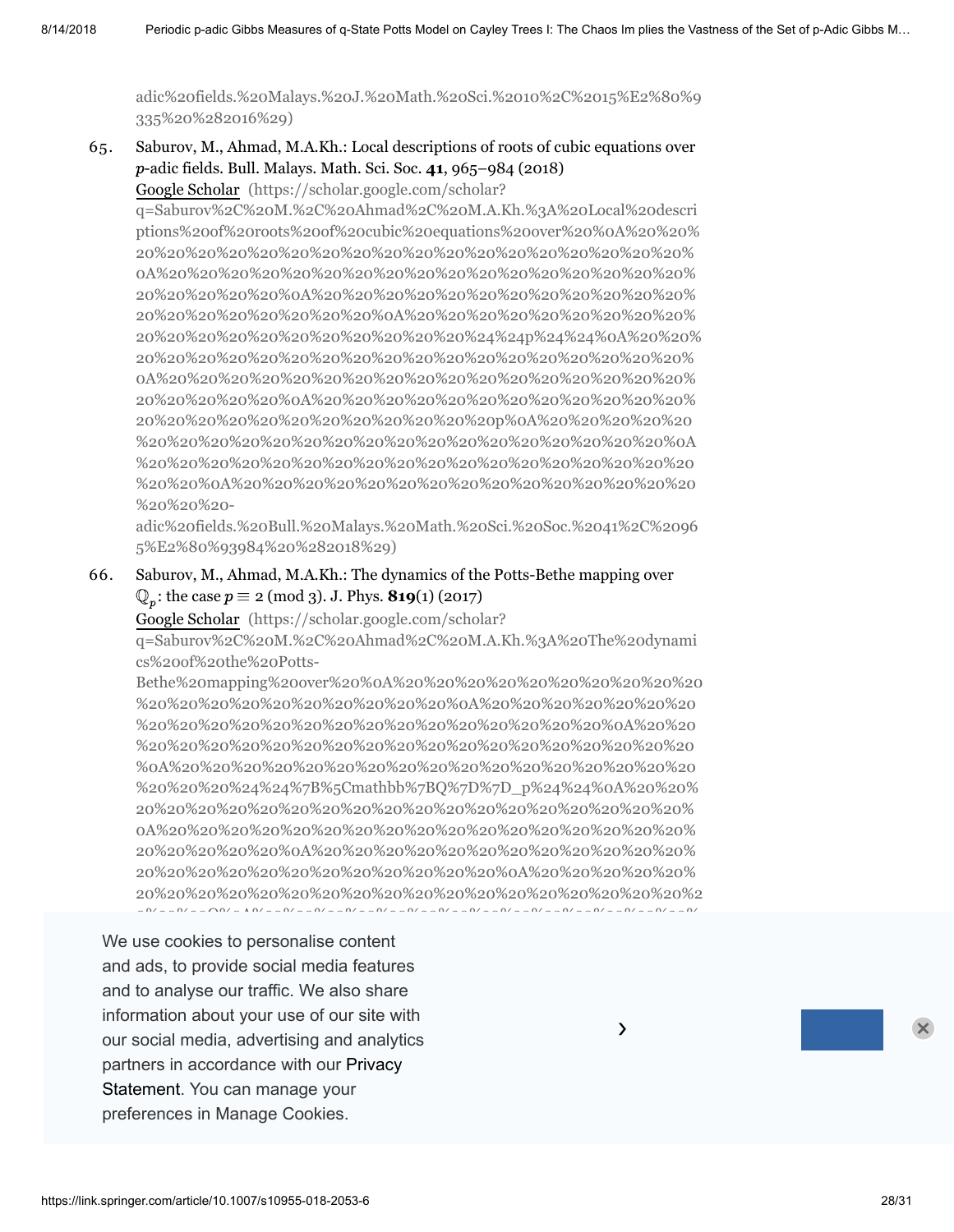0%20%20%20%20%20%20%20%20%20%20%20%24%24p%5Cequiv%20%24% 24%0A%20%20%20%20%20%20%20%20%20%20%20%20%20%20%20%20% 20%20%20%20%0A%20%20%20%20%20%20%20%20%20%20%20%20%20% 20%20%20%20%20%20%20%20%20%0A%20%20%20%20%20%20%20%20% 20%20%20%20%20%20%20%20%20%20%20%20%20%20%20%20%0A%20% [20%20%20%20%20%20%20%20%20%20%20%20%20%20%20%20%20%20%2](https://scholar.google.com/scholar?q=Saburov%2C%20M.%2C%20Ahmad%2C%20M.A.Kh.%3A%20The%20dynamics%20of%20the%20Potts-Bethe%20mapping%20over%20%0A%20%20%20%20%20%20%20%20%20%20%20%20%20%20%20%20%20%20%20%20%0A%20%20%20%20%20%20%20%20%20%20%20%20%20%20%20%20%20%20%20%20%20%20%0A%20%20%20%20%20%20%20%20%20%20%20%20%20%20%20%20%20%20%20%20%0A%20%20%20%20%20%20%20%20%20%20%20%20%20%20%20%20%20%20%20%20%24%24%7B%5Cmathbb%7BQ%7D%7D_p%24%24%0A%20%20%20%20%20%20%20%20%20%20%20%20%20%20%20%20%20%20%20%20%0A%20%20%20%20%20%20%20%20%20%20%20%20%20%20%20%20%20%20%20%20%20%20%0A%20%20%20%20%20%20%20%20%20%20%20%20%20%20%20%20%20%20%20%20%20%20%20%20%0A%20%20%20%20%20%20%20%20%20%20%20%20%20%20%20%20%20%20%20%20%20%20%20%20%20%20Q%0A%20%20%20%20%20%20%20%20%20%20%20%20%20%20%20%20%20%20%20%20%20%20%20%20%20%20p%0A%20%20%20%20%20%20%20%20%20%20%20%20%20%20%20%20%20%20%20%20%20%20%20%20%0A%20%20%20%20%20%20%20%20%20%20%20%20%20%20%20%20%20%20%20%20%20%20%0A%20%20%20%20%20%20%20%20%20%20%20%20%20%20%20%20%20%20%20%20%0A%20%20%20%20%20%20%20%20%20%20%20%20%20%20%20%20%20%20%3A%20the%20case%20%0A%20%20%20%20%20%20%20%20%20%20%20%20%20%20%20%20%20%20%20%20%0A%20%20%20%20%20%20%20%20%20%20%20%20%20%20%20%20%20%20%20%20%20%20%0A%20%20%20%20%20%20%20%20%20%20%20%20%20%20%20%20%20%20%20%20%0A%20%20%20%20%20%20%20%20%20%20%20%20%20%20%20%20%20%20%20%20%24%24p%5Cequiv%20%24%24%0A%20%20%20%20%20%20%20%20%20%20%20%20%20%20%20%20%20%20%20%20%0A%20%20%20%20%20%20%20%20%20%20%20%20%20%20%20%20%20%20%20%20%20%20%0A%20%20%20%20%20%20%20%20%20%20%20%20%20%20%20%20%20%20%20%20%20%20%20%20%0A%20%20%20%20%20%20%20%20%20%20%20%20%20%20%20%20%20%20%20%20%20%20%20%20%20%20p%0A%20%20%20%20%20%20%20%20%20%20%20%20%20%20%20%20%20%20%20%20%20%20%20%20%20%20%E2%89%A1%0A%20%20%20%20%20%20%20%20%20%20%20%20%20%20%20%20%20%20%20%20%20%20%20%20%0A%20%20%20%20%20%20%20%20%20%20%20%20%20%20%20%20%20%20%20%20%20%20%0A%20%20%20%20%20%20%20%20%20%20%20%20%20%20%20%20%20%20%20%20%0A%20%20%20%20%20%20%20%20%20%20%20%20%20%20%20%20%20%20%202%C2%A0%28mod%203%29.%20J.%20Phys.%20819%281%29%20%282017%29) 0%20%20%20%20%20%20p%0A%20%20%20%20%20%20%20%20%20%20% 20%20%20%20%20%20%20%20%20%20%20%20%20%20%20%20%E2%89% A1%0A%20%20%20%20%20%20%20%20%20%20%20%20%20%20%20%20% 20%20%20%20%20%20%20%20%0A%20%20%20%20%20%20%20%20%20% 20%20%20%20%20%20%20%20%20%20%20%20%20%0A%20%20%20%20% 20%20%20%20%20%20%20%20%20%20%20%20%20%20%20%20%0A%20% 20%20%20%20%20%20%20%20%20%20%20%20%20%20%20%20%20%202% C2%A0%28mod%203%29.%20J.%20Phys.%20819%281%29%20%282017%29)

- 67. Silverman, J.: The Arithmetic of Dynamical Systems. Springer, New York (2007) CrossRef [\(https://doi.org/10.1007/978-0-387-69904-2\)](https://doi.org/10.1007/978-0-387-69904-2) MATH [\(http://www.emis.de/MATH-item?1130.37001\)](http://www.emis.de/MATH-item?1130.37001) Google Scholar (http://scholar.google.com/scholar\_lookup? [title=The%20Arithmetic%20of%20Dynamical%20Systems&author=J.%20Silver](http://scholar.google.com/scholar_lookup?title=The%20Arithmetic%20of%20Dynamical%20Systems&author=J.%20Silverman&publication_year=2007) man&publication\_year=2007)
- 68. Spitzer, F.: Markov random field on infinite tree. Ann. Prob. **3**, 387–398 (1975) MathSciNet [\(http://www.ams.org/mathscinet-getitem?mr=378152\)](http://www.ams.org/mathscinet-getitem?mr=378152) CrossRef [\(https://doi.org/10.1214/aop/1176996347\)](https://doi.org/10.1214/aop/1176996347) MATH [\(http://www.emis.de/MATH-item?0313.60072\)](http://www.emis.de/MATH-item?0313.60072) Google Scholar (http://scholar.google.com/scholar\_lookup? [title=Markov%20random%20field%20on%20infinite%20tree&author=F.%20Spit](http://scholar.google.com/scholar_lookup?title=Markov%20random%20field%20on%20infinite%20tree&author=F.%20Spitzer&journal=Ann.%20Prob.&volume=3&pages=387-398&publication_year=1975) zer&journal=Ann.%20Prob.&volume=3&pages=387- 398&publication\_year=1975)
- 69. Vladimirov, V.S., Volovich, I.V., Zelenov, E.V.: p-Adic Analysis and Mathematical Physics. World Scientific, Singapore (1994) CrossRef [\(https://doi.org/10.1142/1581\)](https://doi.org/10.1142/1581) MATH [\(http://www.emis.de/MATH-item?0812.46076\)](http://www.emis.de/MATH-item?0812.46076) Google Scholar (http://scholar.google.com/scholar\_lookup?title=p-[Adic%20Analysis%20and%20Mathematical%20Physics&author=VS.%20Vladimi](http://scholar.google.com/scholar_lookup?title=p-Adic%20Analysis%20and%20Mathematical%20Physics&author=VS.%20Vladimirov&author=IV.%20Volovich&author=EV.%20Zelenov&publication_year=1994) rov&author=IV.%20Volovich&author=EV.%20Zelenov&publication\_year=1994)

 $\lambda$ 

70. Volovich, I.V.: *p*-adic strings. Class. Quantum Grav. **4**, 83–87 (1987) ADS (http://adsabs.harvard.edu/cgi-bin/nph-data\_query?  $\text{link}_{\text{true}-\text{ARSTR}}$ ACT&bibcode=1087COGra...4L..89V)

 $\mathcal{M}$  , and  $\mathcal{M}$  are  $\mathcal{M}$  and  $\mathcal{M}$  and  $\mathcal{M}$  are  $\mathcal{M}$  . The  $\mathcal{M}$  are  $\mathcal{M}$ We use cookies to personalise content and ads, to provide social media features and to analyse our traffic. We also share  $\overline{\phantom{a}}$ information about your use of our site with  $\sim$ our social media, advertising and analytics  $\overline{\phantom{a}}$  $\mathbb{R}^2$  20%20 20%20 20%20 20%20 20%20 20%20 20%20 20%20 20%20 20%20 20%20 20%20 20%20 20%20 20%20 20%20 20%20 20%20 20%20 20%20 20%20 20%20 20%20 20%20 20%20 20%20 20%20 20%20 20%20 20%20 20%20 20%20 20%20 20%20 20%20 partners in accordance with our Privacy<br>executive and 20% Statement. You can manage your 20%20 20%20 20%20 20%20 20%20 20%20 20%20 20%20 20%20 preferences in Manage Cookies.  $\overline{\phantom{a}}$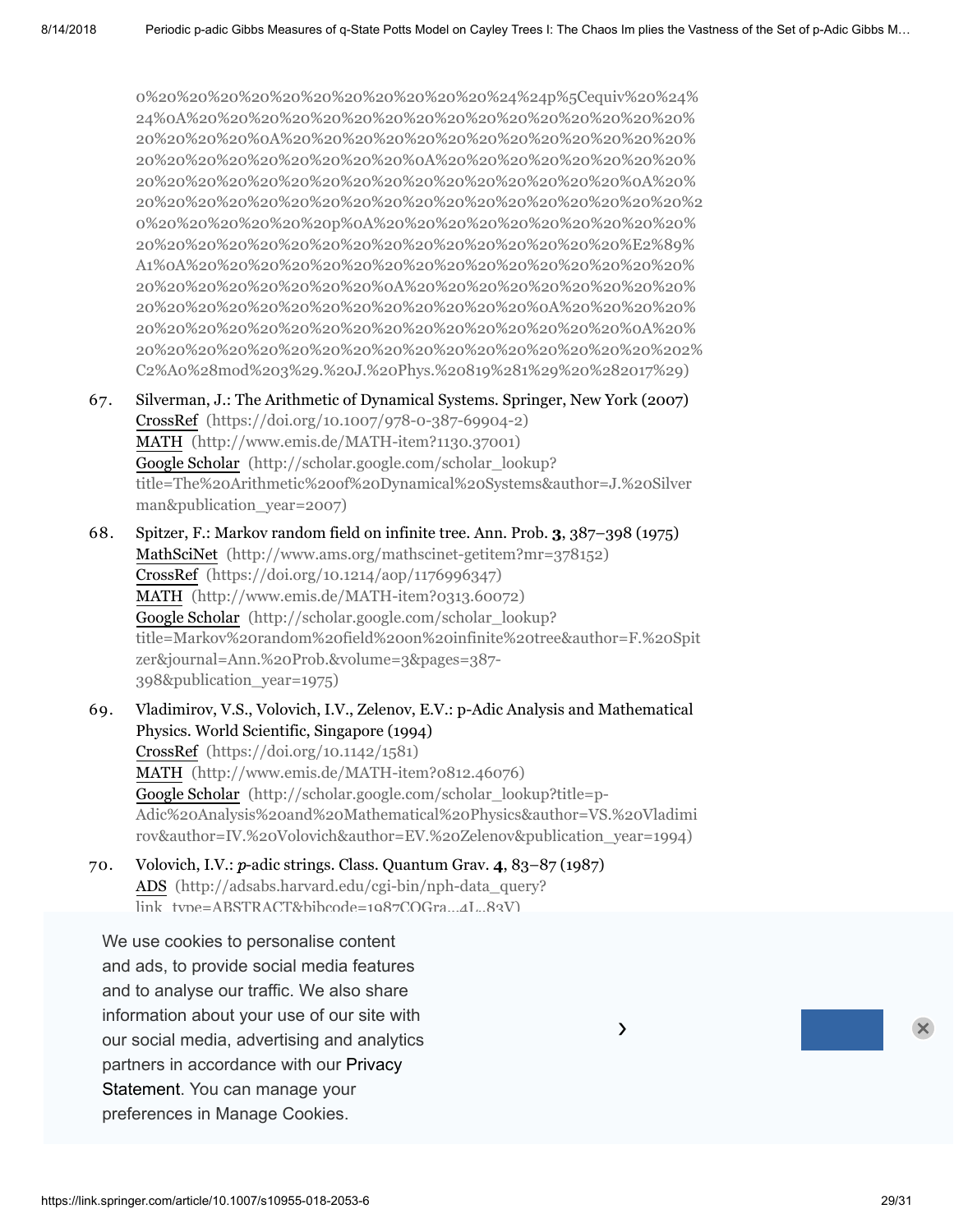%20%20%20%20%20%20%20%20%20%20%20%20%20%20%20%20%20%20 %20%20%20%0A%20%20%20%20%20%20%20%20%20%20%20%20%20%20 %20%20%20%20%20%20%20%20%20%20%20%20p%0A%20%20%20%20%2 0%20%20%20%20%20%20%20%20%20%20%20%20%20%20%20%20%20%2 0%20%0A%20%20%20%20%20%20%20%20%20%20%20%20%20%20%20%2 0%20%20%20%20%20%20%0A%20%20%20%20%20%20%20%20%20%20%2 0%20%20%20%20%20%20%20%20%20 [adic%20strings&author=IV.%20Volovich&journal=Class.%20Quantum%20Grav.](http://scholar.google.com/scholar_lookup?title=%0A%20%20%20%20%20%20%20%20%20%20%20%20%20%20%20%20%20%20%20%20%20%20%0A%20%20%20%20%20%20%20%20%20%20%20%20%20%20%20%20%20%20%20%20%20%20%20%20%0A%20%20%20%20%20%20%20%20%20%20%20%20%20%20%20%20%20%20%20%20%20%20%0A%20%20%20%20%20%20%20%20%20%20%20%20%20%20%20%20%20%20%20%20%20%20%24%24p%24%24%0A%20%20%20%20%20%20%20%20%20%20%20%20%20%20%20%20%20%20%20%20%20%20%0A%20%20%20%20%20%20%20%20%20%20%20%20%20%20%20%20%20%20%20%20%20%20%20%20%0A%20%20%20%20%20%20%20%20%20%20%20%20%20%20%20%20%20%20%20%20%20%20%20%20%20%20p%0A%20%20%20%20%20%20%20%20%20%20%20%20%20%20%20%20%20%20%20%20%20%20%20%20%0A%20%20%20%20%20%20%20%20%20%20%20%20%20%20%20%20%20%20%20%20%20%20%0A%20%20%20%20%20%20%20%20%20%20%20%20%20%20%20%20%20%20%20%20-adic%20strings&author=IV.%20Volovich&journal=Class.%20Quantum%20Grav.&volume=4&pages=83-87&publication_year=1987)

&volume=4&pages=83-87&publication\_year=1987)

# **Copyright information**

© Springer Science+Business Media, LLC, part of Springer Nature 2018

# **About this article**

<span id="page-29-0"></span>Cite this article as:

Ahmad, M.A.K., Liao, L. & Saburov, M. J Stat Phys (2018) 171: 1000. https://doi.org/10.1007/s10955-018- 2053-6

 $\lambda$ 

- DOI (Digital Object Identifier) https://doi.org/10.1007/s10955-018-2053-6
- Publisher Name Springer US
- Print ISSN 0022-4715
- Online ISSN 1572-9613
- About this [journal](https://www.springer.com/journal/10955/about)

# **Personalised recommendations**

We use cookies to personalise content and ads, to provide social media features and to analyse our traffic. We also share information about your use of our site with our social media, advertising and analytics partners in [accordance](https://link.springer.com/privacystatement) with our Privacy Statement. You can manage your preferences in Manage Cookies.

https://link.springer.com/article/10.1007/s10955-018-2053-6 30/31